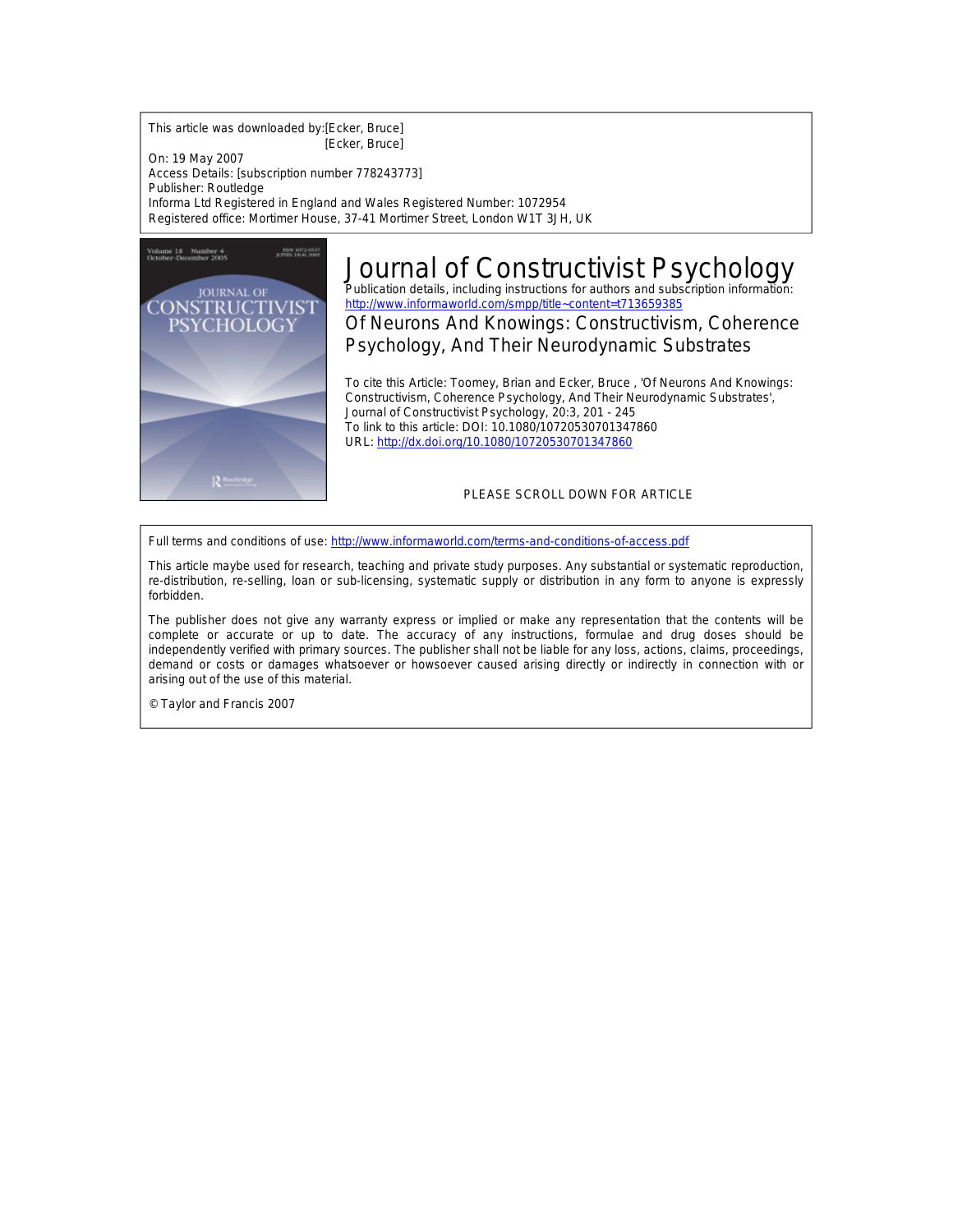*Journal of Constructivist Psychology*, 20:201–245, 2007 Copyright <sup>C</sup> Taylor & Francis Group, LLC ISSN: 1072-0537 print / 1521-0650 online DOI: 10.1080/10720530701347860



# **OF NEURONS AND KNOWINGS: CONSTRUCTIVISM, COHERENCE PSYCHOLOGY, AND THEIR NEURODYNAMIC SUBSTRATES**

#### **BRIAN TOOMEY**

Clinical Psychology Department, University of Memphis, Memphis, Tennessee, USA

#### **BRUCE ECKER**

Private Practice in Psychotherapy, Oakland, California, USA

*This first of three articles creates a framework for bringing the phenomenology of psychotherapy into fruitful coordination with neuroscientific knowledge. We suggest that constructivism is a conceptual paradigm adequate to this task. An examination of the main features of psychological constructivism and of neural constructivism serves to demonstrate their strong convergence. Attention then turns to a particular implementation of psychological constructivism, the relatively recently developed psychotherapeutic system known as coherence therapy or coherence psychology. We provide an account of the extensive neuroscientific evidence supporting this system's model of clinical symptoms as being produced by coherent, unconscious knowledge structures held in implicit, subcortical memory. Suggestions for research that could test our analysis are the focus of our conclusion.*

The field of psychotherapy can benefit considerably, we believe, from incorporating an understanding of the neurodynamic correlates of psychological and behavioral change. Although some individual clinicians are regularly quite effective, there is considerable

Received 3 September 2006; accepted 20 November 2006.

The authors are grateful to Laurel Hulley for influential discussions of this article, and to Timothy Desmond for many useful discussions and clarifications. Niall Geoghegan, Elina Falck, Pat Kunstenaar and Maurits Stakenburg also provided valuable comments. This article also benefited greatly from the critiques provided by its anonymous reviewers, whom we thank sincerely.

Address correspondence to Bruce Ecker, 445 Bellevue Ave., Suite 202, Oakland, CA 94610. E-mail: b.ecker@dobt.com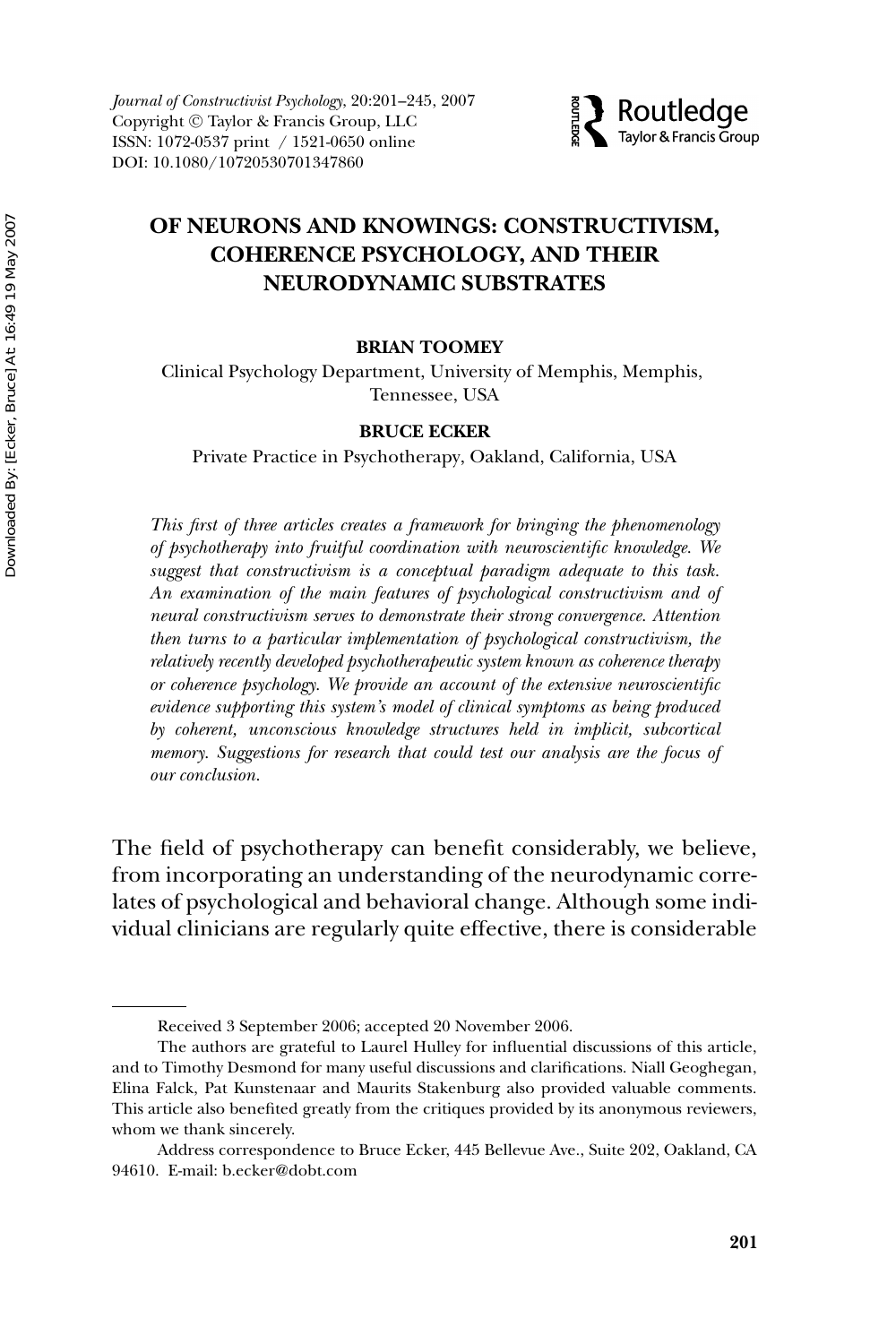evidence that, as averaged across practitioners, all tested forms of psychotherapy have the same modest level of effectiveness, a state of affairs widely known as the Dodo bird verdict (see, e.g., Crits-Christoph, 1992; Luborsky et al., 2002; Stiles, Barkham, Twigg, Mellor-Clark, & Cooper, 2006; and Wampold et al., 1997). It also appears that no tested therapeutic modality significantly outperforms a properly designed (structurally equivalent) placebo treatment (see, e.g., Baskin, Tierney, Minami, & Wampold, 2003; Robinson, Berman, & Neimeyer, 1990). Perhaps because these findings span a great deal of time (70 years since Rosenzweig (1936) first discussed observations of equal efficacy of different therapies) and at least 14 different systems of psychotherapy (Ecker, 2006), many researchers and clinicians interpret them to mean that no form of psychotherapy could ever achieve a significantly higher efficacy than the established level. That expectation is not warranted, in our view. Indeed, seeking a breakthrough in efficacy is our chief purpose. A neuroscientific understanding of psychological change should assist the field in evolving psychotherapies that more effectively and reliably alleviate suffering, engender deep change, and foster well-being.

The discovery in the 1990s that new experiences can create new neural wiring throughout adulthood, and that talk and conceptual insights alone largely fail to do so, was the centerpiece of brain science's first wave of impact on psychotherapy. Advances in brain science have since continued at a rapid pace and require ongoing integration by psychotherapists. Detailed knowledge of synaptic plasticity and neuropsychology have now developed to the point where the neurodynamic effects produced by a given psychotherapeutic method can, in many cases, be inferred and even observed with brain imaging. It is becoming feasible, in other words, to begin to delineate the neural mechanisms that are recruited by a given clinical methodology. It also is becoming feasible to attempt a neurodynamic assessment of the type and degree of change that a given psychotherapeutic method can possibly produce.

Achieving a bifocal understanding of psychotherapeutic methods—an understanding of how they operate in both the neural and phenomenological domains—would represent an historic unification of the physiological reductionism that dominates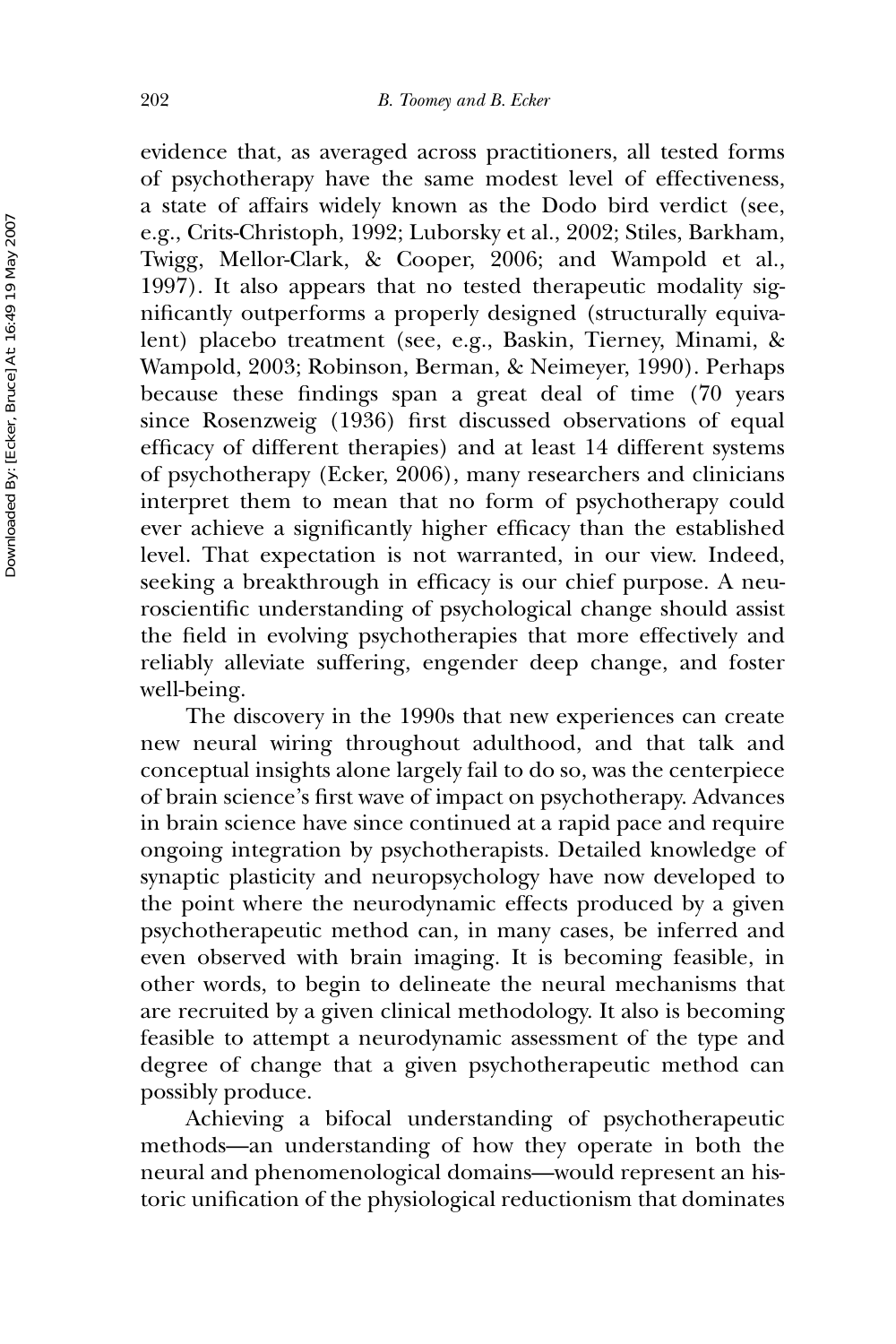the natural sciences and the experiential holism of psychotherapy process research. Our aim in this three-article series is to contribute to such a unification. Recently, several authors have attracted much general interest among psychotherapists regarding the implications of brain science for therapy (Cozolino, 2002; Schore, 2003; Siegel, 1999). Initial studies have begun to correlate certain psychotherapeutic processes with localized brain regions (see, e.g., Goldapple et al., 2004). In this and the subsequent articles in this series, we attempt to build on these promising foundations by delineating the neurological substrates of, and the neuroscientific argument for, a specific psychotherapeutic methodology, with particular attention to the specific types of synaptic change that it induces.

The conceptual framework of constructivism provides a particularly natural and compelling paradigm for a synthesis of psychotherapy and neuroscience. We begin there in the next section, with an examination of the remarkable convergence between psychological constructivism, which has a history of centuries, and neural constructivism, which has emerged powerfully in the last two decades. Then our focus turns to coherence therapy, a form of constructivist psychotherapy that may make particularly effective use of the brain's capacity for synaptic change. Of special interest is a recently recognized, potent type of synaptic change capable of nullifying long-term emotional conditioning, believed impossible by neuroscientists for 80 years.

Coherence therapy derives its name from its coherence model of symptom production, an empirically verifiable, nonpathologizing model that covers a wide range of symptoms and guides every phase of the methodology. To our knowledge, the detailed neurological account of this model that we provide represents the first attempt to define a nonpathologizing model of symptom production in neural terms.

However, we write at a moment when there is much empirical evidence regarding the limitations of the currently widespread forms of psychotherapy, but little or no empirical evidence for the emerging psychotherapeutic concepts and methods that we propose and advocate in these three articles. We therefore face a considerable, built-in disadvantage in framing our arguments. We seem to have no choice but to be guilty of imposing a double standard by invoking empirical research to identify the shortcomings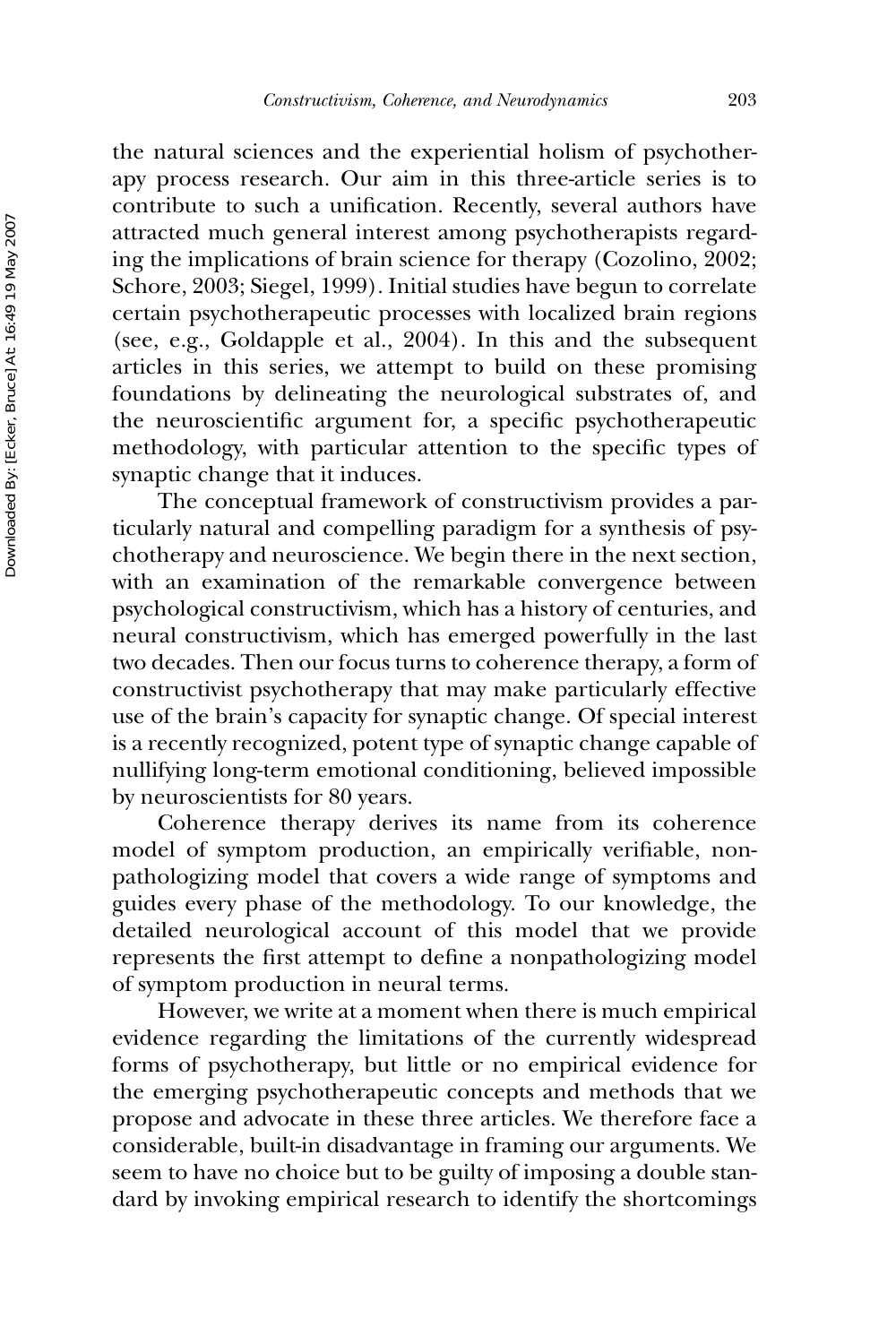of the old, while invoking less rigorous, observational, theoretical, and anecdotal evidence in support of the new. Nevertheless, we aim to put forward a number of bold propositions in these articles, in the spirit of inviting systematic research and conceptual scrutiny. We will show that the new paradigm we define is now well beyond mere conjecture and has several convergent dimensions of credibility. Lines of research for establishing empirical verification are suggested in the final section of each article.

## **Psychological and Neural Constructivism**

Perhaps most central to the constructivist vision is the contention that we do not passively perceive the world as it actually is, but rather shape and form what we know and experience through active, constructive mental processes (Glasersfeld, 1979, 1988; Guidano, 1995; Kelly, 1955; Mahoney, Miller, and Arciero, 1995; Neimeyer, 1997; Neimeyer & Raskin, 2001; Piaget, 1937, 1985; for a history of constructivist thought see Mahoney, 1988a). Although psychological constructivism is far from a unitary discipline, its main tenets can be summarized as follows:

- Each person unwittingly constructs an experiential world of meaning that he or she inhabits and takes as real and selfevident.
- Any internal representation of self or world is a construct. Every construct serves and operates as a knowing, and all knowings are constructs.
- Knowings are formed in several different media or modes, including perceptual, emotional, kinesthetic, somesthetic, energic, and verbal–conceptual.
- Knowings are actively assembled by the individual, not passively received by the senses or through communication.
- The function of forming knowings is to optimize the person's adaptation in the experiential world, not to accurately discern the true nature of things.
- The great majority of a person's knowings are implicit and not apparent to the conscious personality, because they are unattended and therefore unconscious. These are knowings that one is not aware of knowing but makes use of, nevertheless.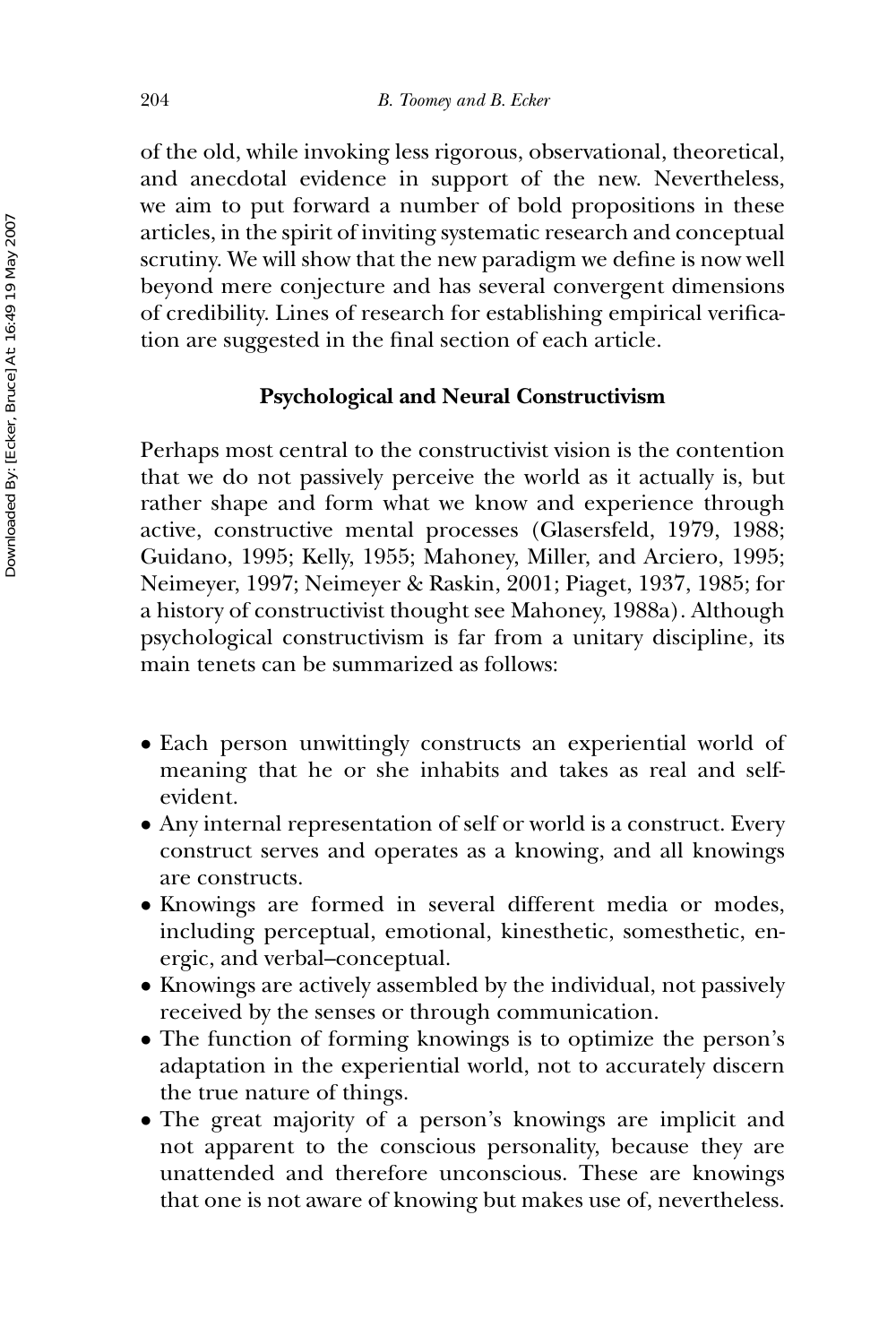Explicit knowings are those that are recognized consciously; one knows that one knows them.

- The holding, retrieving, and using of knowings (explicit and implicit) is the definition of memory.
- Constructs (knowings) are revisable.

There is a close relationship, bordering on synonymity, between the meanings of the terms knowing, construct, memory,<sup>1</sup> model, schema, and representation, as used in constructivist psychology. These terms differ only in emphasizing different aspects of the same phenomenological entity.

From the constructivist viewpoint, the mind's activity consists, perhaps entirely, of responding to perceptions and experiences by forming, storing, retrieving, implementing, and revising knowings. This is in sharp contrast to mechanistic descriptions of human psychology and behavior.

For example, a woman came for therapy because she had suffered intense panic attacks, complete with intense physiological symptoms, every day or two for years, and had no idea why. In therapy she accessed and experienced knowings that she did not know she held, a potent implicit belief that if her family didn't meet its weekly quota of suffering, the universe would deliver a disaster, such as a car crash as her husband drove home from work. Being tormented regularly by panic met that quota and kept the form of the required suffering under her control. Upon integrating these knowings into day-to-day awareness, she immediately experienced a lasting and radical reduction in both the frequency and the intensity of her fear (Ecker, 2003; Ecker & Hulley, 2000b).

Psychological constructivism's central insistence on the active role of the individual in shaping experiential reality receives extensive corroboration from findings on how the brain functions. As we describe next, the neuroscientific community appears to be converging to a consensus regarding the capabilities of individual neurons and neural networks to actively shape and define what is experienced as reality. The emerging paradigm, which has been referred to as *neural constructivism* (Quartz & Sejnowsky, 1997), aligns well with psychological constructivism.

There is much evidence that individual neurons are themselves constructive agents capable of highly complex, nonlinear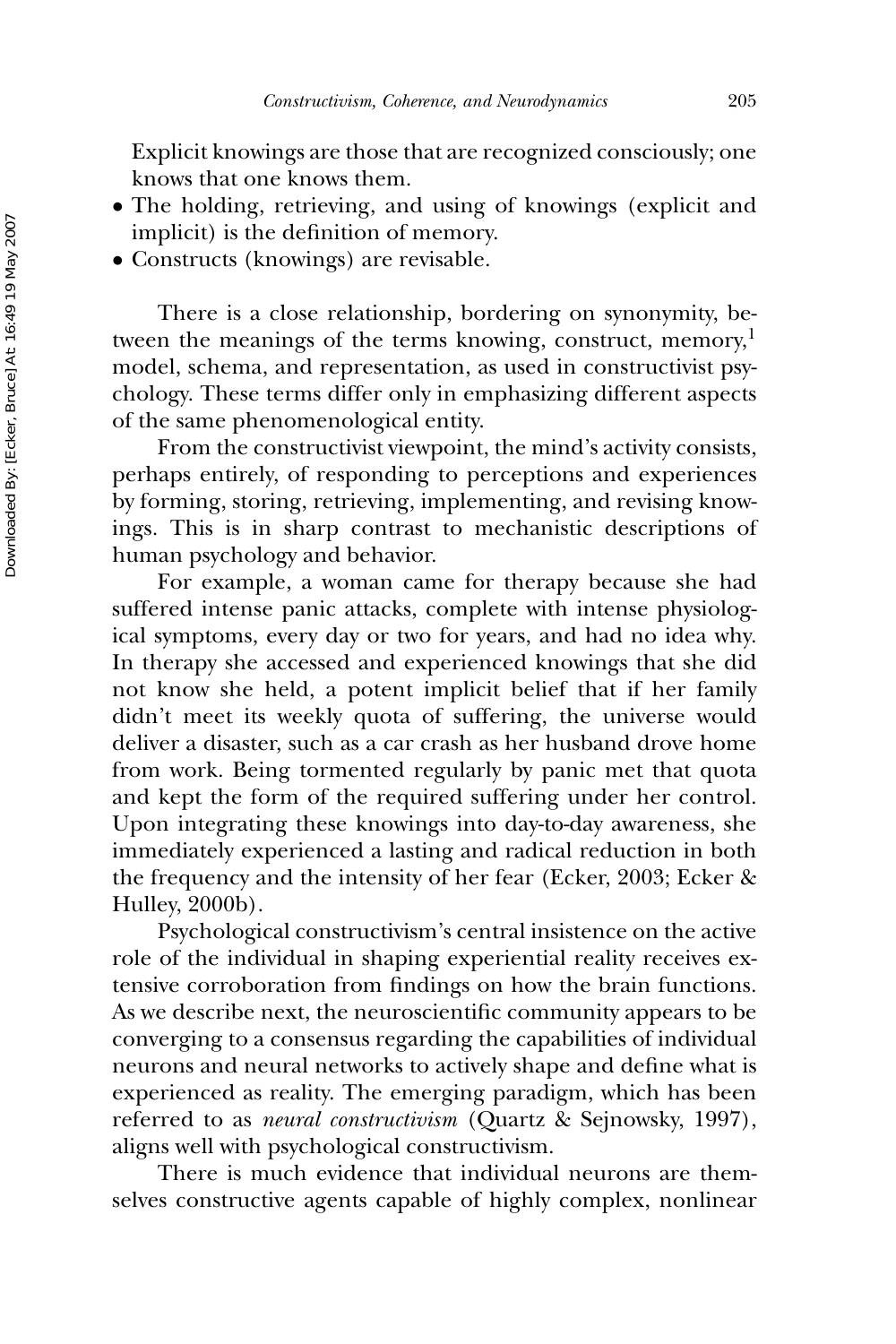

**FIGURE 1** Morphology across neuron type.

information processing. For example, Koch and Segev (2000, p. 1171) described how individual "neurons carry out many operations that extract meaningful information from sensory receptor arrays at the organism's periphery and translate these into action, imagery and memory." The human brain contains  $10^{11}$  neurons and  $10^{14}$  synapses. A cubic millimeter of brain contains about 70,000 neurons, each with an axon about a millimeter long and many dendrites typically extending 0.25 millimeter. There are hundreds of types of neurons with widely varying functionality and morphology (see Figure 1). A neuron typically has 1,000 to 10,000 synapses through which it receives information directly from 1,000 other neurons. A single neuron "can perform logical computations at its dendritic branching regions, making it more like an integrated circuit chip than a single switch" (Scott, 2000, p. 72). Furthermore, each neuron is highly adaptive and capable of responding promptly to new conditions with extensive changes in its synaptic configuration.

In short, "individual neurons ... dwarf the circuit elements available to the electronic circuit designer today" (Koch & Segev, 2000, p. 1176). Thus the constructive, experience-shaping activity of the individual is formidable even at the level of the single neuron.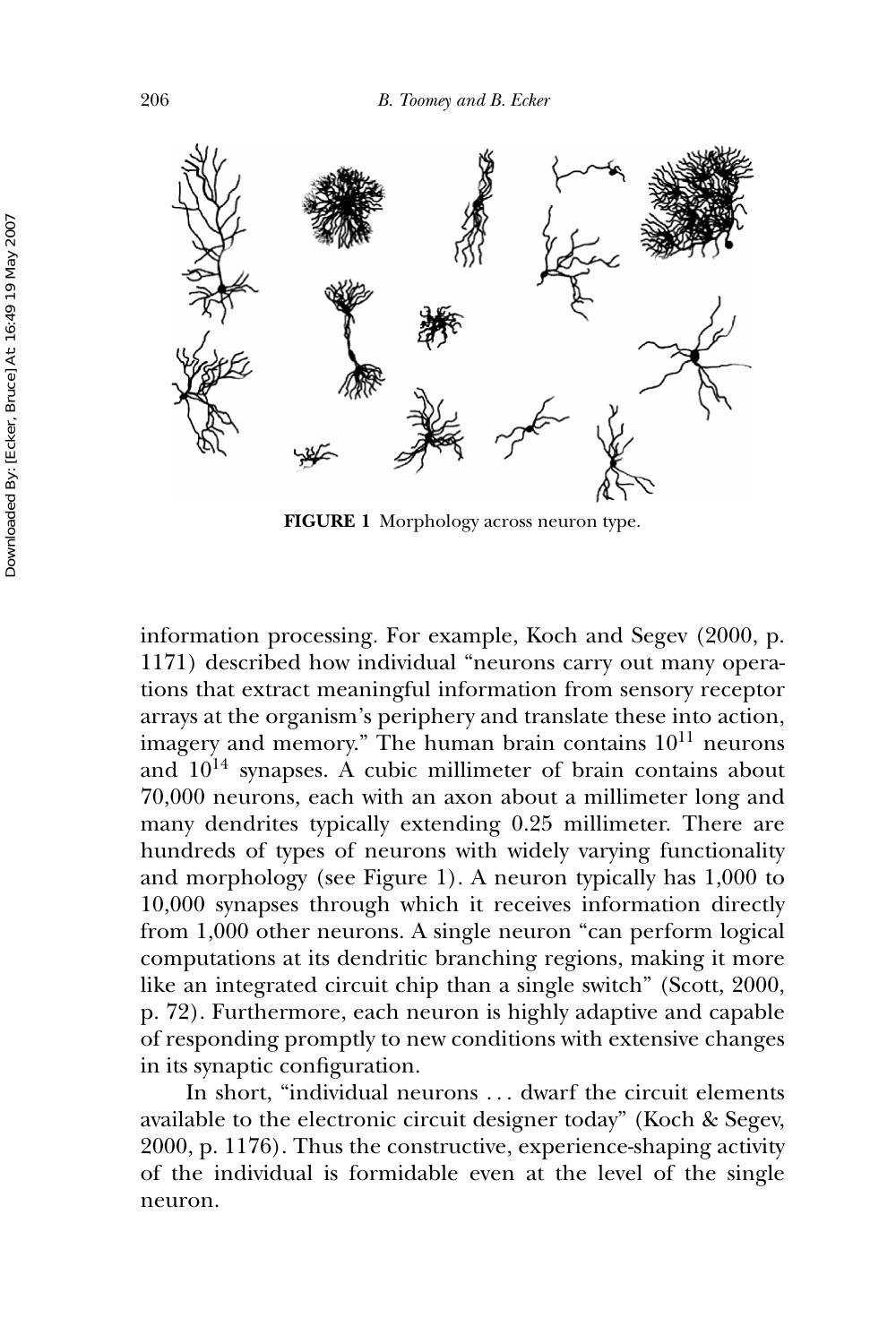Neuroscientists Dayan and Abbott (2001) explained that in a process termed "neural encoding," neurons receive an undifferentiated range of inputs from a wide variety of internal and perceptual sources and then adjust their connection properties in order to "construct models that attempt to predict responses to other [subsequent] stimuli" (p. 11). In other words, information in memory is a highly edited rendition of the original stimulus, and is used by the brain for knowing what to expect. The brain is always attempting to recognize what it has learned to anticipate. Recognition involves the retrieval and use of a memory, which is the reconstruction of a coded rendition through a process known as *neural decoding* . (See Dayan and Abbott [2001] for a mathematical description of coding and decoding. A neuron that fires—or "spikes"—transmits a fundamental unit of information, analogous to a single bit [1 or 0] in digital computers.)

Therefore, a perception or personal construct does not capture and represent the raw reality of the thing perceived, but is a personal rendition inevitably produced through extensive, unwitting interpretation. Knowledge structures held by the brain actively construct and interpret the information at all points in this process.

The constructive activity of the brain is particularly apparent in the attuning of individual neurons and groups of neurons to a specific *receptive field.* A receptive field is the set of stimulus qualities to which a neuron, or group of neurons, responds. For visual neurons, this might be a small patch of the entire visual field or a particular shape or color. For auditory neurons, it could be a particular range of sound frequencies. The receptive fields of some individual neurons have been mapped in detail (see, e.g., Kentros Agnihotri, Streater, Hawkins, & Kandel, 2004). A neuron's receptive field is determined by synaptic inputs to that neuron from other, neighboring neurons. The local or "lateral" connections that modify the passage of information between neighboring neurons tend to be inhibitory, actively suppressing the neuron's firing except for certain inputs. Neural responsiveness is, in that way, rendered highly selective. The active shaping of experience and meaning that constructivists identify on the subjective level is strikingly apparent as well on the neural level.

Direct evidence for the ability of single neurons to form models of, and launch responses to, highly specific facets of personal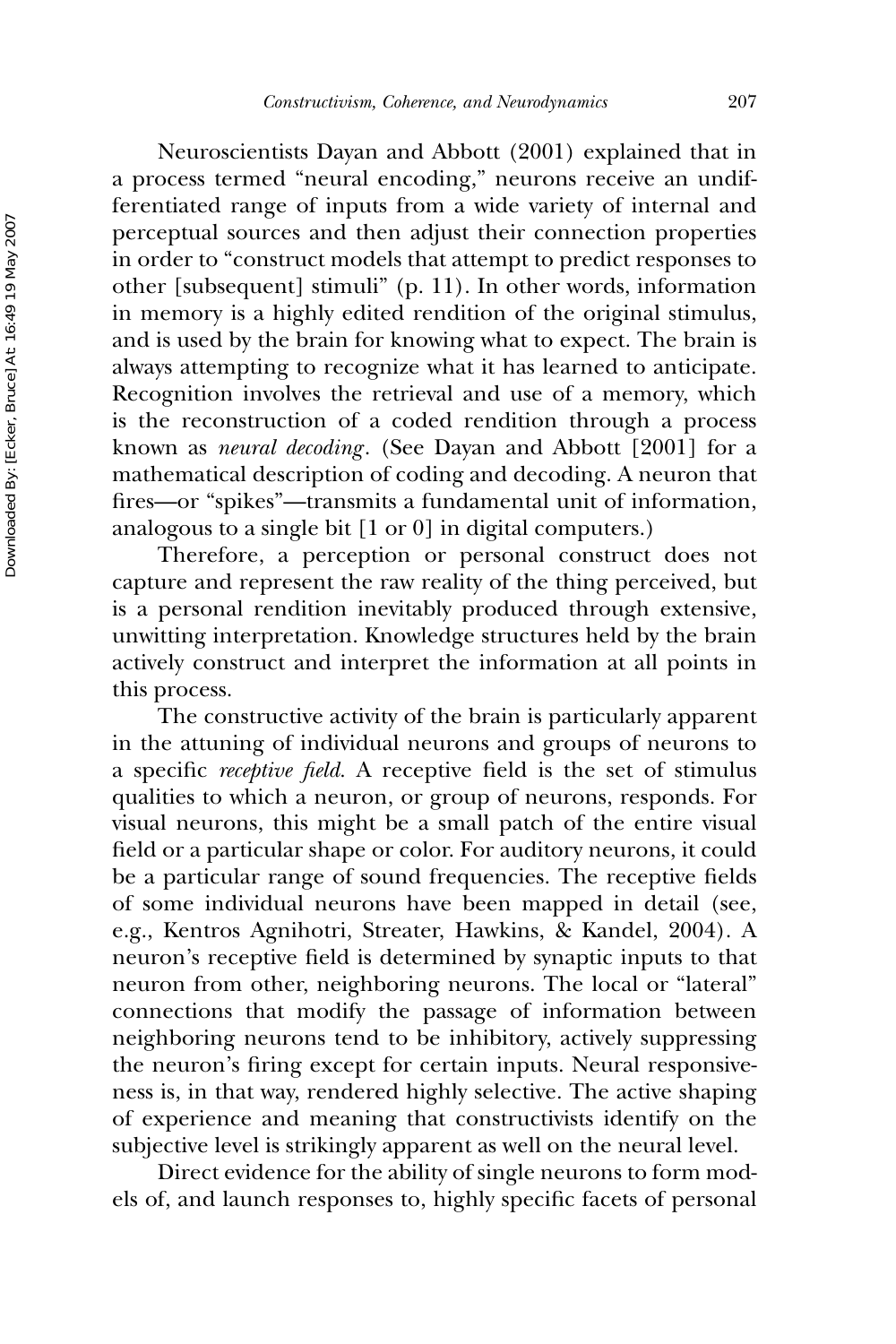life was recently reported by Quiroga, Reddy, Kreiman, Koch, and Fried (2005). They observed single neurons that consistently fired in response to the image and even the written name of a particular celebrity, but failed to fire when exposed to hundreds of other images. Other neurons responded reliably and selectively to larger classes, such as angry women or a particular emotion. Moreover, the neural network can modify the receptive field of an individual neuron in response to new experience, such as a shift in the specific pitch to which an auditory neuron responds (Weinberger, Javid, & Lepan, 1993).

The capacities of individual neurons to actively select the perceptions that then appear as reality is magnified greatly by neurons functioning together in tightly integrated networks. Individual neurons link synaptically to form neural networks, which in turn connect and interact with one another through a dynamic web of hierarchical and heterarchical connections. The receptive fields created by such networks of neurons can perceive subtle features or differences with exquisite sensitivity, such as a musician detecting and correcting a middle A-note played at 442 Hz rather than 440 Hz.

The forming of neural receptive fields is undoubtedly recruited in the formation and operation of personal constructs. Personal constructs select for highly specific features of current perceptual experience (such as the presence of a depressed man or criticism from someone in power), then link the detection of that feature to specific knowings (models and expectations in memory) and, in turn, to a strategic, adaptive response (such as being helpful, showing anger, or acquiescing). Moreover, receptive fields, like personal constructs, are simply unresponsive to all perceptual inputs that do not contain the screened-for features. Not everyone screens for the presence of a depressed man. The personal construct psychology of Kelly (1955) incorporates this selectivity in its "range corollary," which states that "a construct is convenient for the anticipation of a finite range of events only."

## *Hierarchy and Construction in Neural Networks*

A neuron, or a neural network, is in a hierarchical, superordinate relationship to another when the first can signal to the second, but not vice versa. This allows the first network to select or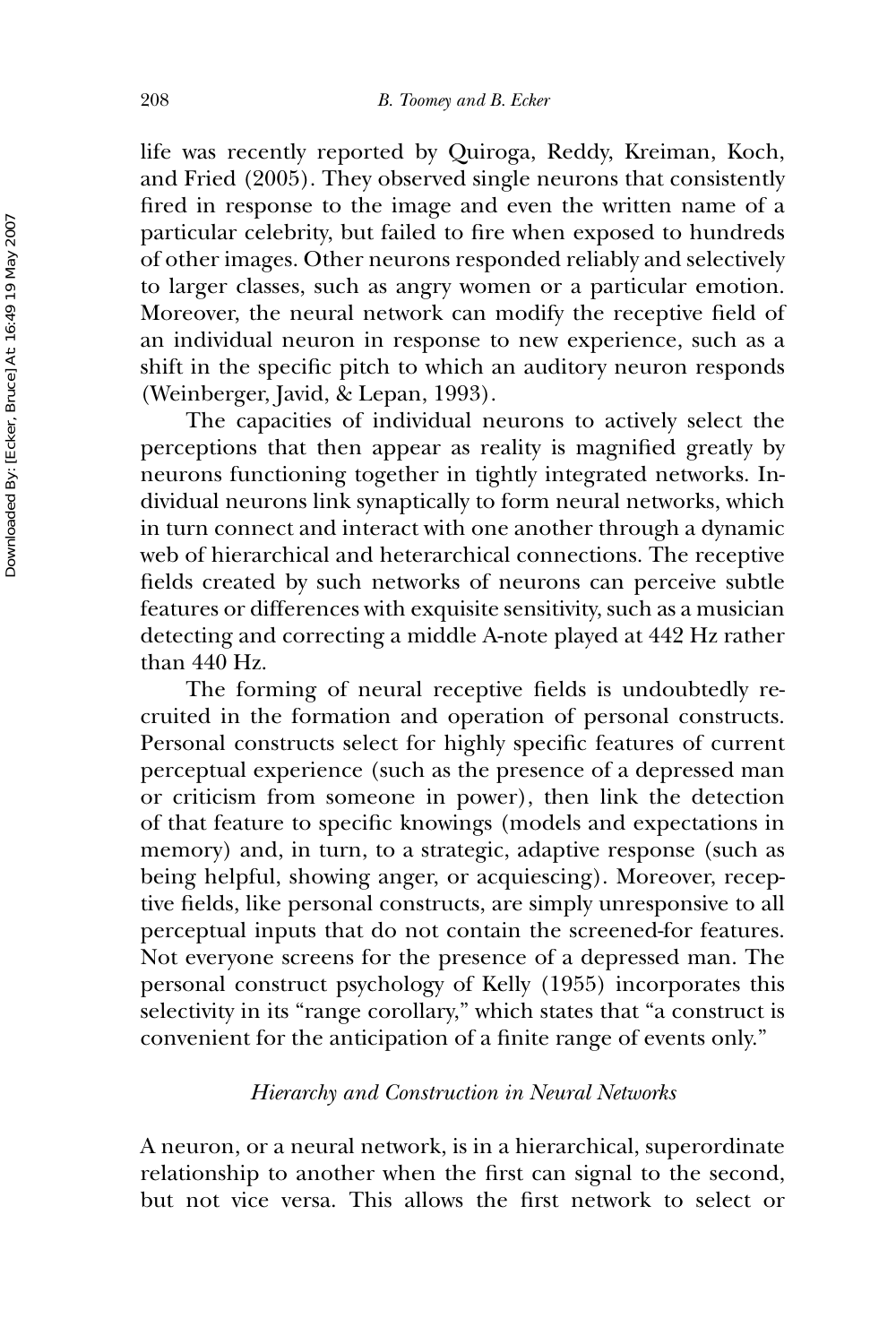filter the incoming content reaching the second, thus actively forming the context in which the subordinate network operates (Baev, 1998; Rumelheart & McClelland, 1986). Such hierarchies among neural networks are presumably the physiological aspect of the personal construct hierarchies modeled by constructivist authors as "core ordering processes" and "nuclear morphogenic structure" (Hayek, 1952, 1978; Mahoney, 1988a, 1988b, 1991, 1995a, 1995b; Weimer, 1977, 1982a, 1982b, 1987). The next section describes a more detailed phenomenological model of the hierarchical self-organization of personal constructs, which could have implications regarding the structure of the corresponding neural hierarchies.

Neuroscientists Zigmond, Bloom, Landis, Roberts, and Squire (1999, p. 1412) corroborated constructivist metatheory in noting that, "the individual constructs a representation of the causal structure of the world and adjusts this representation through experience." Likewise Adolphs, a social neuroscientist, maintained that we can understand "how we generate knowledge from sensory input" by viewing "the mind as a collection of processes that construct a model of the world" (Adolphs, 2004, p. 121). Neuroscience, Adolphs maintained, shows that an individual's overall model of the world is a composite of his or her models of subdomains of knowing and perceiving, including the cognitive, social, emotional, motor-kinesthetic, auditory, and visual. These domains are processed modularly and then integrated within the brain.

Not only are neural networks constructivist in their organizing and modeling of reality, but the way the brain forms and organizes those neural networks is itself a significantly experiencedependent, constructivistic process. Developmental brain research through the 1990s revealed, for example, that cortical regions that usually subserve vision can be reallocated to touch in blind persons. Quartz and Sejnowski (1997) emphasized that "the developing cerebral cortex is largely free of domain-specific structure. Instead, the representational properties of the cortex are built by the nature of the problem domain confronting it" (p. 537). Cortical formation of specialized subregions devoted to certain domains of experience occurs constructively, in response to experience, to a far greater extent than had been believed previously. The phrase *neural constructivism* denotes this multilevel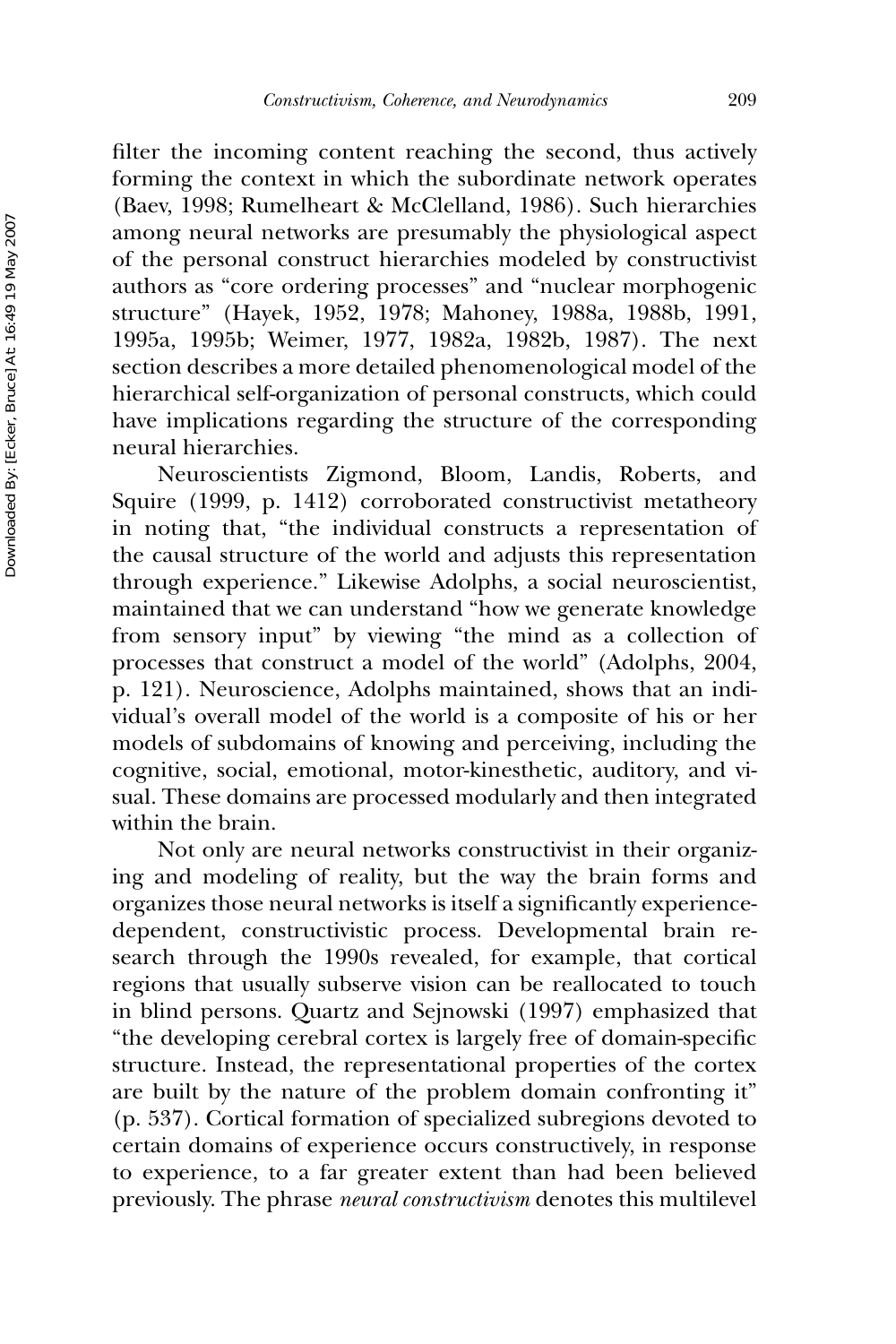plasticity of the brain in actively assembling both its particular models of reality and the neural architecture it uses for doing so (for a review, see Quartz, 1999).

Thus, both the neural and psychological levels of mental functioning are suitably described in constructivist terms. Neuroscientists' conclusions about the active role of the individual in shaping what is perceived and experienced fully concur with the tenets of psychological constructivists.

We turn next to the question of how a constructivist understanding can be operationalized in psychotherapy. The remainder of this first article and the entire second article (Ecker & Toomey, 2007) provide an account of a particular modality of constructivist psychotherapy that, we will propose, makes exceptionally effective use of the brain's capacities for change as currently understood by neuroscience, including the newly discovered type of synapse change that can depotentiate conditioned responses in long-term emotional memory.

# **Defining Features of Coherence Therapy and Coherence Psychology<sup>2</sup>**

This section provides an overview of coherence therapy in phenomenological–experiential terms, with a short, representative case example. The neural view of these concepts and methods begins in the next section and continues in the next article of this series.

Coherence therapy is an elaboration of the view that all activity of the brain–mind–body system consists of the forming, using, and revising of coherent knowings. In particular, a therapy client's presenting symptoms are understood in this framework as an activation and enactment of specific, coherent knowings.

The all-pervasive operation of knowings is formulated in coherence psychology as the principle of *symptom coherence* (Ecker & Hulley, 1996, 2000a, 2000b), which maintains that a client's seemingly irrational, out-of-control presenting symptom is actually a sensible, cogent, orderly expression of the person's existing constructions of self and world, not a "disorder" or pathology.

A concept of coherence is encountered in varying degrees, explicitly or implicitly, in a wide range of writings on psychotherapy, including those of Bandler and Grinder (1979), Bateson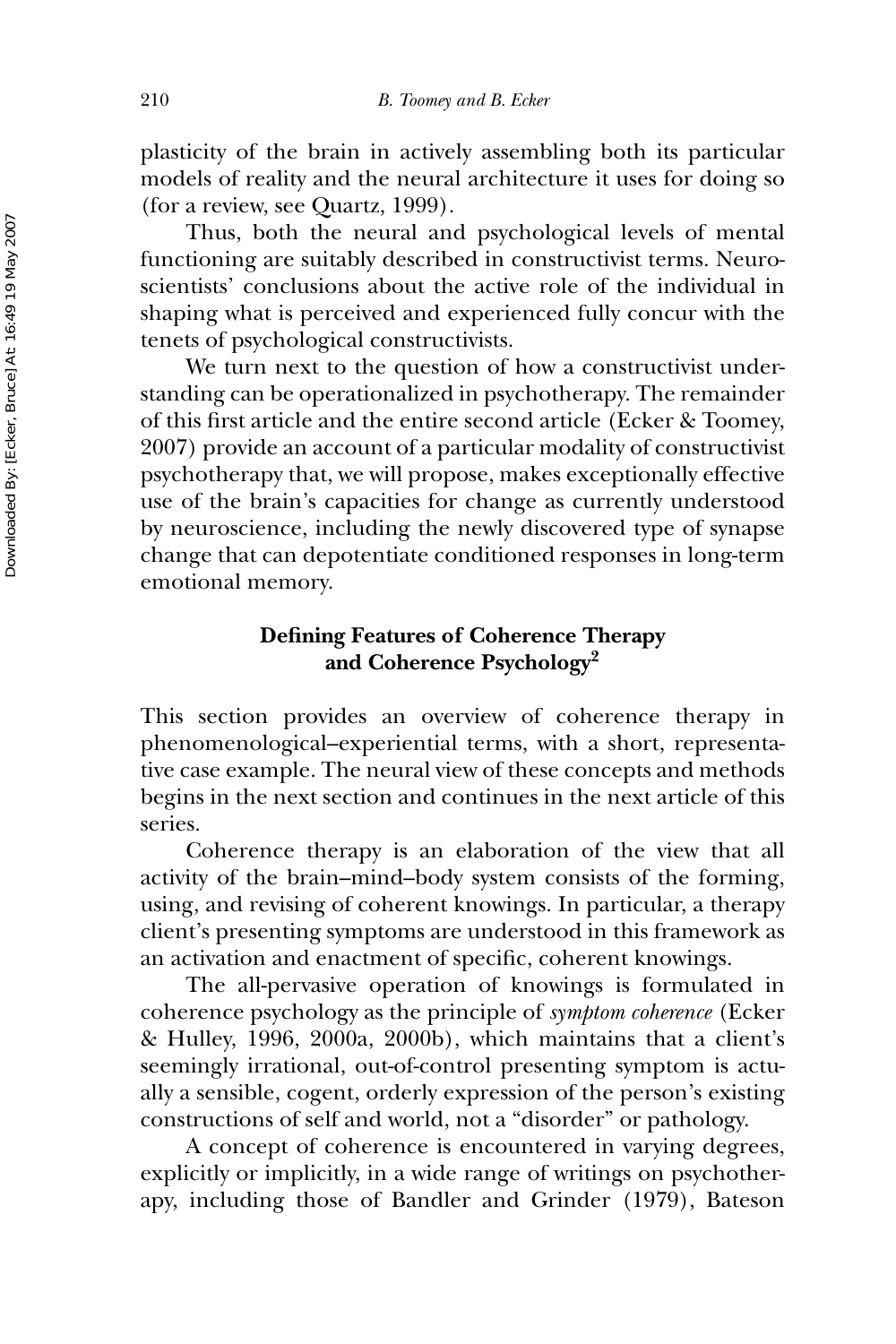(1951, 1972), Dell (1982), Dodes (2002), Enright (1980), Freud (1916, 1923), Jung (1964), Kegan (2001), Laing (1967), Mahoney (1991), Papp and Imber-Black (1996), Rosenberg (1999), Satir (1972), Schwartz (1995), Sullivan (1948), and Watzlawick, Weakland and Fisch (1974), among others. Coherence is a fundamental concept of constructivist psychology, the home paradigm of coherence therapy. What is unique about coherence therapy is that the principle of coherence is fully explicit and rigorously operationalized, guiding and informing the entire methodology.

The pragmatic definition of symptom coherence was given as follows by Ecker and Hulley (1996, 2000a, 2004):

- (a) A person produces a particular symptom because, despite the suffering it entails, the symptom is compellingly *necessary* to have, according to at least one unconscious, nonverbal, emotionally potent construction of reality.
- (b) Each symptom-requiring construction is cogent—a sensible, meaningful, well-knit, well-defined schema that was formed adaptively in response to earlier experiences and is still carried and applied in the present.
- (c) The person ceases producing the symptom as soon as there no longer exists any construction of reality in which the symptom is necessary, with no other symptom-stopping measures needed.

This seemingly simple model plays out clinically with great versatility and proves relevant for a wide range of symptoms and problems. For example, there are qualitatively different ways in which symptoms can be "necessary." Some symptoms are necessary because they have a crucial function (such as depression that protects against feeling and expressing anger). Other symptoms have no function, yet are necessary in the sense of being an inevitable result, or byproduct, coherently caused either by one of the person's own adaptive, unconscious responses (such as depression that is a byproduct resulting from isolating oneself in order to feel safe) or by an unresolved blow (such as depression resulting from unconscious, ongoing despair over suffering emotional neglect in childhood). Both functional and functionless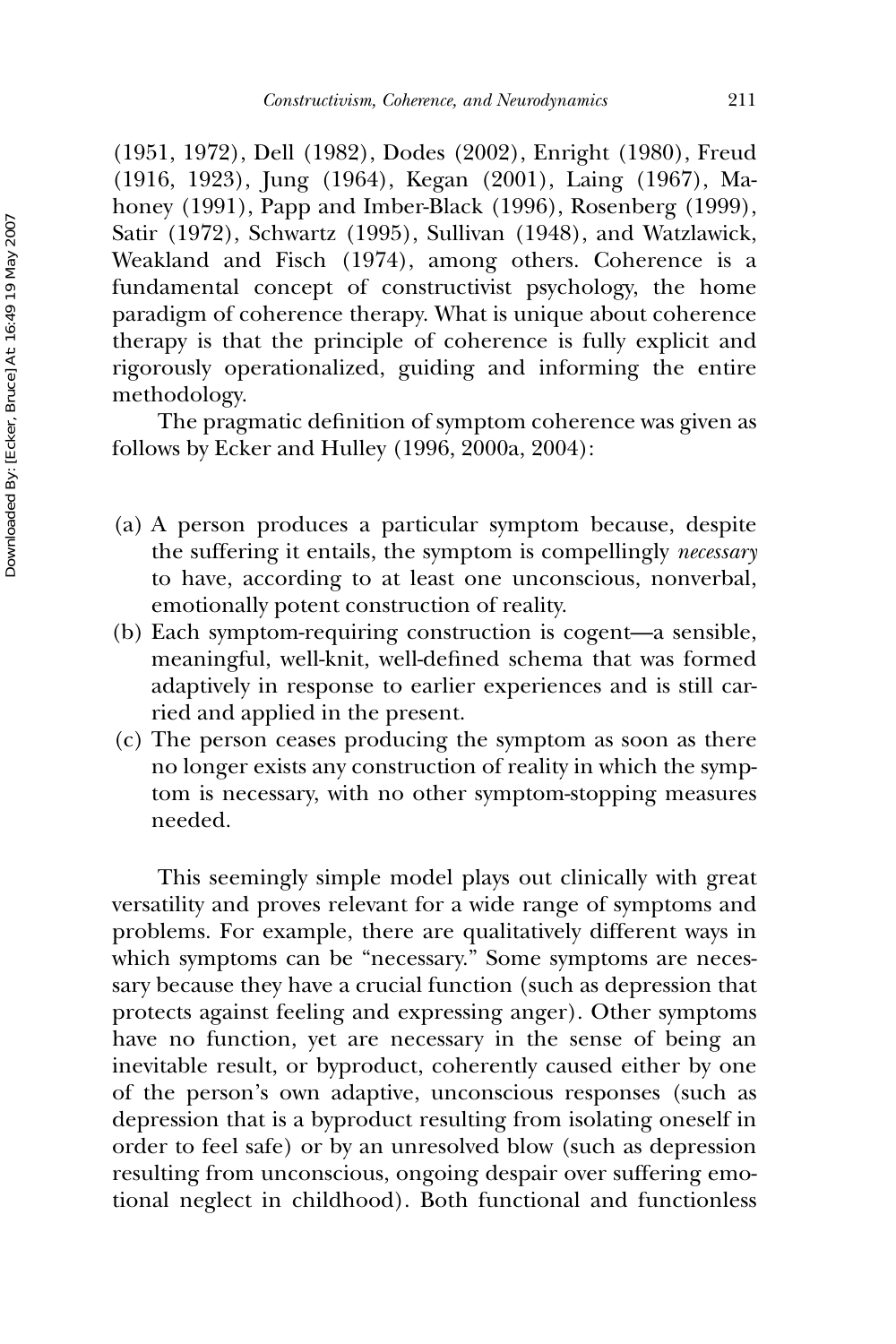symptoms prove, according to the person's own material, to be coherent (for detailed examples, see Ecker & Hulley, 2000b, 2003).

Any given symptom is coherently produced, in other words, by either (1) how the individual strives, without conscious awareness, to carry out strategies for safety or well-being; or (2) how the individual responds to having suffered violations of safety or well-being. This model of symptom production is squarely in accord with the constructivist view of the self as having profound if unrecognized agency in shaping experience and behavior. Coherence therapy is centrally focused on ushering clients into a direct, noninterpretive experience of their agency in generating the symptom.

Symptom coherence was also defined by Ecker and Hulley (2004) as a heuristic principle of mental functioning, as follows: The brain-mind-body system can purposefully produce any of its possible conditions or states, including any kind of clinical symptom, in order to carry out any purpose that it is capable of forming.

This *principle of general coherence* is, of course, quite foreign to the therapy field's prevailing, pathologizing models of symptom production. Underscoring the paradigmatic difference, Ecker and Hulley (2004, p. 3), addressing trainees, comment:

You won't fully grasp this methodology until you grasp the nimble, active genius of the psyche not only in constructing personal reality, but also in purposefully manifesting any one of its myriad possible states to carry out any of its myriad possible purposes. The client's psyche is always coherent, always in control of producing the symptom—knowing why and when to produce it and when not to produce it.

The therapeutic use of symptom coherence is illustrated in the following case example of coherence therapy reported by Neimeyer and Bridges (2003). Their vignette refers to the client's *antisymptom position*, a phrase used in coherence therapy to denote the client's initial, conscious stance against the symptom, viewing it as something entirely senseless, negative, defective, involuntary, and unwanted; *prosymptom position*, the initially unconscious, nonverbal but well-defined, compelling knowings, themes, and purposes that necessitate having the symptom; and *the*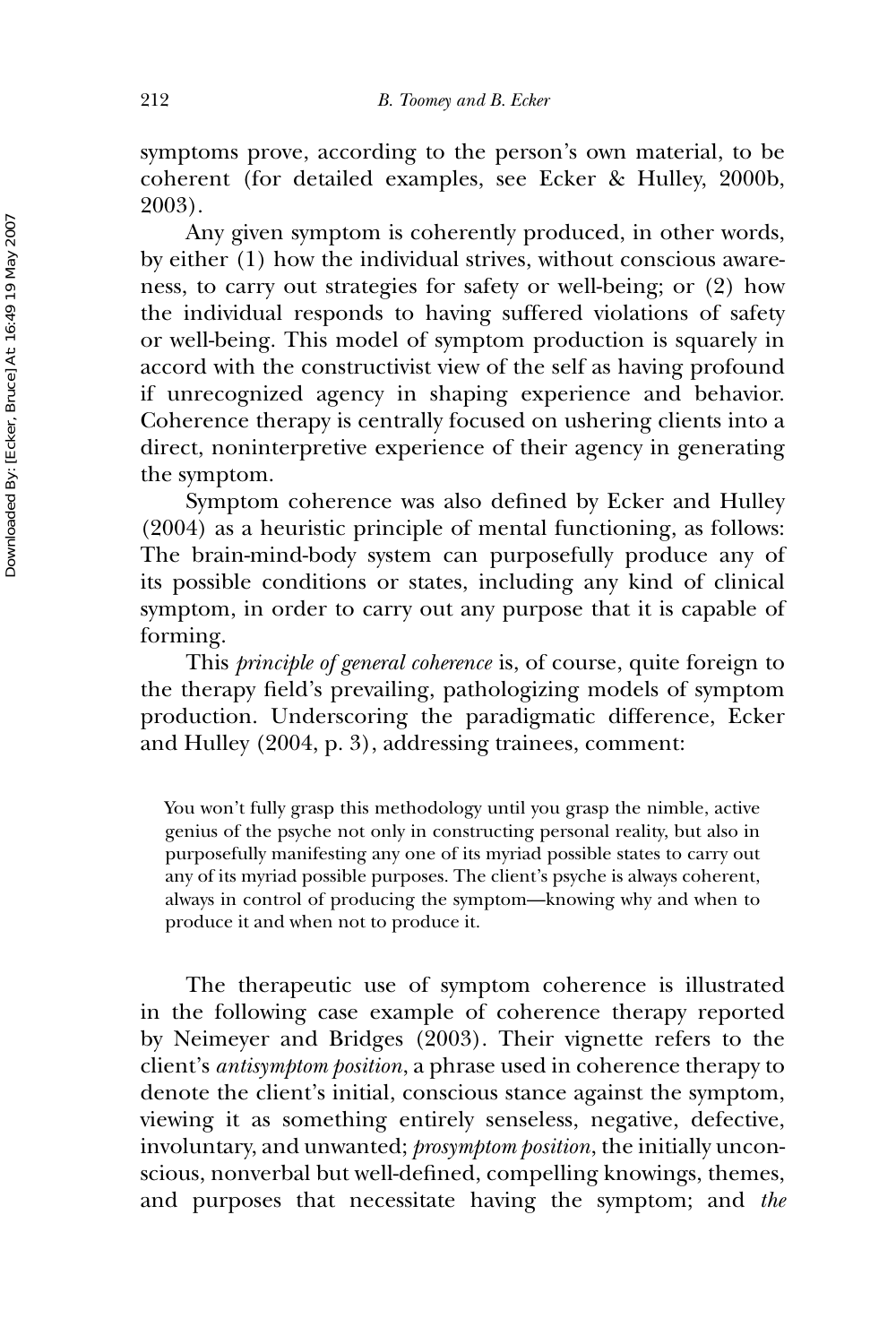*emotional truth of the symptom*, which is synonymous with prosymptom position. The purpose of this case example is to serve as a clear model that we will use repeatedly to delineate the main features of the methodology and the phenomenology that it prompts. Clinically more complex and challenging cases of coherence therapy are available elsewhere (e.g., Ecker, 2003; Ecker & Hulley, 1996, 2000a, 2002a, 2002b; Neimeyer & Raskin, 2001). As all of the case examples show, the methodology of coherence therapy brings about a phenomenological detection and confirmation of symptom coherence in each case.

Carol, a woman in her mid-30 s, initially brought her 11-year-old daughter, Dana, to therapy in a community mental health clinic. After several sessions, Carol asked to be seen individually (by SKB), stating that despite their emotional closeness in other respects, she had always felt cold and distant toward her husband sexually. Her only explanation for this situation was that she just didn't like to have sex very much, although she reported that she truly wanted to enjoy the sexual dimension of her marriage, a conscious view that represented the antisymptom position. As a means of *radical inquiry*—so-called because of its intent to get to the root of the problem—the therapist asked her to complete a sentence stem several times aloud with the first thing that came to her mind: "If I were to like having sex with my husband, I'd feel ......." Carol first stated that she would feel "great" without the symptom, then upon repetition of the stem, "happy," and then after a prolonged silence and with an almost confused look on her face, she voiced the word "embarrassed" hesitantly.

Sensing that she was getting close to the pro-symptom position, the therapist asked her to *stay in that embarrassed state* [italics added] and to complete the sentence, "I feel embarrassed even thinking about enjoying sex with Franklin ..." Doing so, rather than intellectualizing about her experience, Carol suddenly flashed to a series of memories that ushered in the emotional truth of her sexual difficulties, which had their origin in her parents' openly erotic behavior with one another during her adolescence. In a quiet tone, with her legs crossed and her head in her hands, Carol then recalled a time when she was about 15 years old when her mother walked into the bathroom and found her masturbating. Far from being angry, her mother was so pleased that she not only told Carol's father but also called several friends and told them about this "beautiful good news."

Carol identified her decision to shut out sexual feelings from that very point. Discussing this series of memories and associated feelings, she also realized that enjoying sex with her husband subjectively meant being like her mother, and closer to risking mortifying her own daughter, Dana, in the same way. At the end of the powerful session, the therapist wrote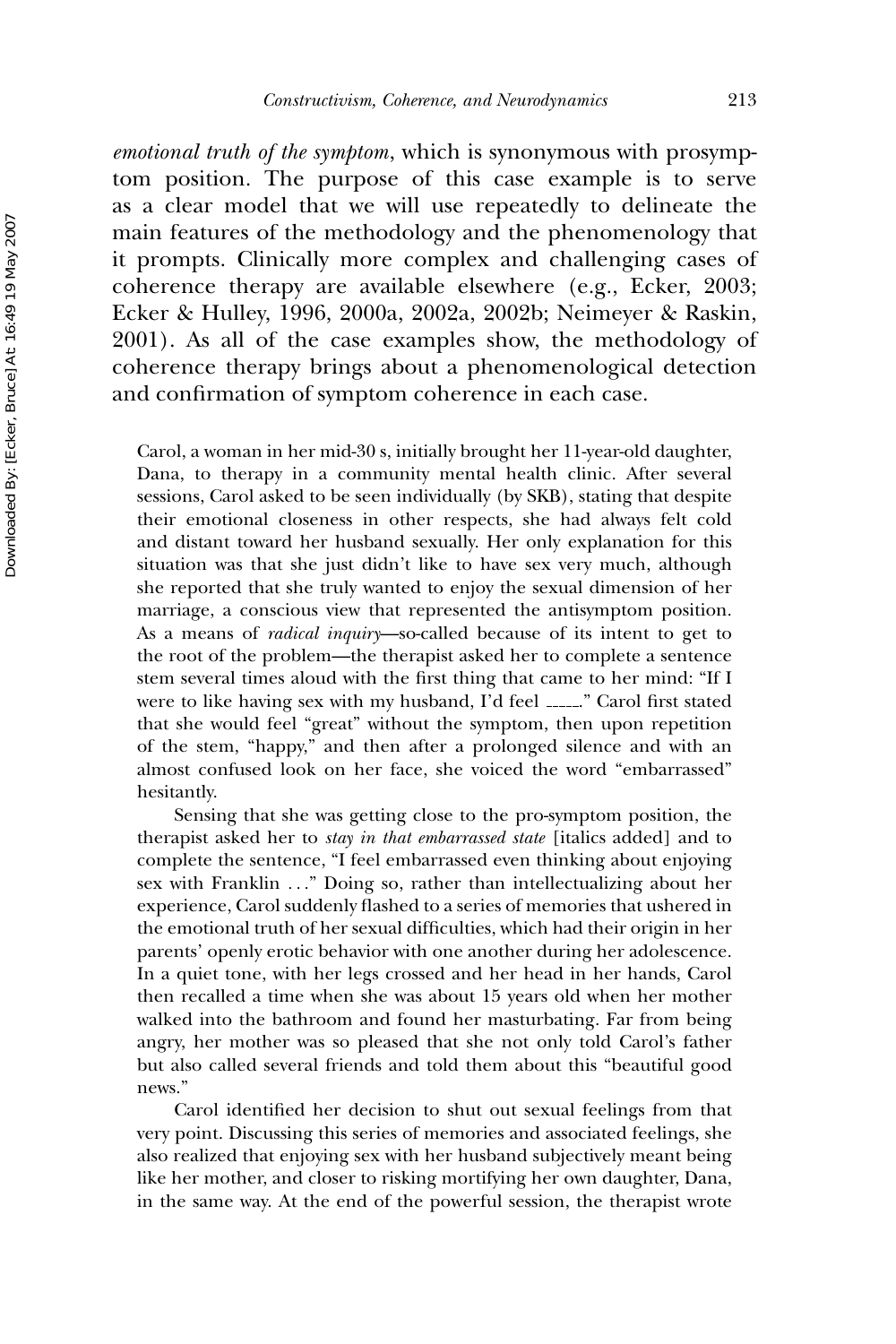the following prosymptom position statement on a card to underscore for Carol the compelling purpose that necessitated her sexual neutrality—"I hate to admit it, but experiencing sexual pleasure with my husband makes me more like my mother. So, even though it is hurting my marriage, I will continue to avoid sexual contact, because it is better to sacrifice pleasure and intimacy than to risk doing to Dana what my mother did to me." Prompted by the therapist, Carol read the card aloud and stated that she didn't like what it said but agreed that it was accurate. The therapist then asked Carol to read it twice a day in the week between sessions, with no other attempt to change her sexual behavior with her husband.

In the next session, Carol reported that the statement began to seem almost silly to her during the week, and although she knew it would take time and practice, finding a new way to understand her sexuality as her own and not her mother's was a freeing experience for her and also for her relationship with her husband. Once held as a conscious rather than unconscious position, the previously prevailing view soon lost much of its power, permitting the client to relinquish it as her governing emotional reality. (Neimeyer & Bridges, 2003, p. 291)

For a large fraction of therapy clients, as for Carol, the presenting symptom proves to be the person's means of carrying out a specific, unconscious purpose. Such symptoms may therefore be characterized as having a function, as noted previously. The process of coherence therapy in such cases reveals that, although having the symptom entails sufferings, *not* having the symptom is expected, unconsciously—in the person's prosymptom position—to entail an even worse suffering, and so having the symptom is emotionally necessary in order to avoid the even-worse suffering. As the prosymptom position becomes conscious, it becomes plainly apparent to the client that she or he purposefully produces the symptom as part of some specific personal strategy for avoiding harm or having well-being or justice. This awakening to fundamental *agency* in relation to the symptom is a key milestone in the methodology.

Carol initially experienced her symptom of distaste for and avoidance of marital sex as something over which she was powerless, a kind of personal deficiency and deformation. Then the underlying, coherent necessity of this symptom emerged unmistakably, including the emotional truth of how, in her life, sexuality had been an intensely repugnant, harmful experience. She then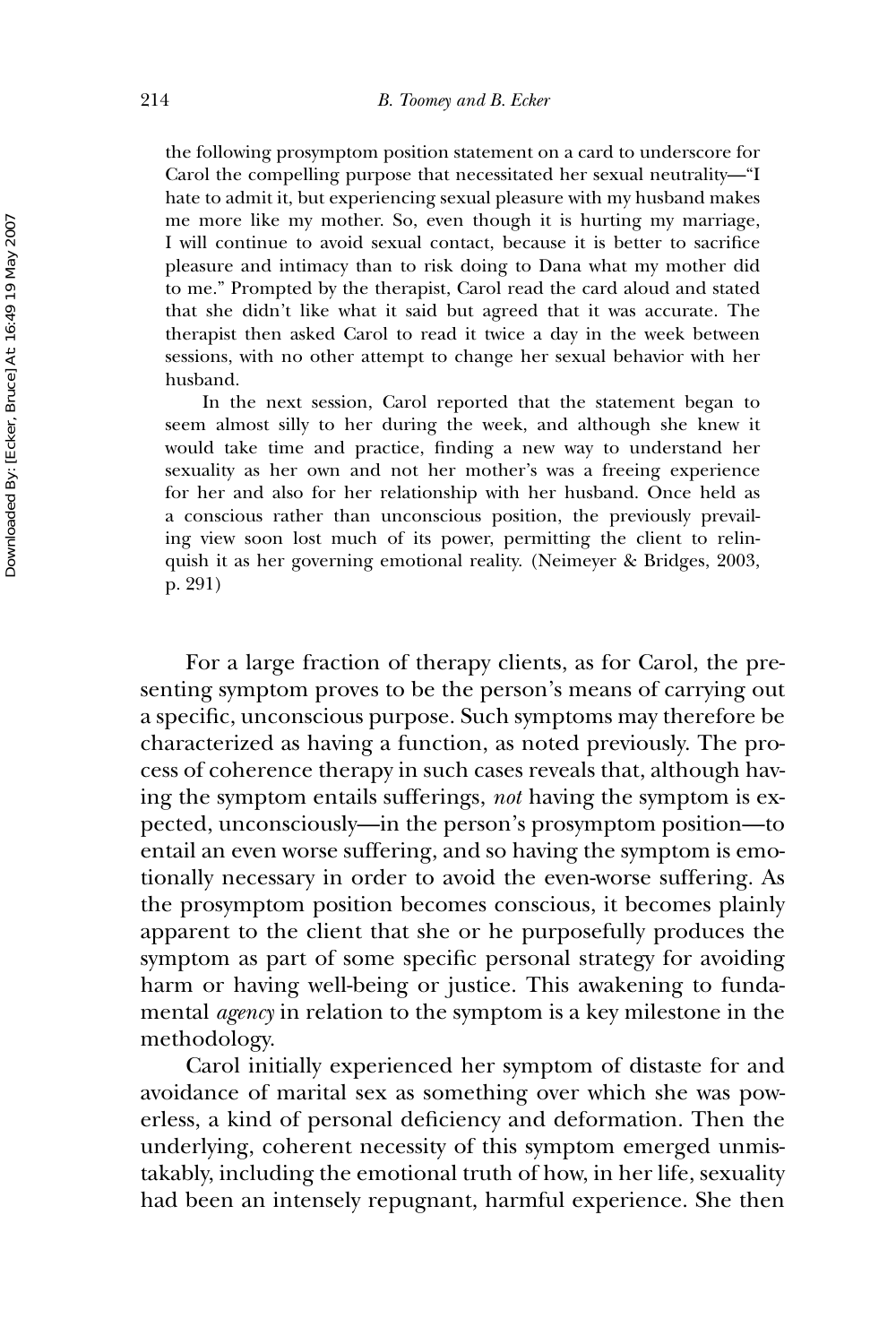directly experienced her own clear purpose and potent agency in shunning sexuality in the present.

As Carol's material shows, prosymptom positions typically have longstanding, core themes and emotions in their deeper layers. The making-conscious of a prosymptom position is usually experienced as a major retrieval of personal meaning that makes new sense of important areas of life, revealing order where there had seemed to be a clinical disorder. The realness, decisiveness, and accuracy of Carol's discoveries are built into coherence therapy because the client's encounter with the coherent emotional truth of the symptom is experiential and phenomenological, not just an exercise in cognitive insight. The therapist does not interpret and does not think that cognitive insights can create such experiences. Rather, cognitive insights follow *from* direct experiences of symptom-requiring emotional truth.

As coherence therapy unfolds with some clients and the unconscious production of the symptom is brought to light, the presenting symptom may be found *not* to have a function—that is, not to be the means of carrying out a purpose—but rather, as described earlier, to be a byproduct necessitated by either (1) the client's own adaptive strategies or (2) models of self and world formed in response to sufferings previously incurred.

Whether the symptom is functional or functionless is unknown to the therapist until the underlying, symptom-requiring material has been revealed. The core methodology of coherence therapy is the same in both cases. Within that methodology, the look and feel of the therapist–client interaction in coherence therapy can vary significantly across clients and therapists, and the particular techniques used by the therapist may also vary widely. As a rule, the therapist initially has no information or hypothesis at all as to what the client's prosymptom position is, and does not presume to be able to analyze or infer it on the basis of the presenting symptom or problem. People with quite similar descriptions of symptoms (such as symptoms of depression or anxiety) can and do have entirely different prosymptom positions. The therapist assumes symptom coherence and proceeds to design and create experiences in which the client encounters and recognizes her or his prosymptom, implicit knowings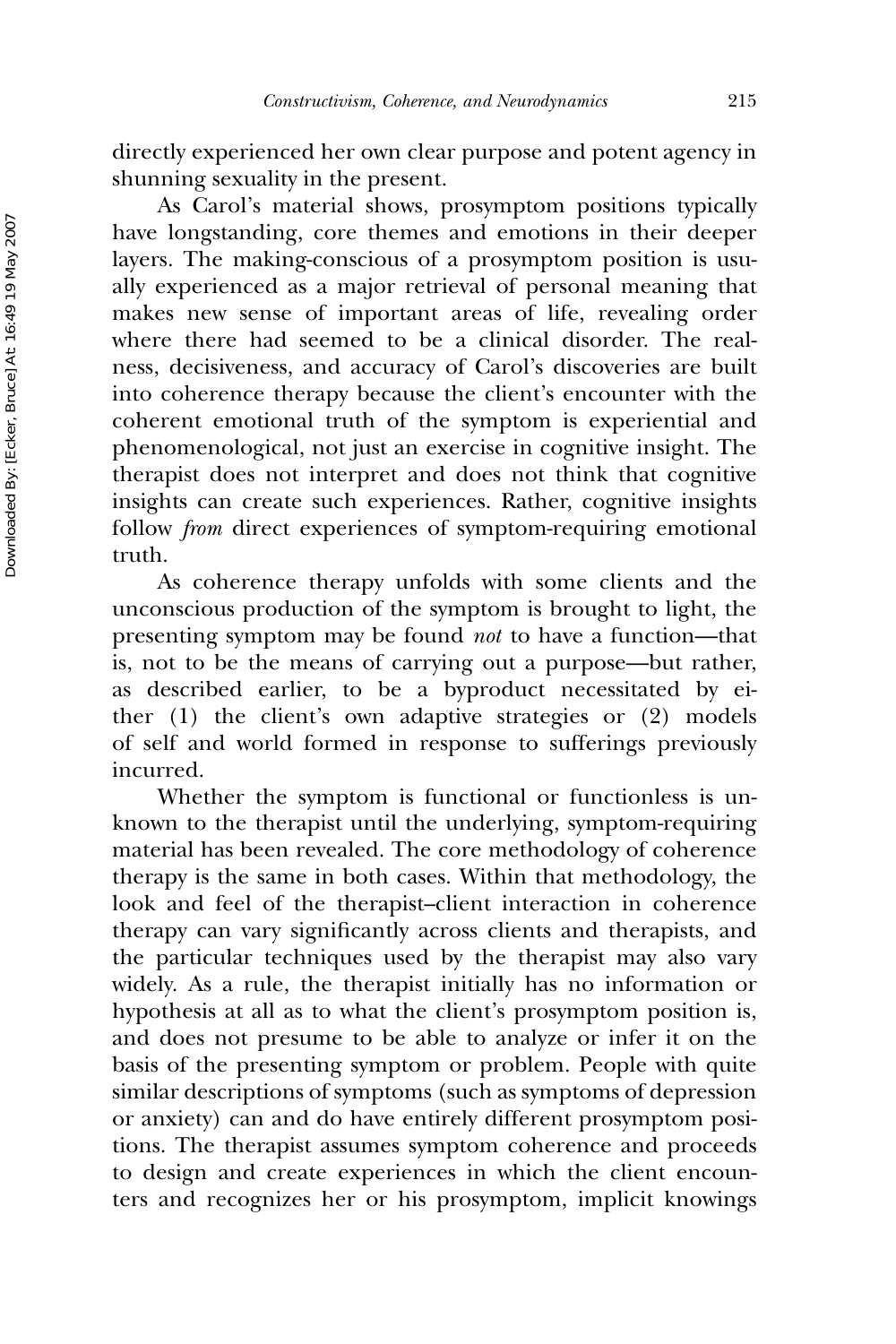consciously for the first time. *The therapist learns from the client* what the prosymptom theme and purpose is, not the other way around.

That is the first main stage of the methodology of coherence therapy—the creation of *discovery* experiences. The discovery work locates and zeroes in on the specific prosymptom constructs within the person's vast universe of personal constructs.

For that purpose, the therapist in the preceding example used the technique of sentence completion to carry out a *symptom deprivation* (Ecker & Hulley, 1996, 2000a, 2004), in which being *without* the symptom while revisiting a symptom-evoking situation bumps the client into a resulting dilemma, revealing a specific suffering avoided by having the symptom. When creating discovery experiences, the therapist is free to use any experiential technique that can be applied or adapted for eliciting prosymptom positions into consciousness.

The next stage of the methodology of coherence therapy is the creation of *integration* experiences, which are repeated experiences of the discovered prosymptom knowings, installing them firmly in the person's conscious world. The therapist's acceptance and empathy toward this material plays an important role in guiding the client likewise into a profound acceptance and embracing of it.

In the example, initial experiences of integration were created during the session by having Carol remain subjectively in the newly discovered material while verbalizing it to the therapist, putting into words her new memories of sexual violations and her new awareness of purposefully shutting down her sexuality to protect herself and, later, her daughter. In addition, the creation of between-session integration experiences is mandatory, not optional, in coherence therapy. This was accomplished in the example through the daily reading of an index card, which is coherence therapy's mainstay method of structuring betweensession tasks. On Carol's card was written the succinct essence of the prosymptom material needing integration, in first-person, emotionally vivid phrasing rather than as explanatory, intellectual concepts.

The work alternates between discovery and integration until the entire prosymptom position is routinely conscious and fully retrieved from implicit knowing to explicit knowing. The person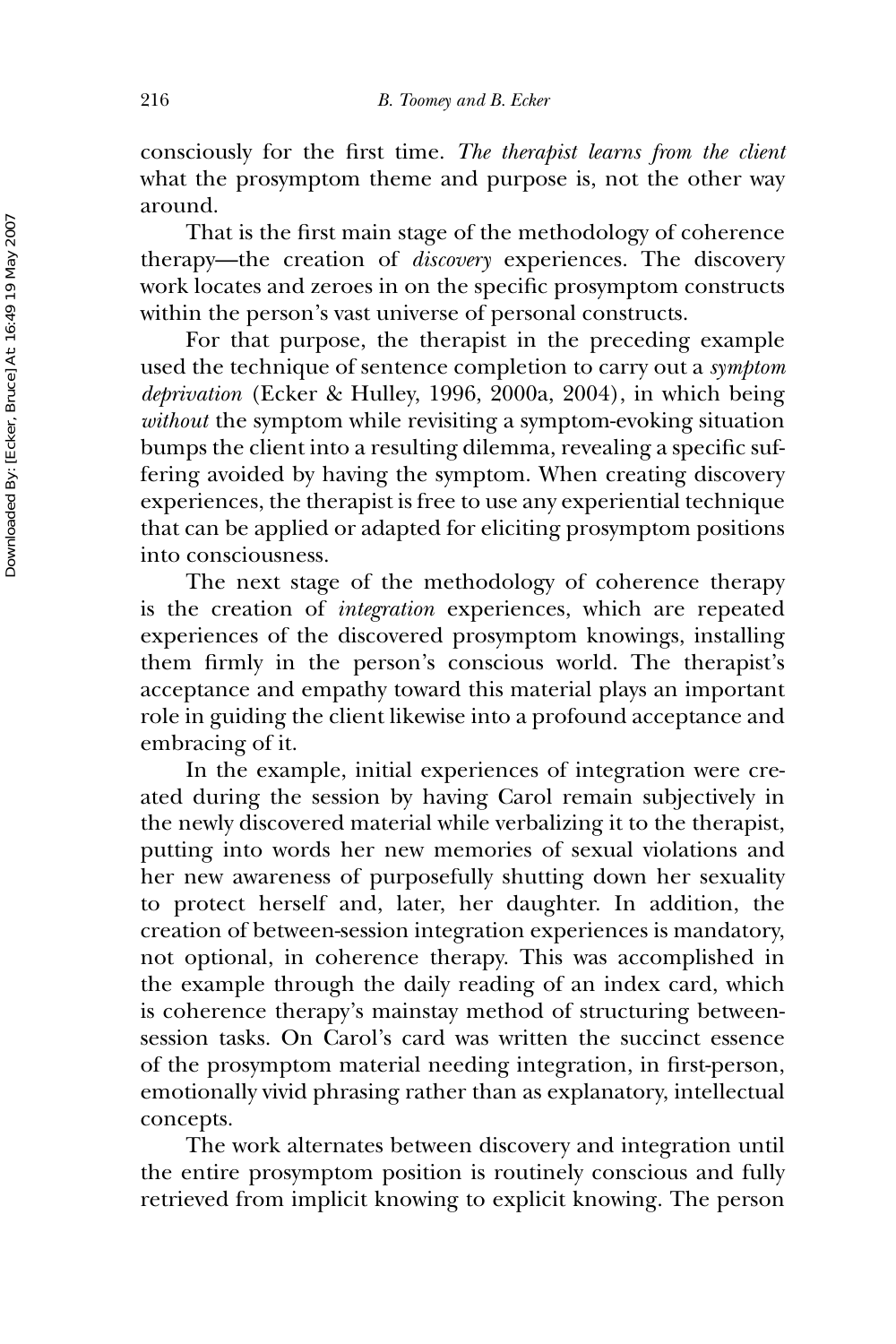then directly experiences, daily, the emotional truth of how, why, and when the symptom is necessary to have. Full integration may require several sessions of focused, persistent work.

Integration sets up the material for the third and final stage—the creation of *transformation* experiences, in which the client's brain–mind–body system changes or dissolves prosymptom constructs, eliminating the need to produce the symptom. In our next article (Ecker & Toomey, 2007) we will examine closely the built-in form of that change process and how coherence therapy's methodology of transformation is tailored to it. In the example, a significant degree of transformation is indicated by the client's report in the next session that the prosymptom themes and purposes that previously felt compellingly real, gravely serious, and urgent have lost that felt realness, are no longer evocable, and now seem "silly." This is a distinct and typical indication that transformation has occurred, provided that the client's verbal and nonverbal qualities congruently indicate a relaxed, undefended, nonavoidant relationship to the material.

Coherence therapy is defined as those three activities—the discovery, integration, and transformation of prosymptom positions, carried out experientially and phenomenologically. Consistent, day-to-day success across many different clients and symptoms of course requires much detailed know-how, a repertoire of suitable techniques, and flexibility of communication style, but the basic methodology is invariant. A successful session is one in which at least one of those three activities makes progress, and it is the therapist's active aim for that to occur in every session.

We characterize coherence therapy's methodology as *phenomenological* because at all stages it relies on and uses the person's inherent capacity for having subjective experiences of knowing—in particular, awareness of the knowings being applied by oneself, through directing attention to those knowings. The term *phenomenological* refers to experiences of direct, immediate knowing, not mediated by conceptualizing, in any domain, but especially in the domain of one's own mental processes. Perhaps paradoxically, deep, therapeutically potent, phenomenological experience, because it is entirely experiential, does not require well-developed verbal–analytical skills or cognitive insights, and so is available to a broad range of therapy client populations.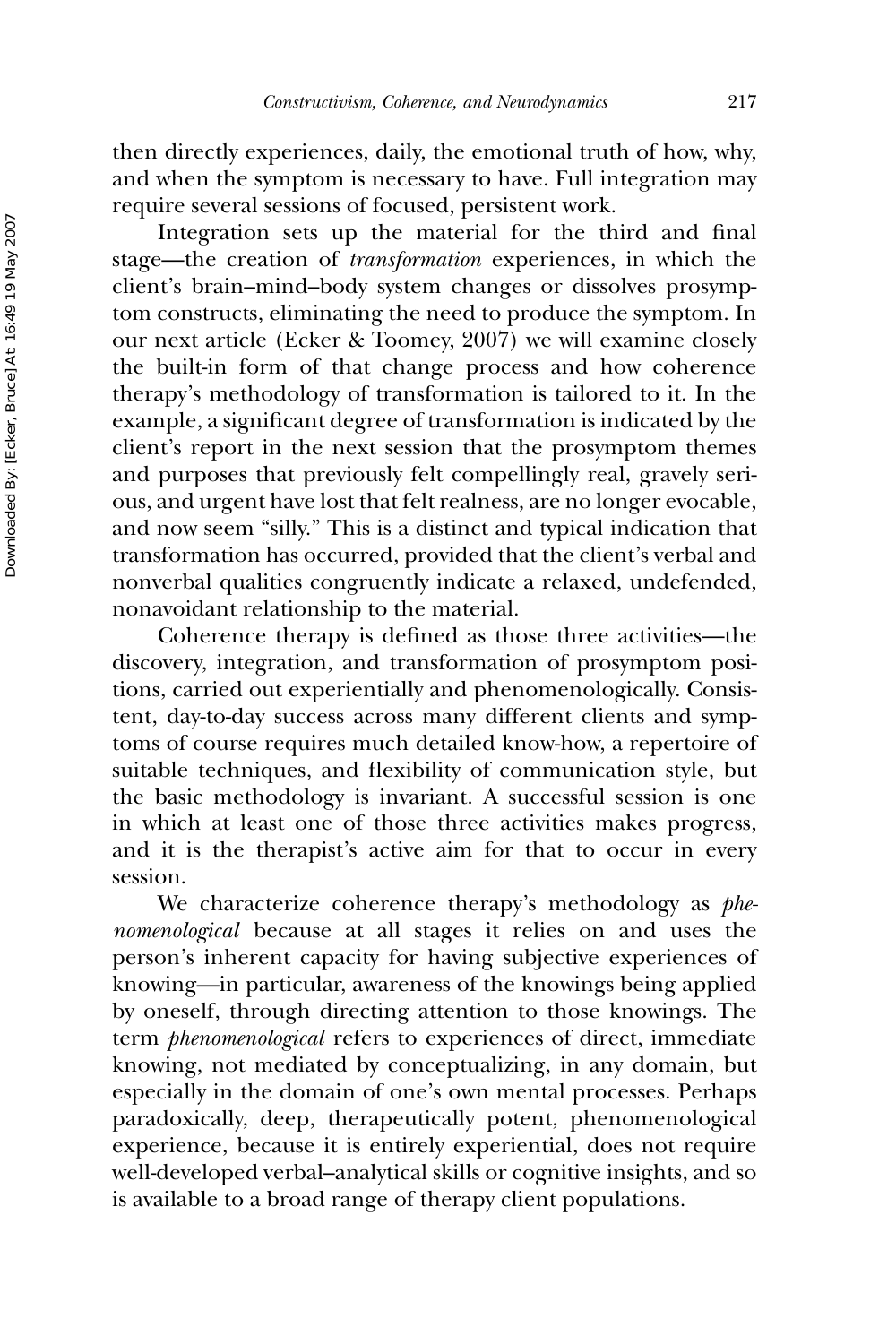This coherence-focused methodology is inherently noncounteractive—that is, it never comes across to the client as an attempt to prevent the symptom or to replace the symptom with a preferred state or behavior. Coherence therapy excludes all counteractive methods of therapy because the two strategies—coherence-focused and counteractive—are mutually exclusive, for fundamental reasons that we will explicate at many points throughout this and the following two articles. The third article (Toomey & Ecker, in press) contains our reasons for predicting, on neurological grounds, that the coherence methodology is capable of significantly greater therapeutic effectiveness than counteractive methods can deliver.

In most therapies, therapist and client work together against the symptom, either with methods designed to directly counteract, override, and get rid of the symptom or by developing skills and resources for managing it. This counteractive strategy is an attempt to build up the client's antisymptom position in order to enable the client to prevent and defeat the symptom. Examples of counteractive methods include some of the most widely used methods in the field, such as teaching a relaxation technique to a client who has anxiety attacks; building up hopefulness in a depressed client; teaching communication skills and tools to an adversarial couple; reframing the meaning of the problem situation; having therapy group members describe what they do to keep themselves from isolating; and getting a client with low self-worth to take in clear evidence of worth (loved by friends, recognized as talented and competent at work, etc.).

Note the absence of any symptom-opposing, counteractive steps in the case example of Carol. Counteracting is counterproductive within coherence therapy, because as a rule it maintains and even exacerbates the split-off, unconscious status of prosymptom positions while failing to transform them.

Most people, including therapists, have a powerful *counteractive reflex.* In addition, the prevailing mentality in the field is counteractive, so most psychotherapies are counteractively implemented whether or not they are also counteractive in theory. A client's prosymptom position is the dreaded source of all the trouble, and as it comes clearly into view during the discovery and integration process in coherence therapy, it is crucial for the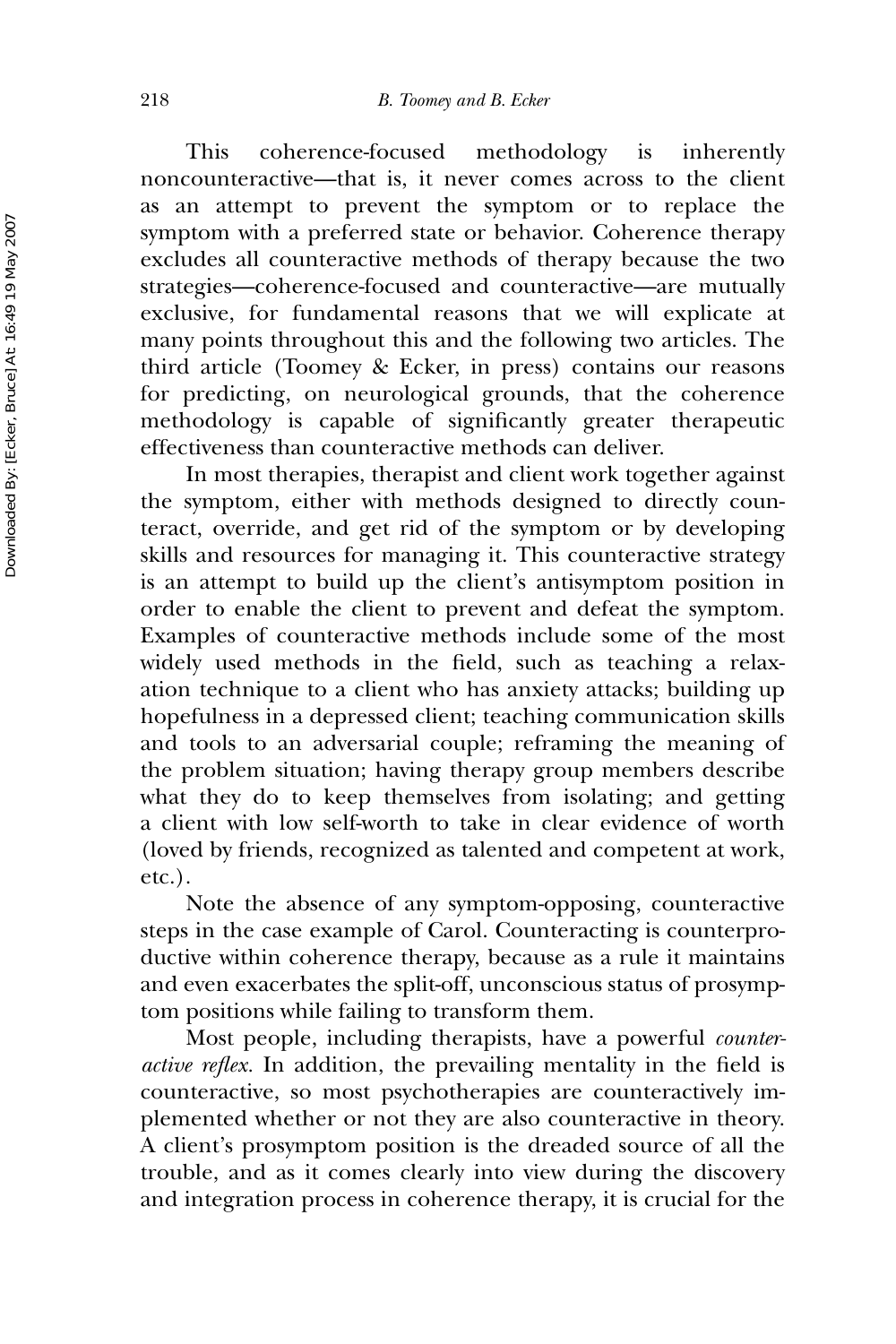therapist to desist entirely from following his or her counteractive reflex against it, and instead guide the client to keep experiencing and embracing it just as it is, session by session.

Coherence therapy's model of change can be summed up in this way (Ecker & Hulley, 2004; Ecker, 2005):

- Change of a symptom is blocked when the person tries to make the change from a position that does not actually have control of the symptom—a position merely against having the symptom, an *anti*symptom position.
- Efficient symptom cessation stems from first having the person experience, inhabit, verbalize and embrace the emotional truth of the position that *does* have control over producing the symptom, his or her symptom-requiring *pro*symptom position.
- People are able to change a position they experience having, but are not able to change an unconscious position that they do not know they have.

As noted previously, in the course of coherence therapy properly carried out, a phenomenological demonstration and verification of symptom coherence occurs naturally with each client, as in the example above. Symptom coherence is not an interpretation imposed on the client or the client's material. It is manifestly evident from and in the client's own material, understood in its own terms. In other words, with each client symptom coherence receives empirical support in the symptomrequiring content of the psychological material revealed and in the symptom cessation that results from transforming that specific material, with nothing else done to bring about symptom cessation.

# **Neuroscience and the Existence of Unconscious, Symptom-Requiring Constructs**

Ecker and Hulley (1996) introduced the phrase *prosymptom position* to denote a module of linked, unconscious, symptomrequiring constructs (knowings) functioning as an active, autonomous "part" or subpersonality. A prosymptom position is an encapsulated set of implicit knowings which, like all implicit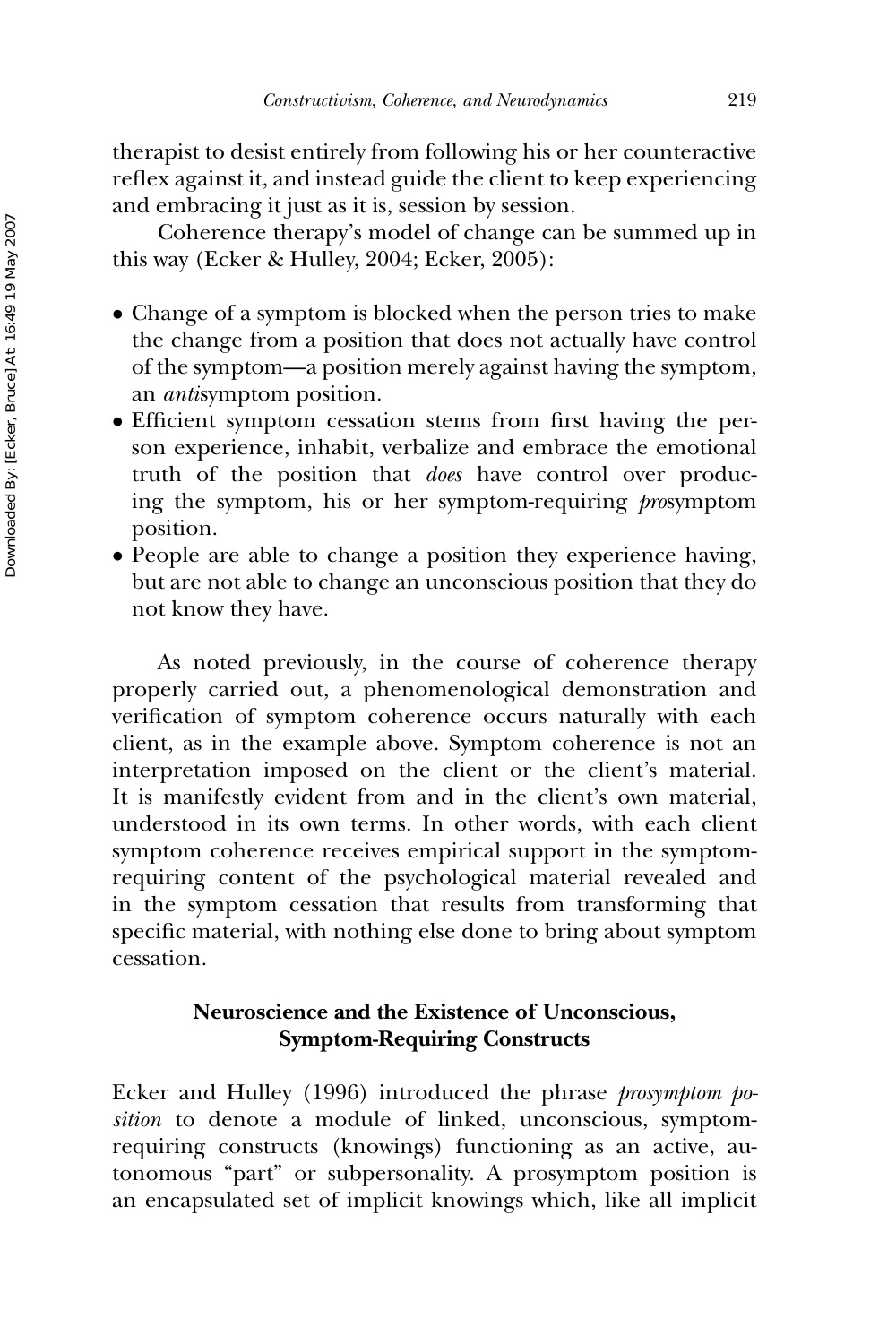knowings, operates entirely without conscious thought or recall, yet consists of knowing *what* to respond to and *how* to respond to it—a *procedural* knowing (as distinct from the *declarative* character of conscious, *explicit* knowings).

Carol's prosymptom position in the case example above consisted of a set of hierarchically linked, nonverbal constructs—implicit knowings that could be verbalized as follows after being rendered explicit and experienced consciously:

- Mom's sexuality is how sexuality is, so to enjoy and allow my own sexuality would make me be like her—openly showing sexual behaviors to the family; wanting to watch my own children being sexual; eager to socially reveal my children's sex lives, mortifying them; and being blind to their need for sexual privacy. (An unconscious model of reality, or fourth-order, ontological construction.)
- I've got to avoid enjoying sex and having pleasurable sexual feelings, so that I'm not a sexual mortifier like Mom, ever, and also so that I cannot be exposed and mortified sexually ever again by Mom or by sex-loving people like Mom. (An unconscious, global purpose and a broad strategy for carrying out that purpose, or third-order, teleological construction.)
- Sexuality is (or could be) coming into play here in this situation with Franklin, so now is when I must not let myself enjoy that with him, so that I don't become like Mom and violate our daughter's sexual privacy, mortifying her, like Mom did to me. (An unconscious frame applied to the concrete situation, or second-order, situational construction.)
- Internally, the suppressing of sexual feelings; behaviorally, an unresponsive, distant, chilly demeanor toward Franklin's sexual overtures. (The symptom—a concrete, consciously noticed manifestation, or first-order, implementational construction.)

A prosymptom position consists of knowings that one does not know one knows—emotionally urgent, living knowledge of a specific type of problematic situation or existential dilemma, how that situation or dilemma works, and how it is necessary to behave, feel, and/or think in this situation for safety, well-being, or justice. It is that manifested response, that particular way of responding to the dilemma that produces the presenting symptom. Within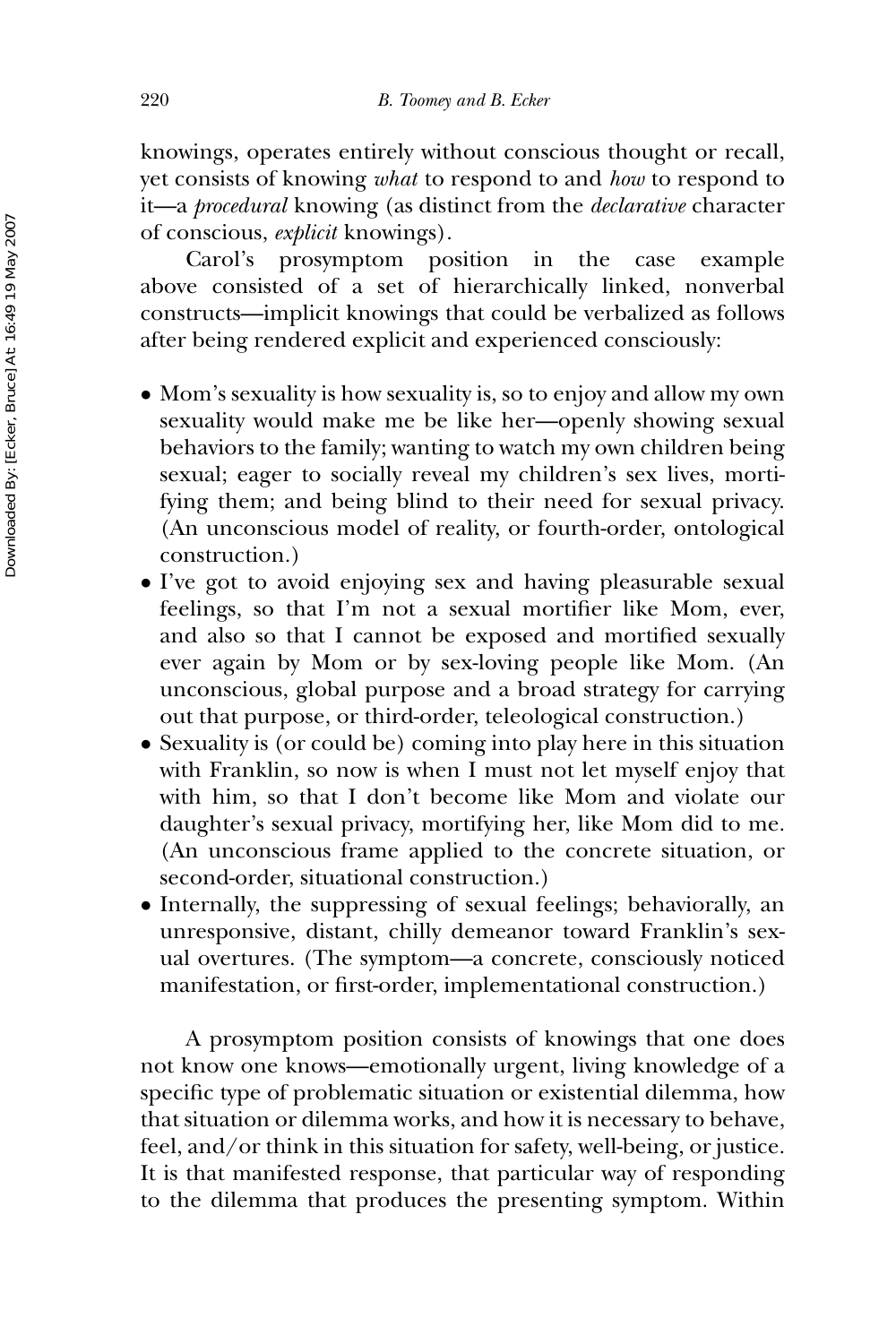this nonverbal yet well-defined model of self-in-situation, the presenting symptom is coherently necessary to have.

A prosymptom position unfailingly and fully activates when any current perceptions match some part of the situation it models (marital sexuality in our example). An activated prosymptom position powerfully implements its preestablished response completely outside the awareness of the conscious personality. For example, Carol would begin feeling cold and aloof toward marital sex with no awareness of her own underlying, passionate purpose for positioning herself in such a feeling.

Phenomenologically, an unconscious prosymptom position functions as a sealed capsule of constructs, insulated from the influence of all other knowings held by the person—an unchanging, timeless tableau of a particular subjective reality. In most cases a therapy client's module of prosymptom constructs was formed in childhood, yet it persists in its original form across decades, unaltered by the later formation of contrary knowings that are more mature and nuanced.

A therapy client who begins to consciously, subjectively experience a prosymptom position usually feels it to be a distinct "part" of him- or herself. It is this part that produces, and has control over producing, the presenting symptom or problem. The integration of this capsule of constructs into the conscious personality deinsulates it, allowing direct contact with contrary knowings. Then a transformation of the prosymptom constructs is readily possible. This transformation results in symptom cessation as well as resolution of the emotionally distressed theme and existential dilemma that the symptom was part of solving.

The component constructs of prosymptom positions are unlimited with respect to their possible content, yet are always found to exist in an invariant hierarchy of four types of constructs (Ecker & Hulley, 1996, 2000b). The list above of Carol's verbalized constructs shows the form of this universal hierarchy: A model of an aspect of reality (ontological or fourth-order construction) is most superordinate and gives rise to a broad purpose and strategy (teleological or third-order construction), which in turn gives rise to the meaning attributed or frame applied to the concrete situation (situational or second-order construction), from which in turn arises the presenting symptom (implementational or manifested, first-order construction).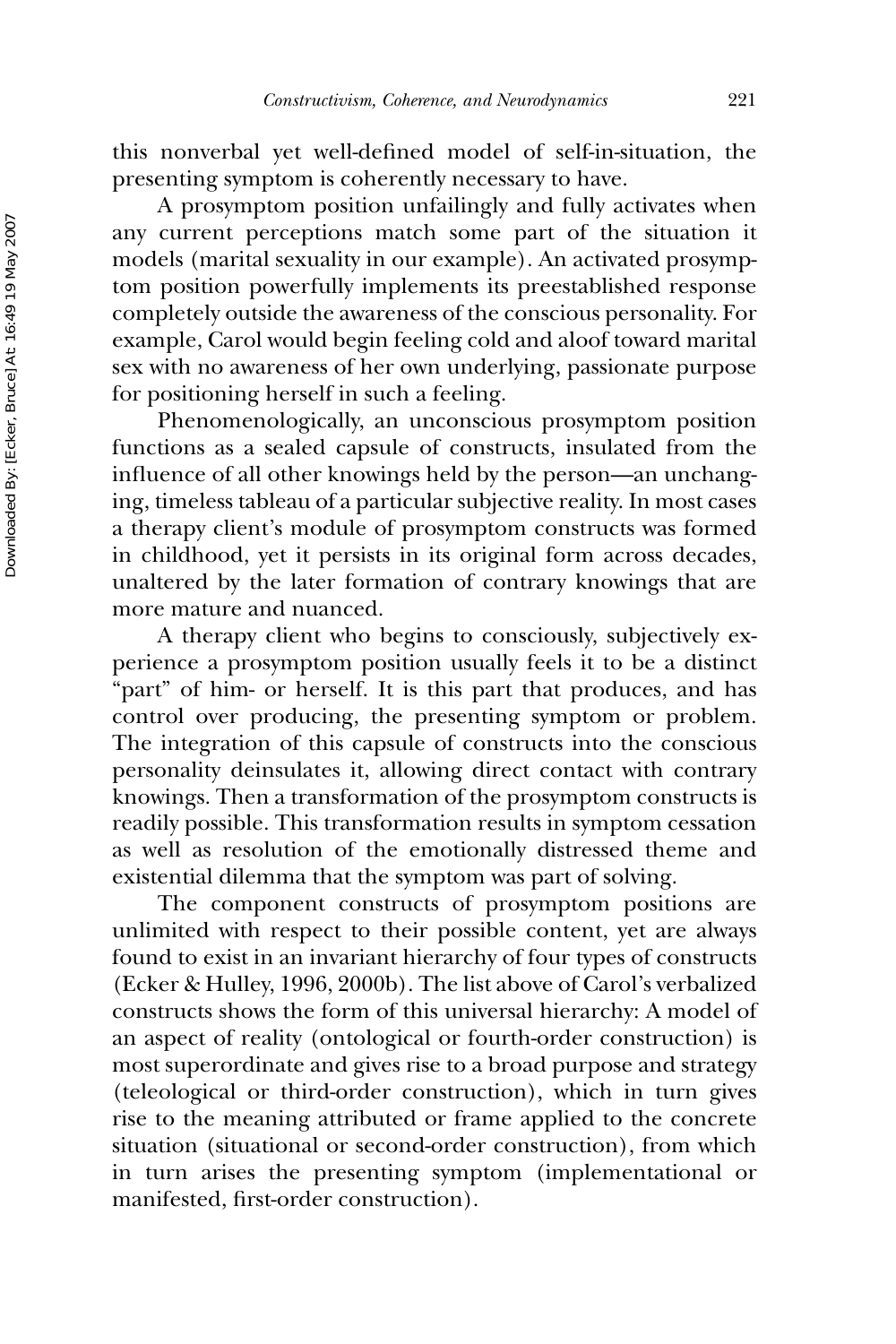All of the distinctive features of prosymptom positions just described find corroboration in the knowledge garnered by neuropsychological and neurodynamic research.

First and most fundamental is the matter of the very existence of unconscious mental functioning and unconscious knowings.

### *The Finally Undeniable Unconscious*

Throughout the twentieth century, the concepts of both consciousness and the psychological unconscious were criticized, disdained, and rejected from quite influential quarters within academic psychology as being inferential, untestable, unscientific and conceptually unnecessary (for a review, see Güzeldere, 1995). In 1958, an authoritative dictionary of psychology stated, "nearly all meanings [of 'unconscious'] are closely linked to debatable theories. Any user of the term therefore risks suggesting agreement with theories he may deplore" (English & English, 1958). The powerful behaviorist movement sought aggressively and successfully to expunge all notions of consciousness and unconsciousness from academic psychology, insisting that only observable, external sensory stimuli and motor responses ought to be included in any explanation of behavior. Güzeldere (1995, p. 41) commented, "Behaviourism ... for over half a century ... managed to remove the words 'consciousness' and 'introspection' from the face of the Anglo-American world." Only recently has the subject of consciousness reemerged in serious scientific discussion and study. As a result of this academic banishment, the "unconscious" became the property of the psychoanalytic and psychodynamic schools, which did not focus on controlled, empirical research.

The tide has turned, however. A massive and ever-growing body of empirical research has now rendered arguments against investigating consciousness and the unconscious obsolete and, indeed, regrettable. The existence of what we call the coherent unconscious—complex mental processes, astute knowledge, and purposeful responses fully outside of awareness—is no longer seriously disputed within the cognitive and affective neurosciences.

The principal neurological reason that people are capable of not consciously knowing much of what they implicitly know is now widely recognized: The brain forms, holds, and applies knowings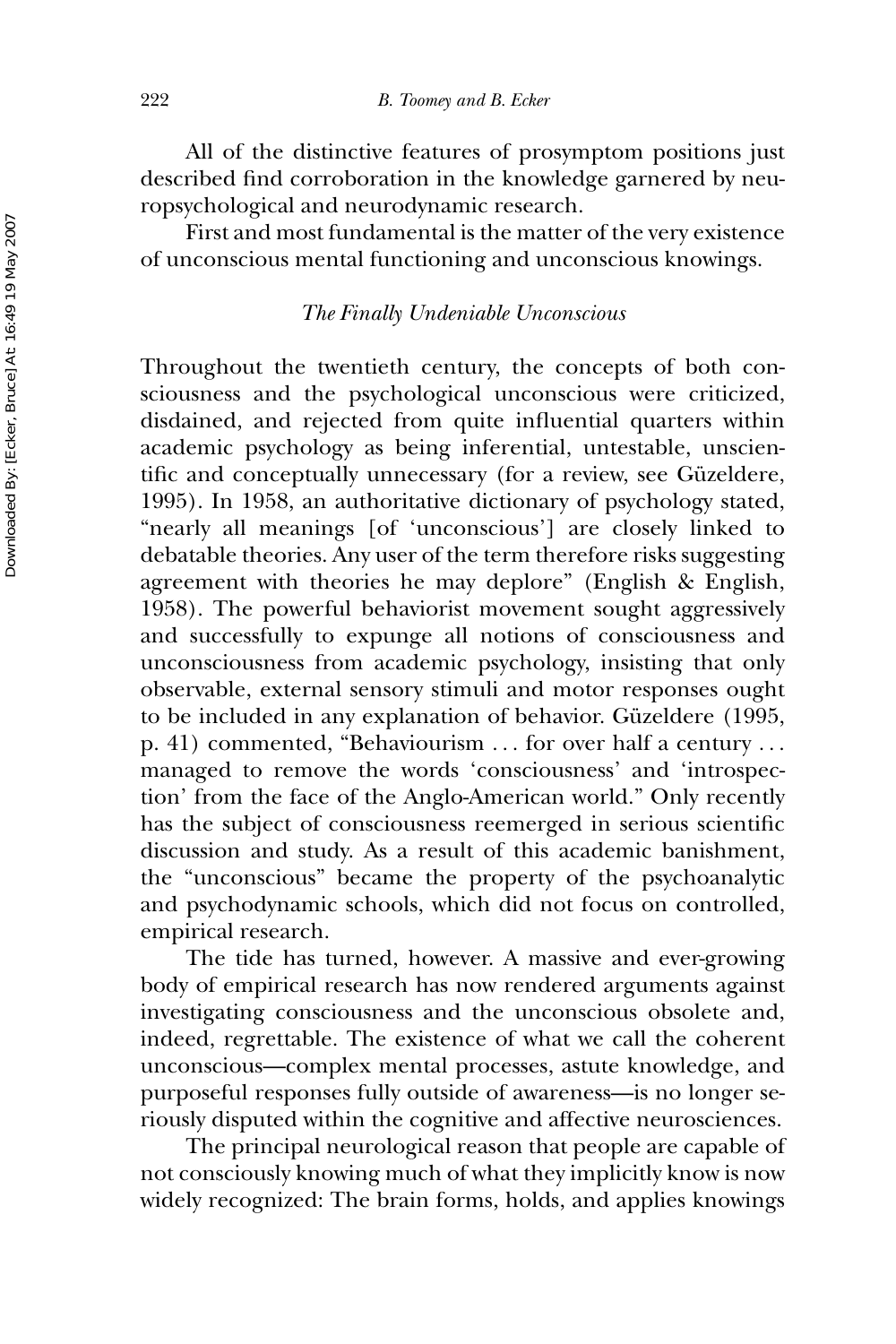(constructs) in a number of different brain systems operating concurrently, in parallel, many of which are not directly connected to the systems involved in conscious awareness (Rumelhart & McClelland, 1986). There are, in other words, several different memory systems of different types in the brain (Milner, Squire, & Kandel, 1998).<sup>3</sup>

The major subdivisions of the brain consist of three anatomical systems: the cerebral cortex, which encases the limbic system (also termed the medial temporal lobe), underneath which is the brain stem (MacLean, 1990). All three systems use implicit knowing and memory—the learning, storage, retrieval, and performance of knowings completely outside of conscious awareness. Conscious knowing, in which the knower or "I" is explicitly cognizant of having specific knowings, is a function of the neocortex, the cortex's outer layer.<sup>4</sup> Verbal knowing is a function of only one module within the neocortex in the left cerebral hemisphere. (This verbalizing capacity operates in conjunction with other brain regions that process nonverbal and contextual aspects of words as well as related procedural knowledge. As reviewed by Schore [2005], the right hemisphere is dominant for the meaning of vocal inflection and the processing of emotional words, the detection of one's first name, humor, laughter, social discourse, metaphor, and the generation and modification of mental models that fit a text.)

The limbic system, or mammalian brain, creates and stores the living knowledge formed in emotionally intense experiences, including the associated constructs (models, schemas, and response strategies; MacLean, 1990; Panksepp, 1998). The direct, felt sense of what is emotionally real and meaningful is based principally in the limbic system, according to current knowledge. Increased activation of the limbic system is observed in response to a wide range of emotionally significant stimuli—words (Canli et al., 2004), pictures (Malhi et al., 2004), and facial expressions (Adolphs, 2002).

In the limbic system, the amygdala controls the encoding of a wide range of negatively valenced, emotionally compelling knowings into long-term, implicit memory (for reviews of the functions of the amygdala, see LeDoux, 2002; Phelps & LeDoux, 2005). In addition to its well-established, central role in fear conditioning, aversive responses, and aggression, the amygdala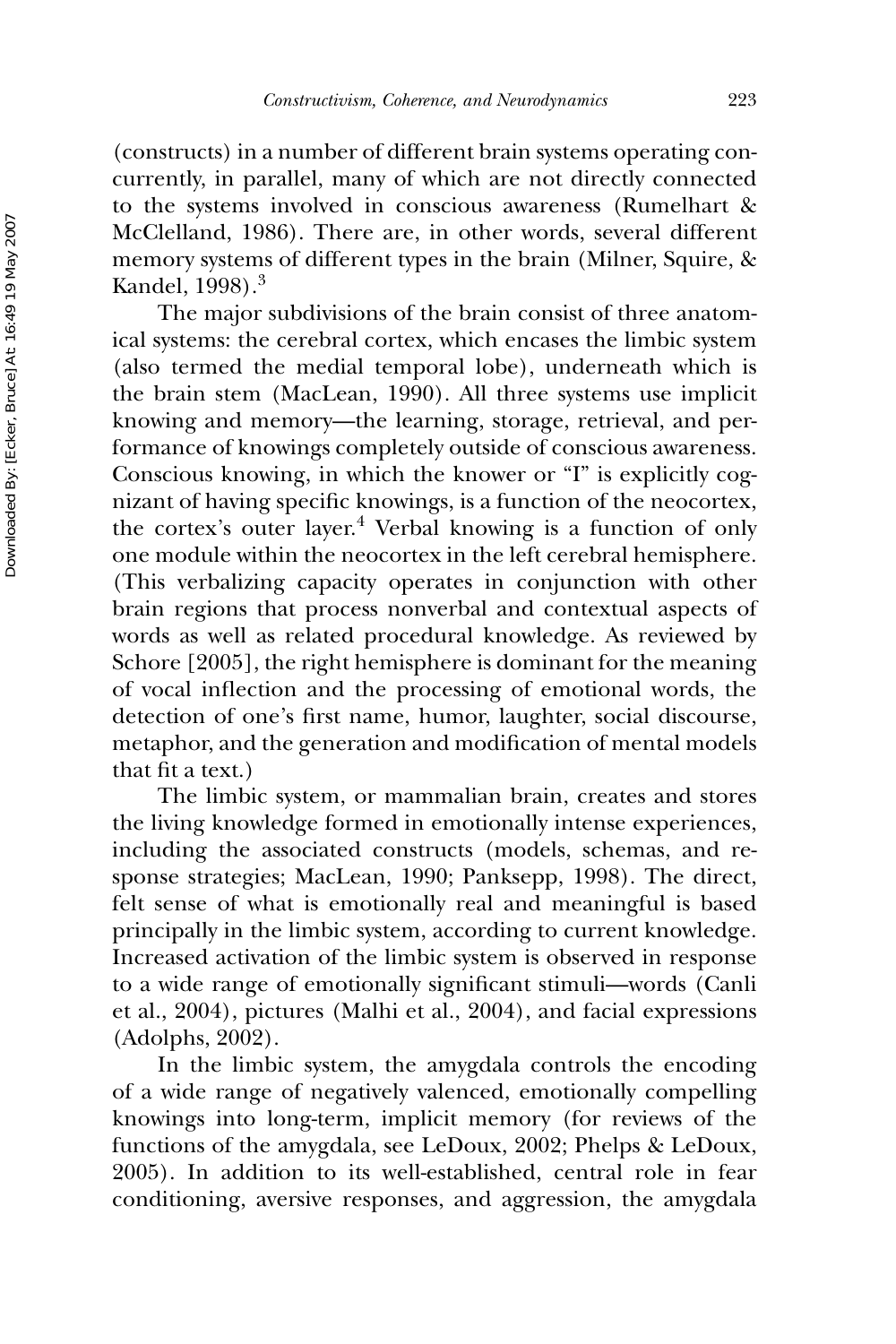also has been shown to be critically involved in the processing of sadness (Adolphs & Tranel, 2004) and social judgment, such as the approachability and trustworthiness of others (Adolphs, Tranel, & Damasio, 1998; Stone, Cosmides, Tooby, Kroll, & Knight, 2002). The amygdala is centrally involved in the brain's incessant monitoring of perceptual input for any salient resemblance to stored knowings and schemas having a negative emotional component, and it activates and launches any schemas that are pertinent matches. The amygdala responds to perceptions of recognized emotional stimuli very rapidly, before conscious awareness (Whalen et al.*,* 1998).

In light of extensive current knowledge of the amygdala from animal and human studies, it is reasonable to surmise that unconscious, prosymptom positions that are aversive, such as Carol's, are primarily amygdalar formations because they were created in response to intense, fearful experiences and involve urgent, unconscious tactics and strategies for protecting self or others. We therefore sometimes refer to aversive prosymptom positions as "amygdalar" knowledge structures in this series of three articles. However, not all prosymptom positions are fearfully aversive. In some types of depression, for example, the unconscious constructs responsible for the dysphoric mood are not fear-related, but rather pertain to the construed permanent hopelessness of meeting crucial needs or conditions for well-being. Brain scans of depressed therapy clients before, during, and after treatment by cognitive–behavioral therapy and by pharmaceuticals do not implicate the amygdala and show no changes in amygdalar activation when depression is alleviated (Goldapple et al., 2004). Rather, a complex interaction of a number of other limbic and cortical regions is indicated. Rapid brain imaging during coherence therapy could help identify the locations in the brain that store and activate a wide range of unconscious constructs that generate clinical symptoms, because the methodology of coherence therapy involves the selective retrieval and activation of these constructs with a high level of phenomenological accuracy and specificity, as needed for correlating brain images with subjective experience.

The third brain system is the brain stem or reptilian brain, which handles primal, approach/avoidance responses to danger, pain, and pleasure, and forms and harbors its own types of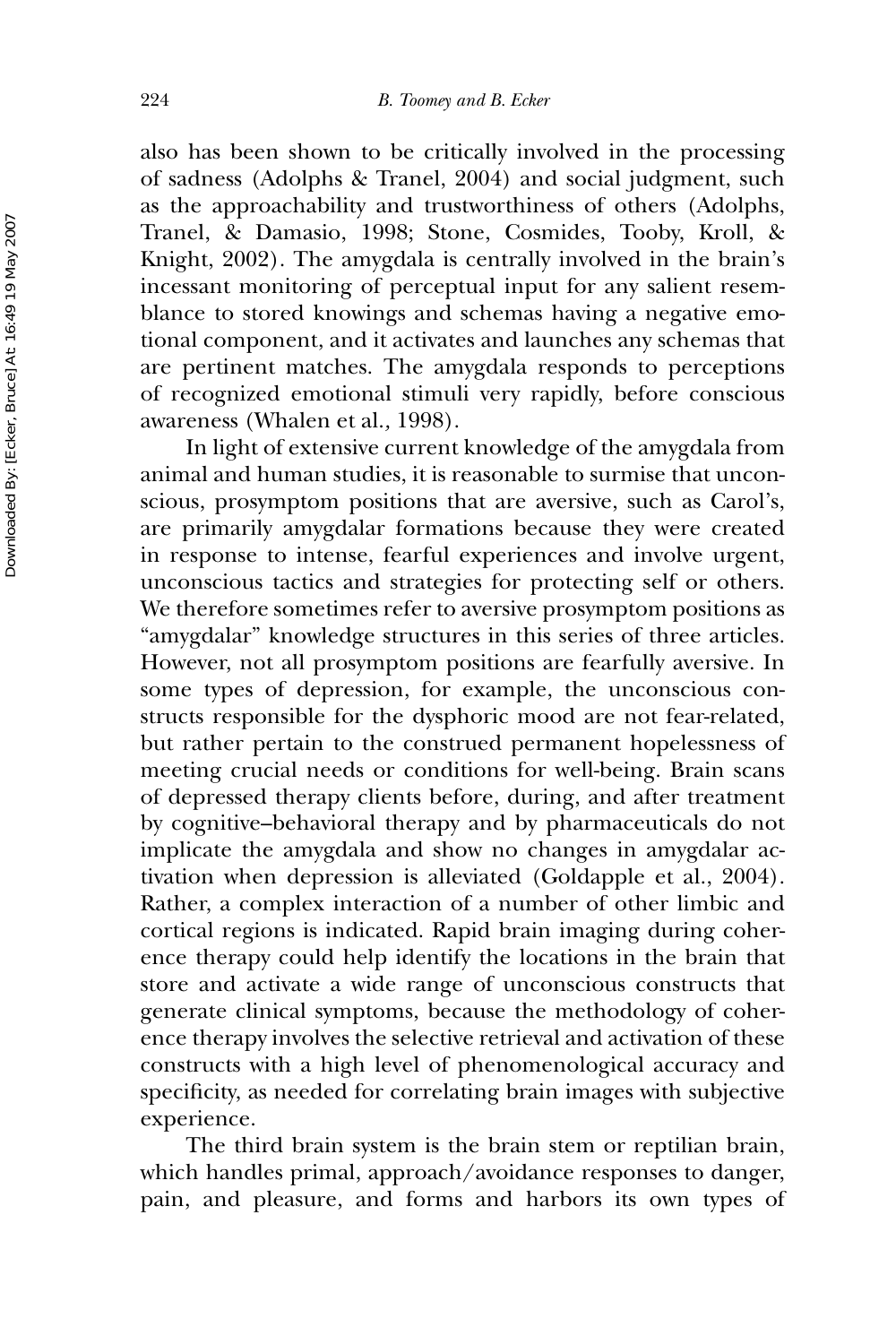related knowings. The brain stem also has a powerful influence on memory formation by virtue of being a principal relay station through which the influence of adrenal stress hormones reaches the direct controllers of memory encoding, the limbic system's amygdala and hippocampus (McGaugh & Roozendaal, 2002). Up to a point, enhanced levels of stress hormones greatly intensify memory formation, whereas ultra-high levels have the reverse effect and block the encoding of explicit, narratively coherent memory. The brain stem is a key component in the hormonal regulation of memory production. Habitual physical behaviors also are controlled by the brain stem.

Social psychologists Bargh and Chartrand (1999, p. 462) flatly state that "most of a person's everyday life is determined not by their conscious intentions and deliberate choices but by mental processes that are put into motion by features of the environment and that operate outside of conscious awareness and guidance," a conclusion echoed by prominent affective neuroscientist Jaak Panksepp, who asserted that "much of behavioral control is elaborated by unconscious brain processes" (1998, p. 9).

LeDoux (1996) stressed that the capacity for conscious affect is a recent evolutionary accomplishment compared to the capacity for implicit hedonic processing. LeDoux (1994, p. 292) stated, "[I]t is probably best to assume that information processing in the brain is carried out unconsciously unless it can be proven that it is actually conscious. To me, unconscious processing is the rule and conscious processing is what needs to be proven."

Empirical findings on mental contents and processes that operate fully outside of awareness are summarized in several recent volumes (de Gelder, de Haan, & Heywood, 2001; Hassin, Uleman, & Bargh, 2004; Uleman & Bargh, 1989). A selected sample follows.

- The subliminal presentation of facial expressions has been shown to unconsciously activate the subcortical limbic circuits of the amygdala (Whalen et al., 1998), demonstrating that the limbic system recognizes and responds to emotionally laden cues without conscious awareness.
- Subjects unable to read Chinese expressed an increased aesthetic preference for Chinese ideographs shown consciously (for a half-second) when they were preceded by the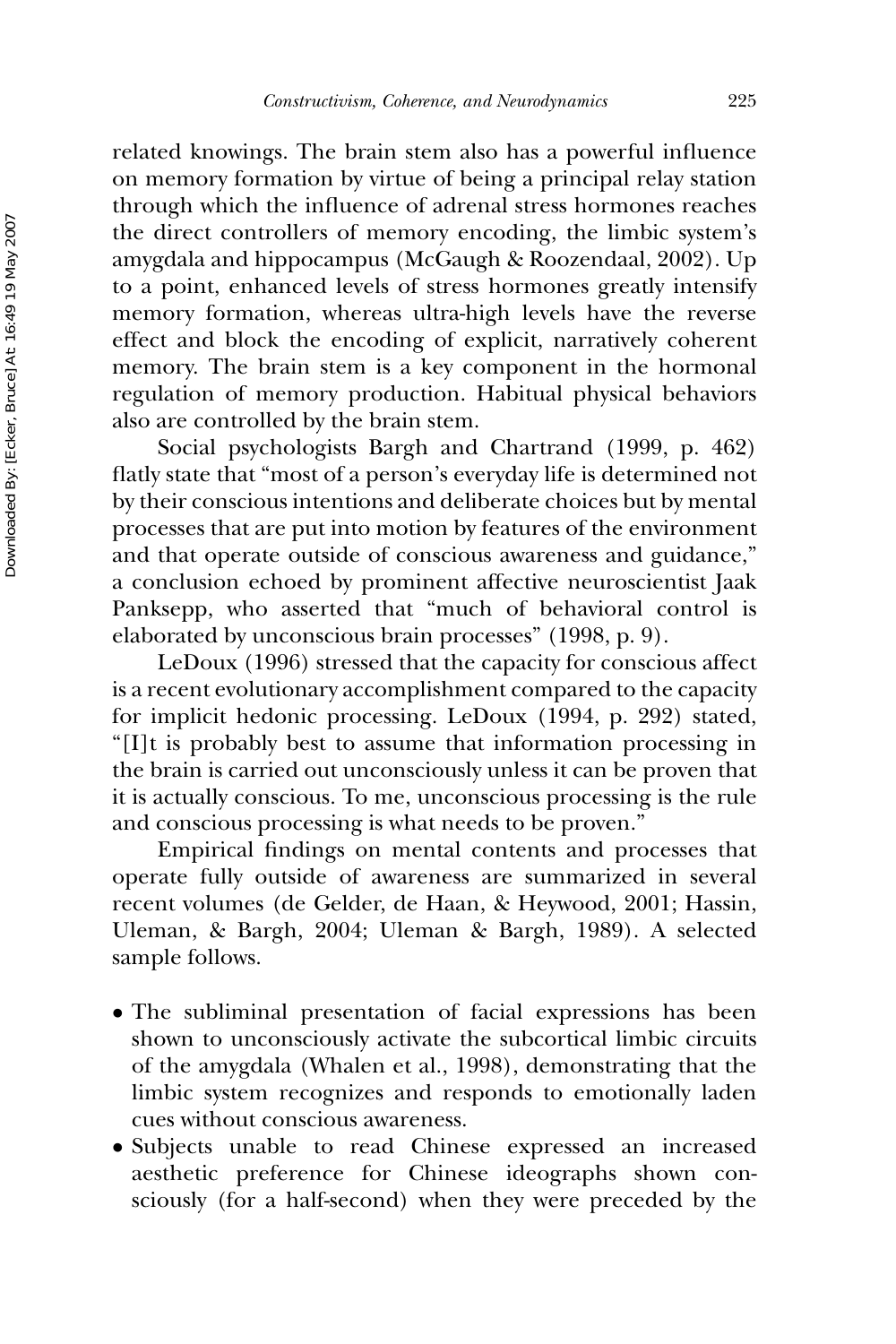unconscious (10 milliseconds) presentation of smiling as compared to angry faces (Zajonc, 1980). Winkielman, Berridge, and Wilbarger (2005) showed that a similar subliminal presentation of happy or sad faces was able to significantly affect the subsequent consumption of a beverage. These studies show that affective assessment and response occurs prior to, independently of, and much more rapidly than conscious cognition, and that precognitive affective appraisals (which figure prominently in prosymptom positions) have demonstrable effects on perception, feelings and behavior.

- Male subjects presented subliminally with the visual words, "Beating dad is OK," show better performance on a competitive dart-throwing task than subjects presented with subliminal control stimuli such as "Being a doctor is OK" (Palumbo & Gillman, 1984; Silverman, Ross, Adler & Lustig, 1978).
- In a phenomenon known as *blindsight*, patients with damage to the visual cortex have absolutely no subjective experience of vision, yet are able to "guess" the position of objects and the emotion on faces with an accuracy significantly greater than chance, indicating the operation of distinct, subcortical, unconscious perceptual channels (de Gelder, de Vroomen, & Pourtois, 2001).
- Reber (1967) showed participants letter strings generated from a complex artificial grammar structure that followed welldefined but hidden rules much too complex to decipher consciously. The rules defined, for instance, the string XVTHJ as grammatical and XJHPHV as nongrammatical. Without being given any information concerning the underlying syntax, participants were able, with practice, to identify which strings followed the grammar more frequently than by random chance.

Taken together, these and many other findings empirically demonstrate the operation of unconscious capacities to perceive, read written language, appraise emotional and social significance, generate and remember complex knowings, recognize complex patterns, learn kinesthetic skills, and affect overt behavior. This has led to an explosion of clinically relevant programs of research on the cognitive (Kihlstrom, 1987), adaptive (Wilson, 2002), procedural (Squire, 1994), automatic (Logan, Taylor, & Etherton, 1999), affective (Winkielman, Berridge, & Wilbarger, 2005), and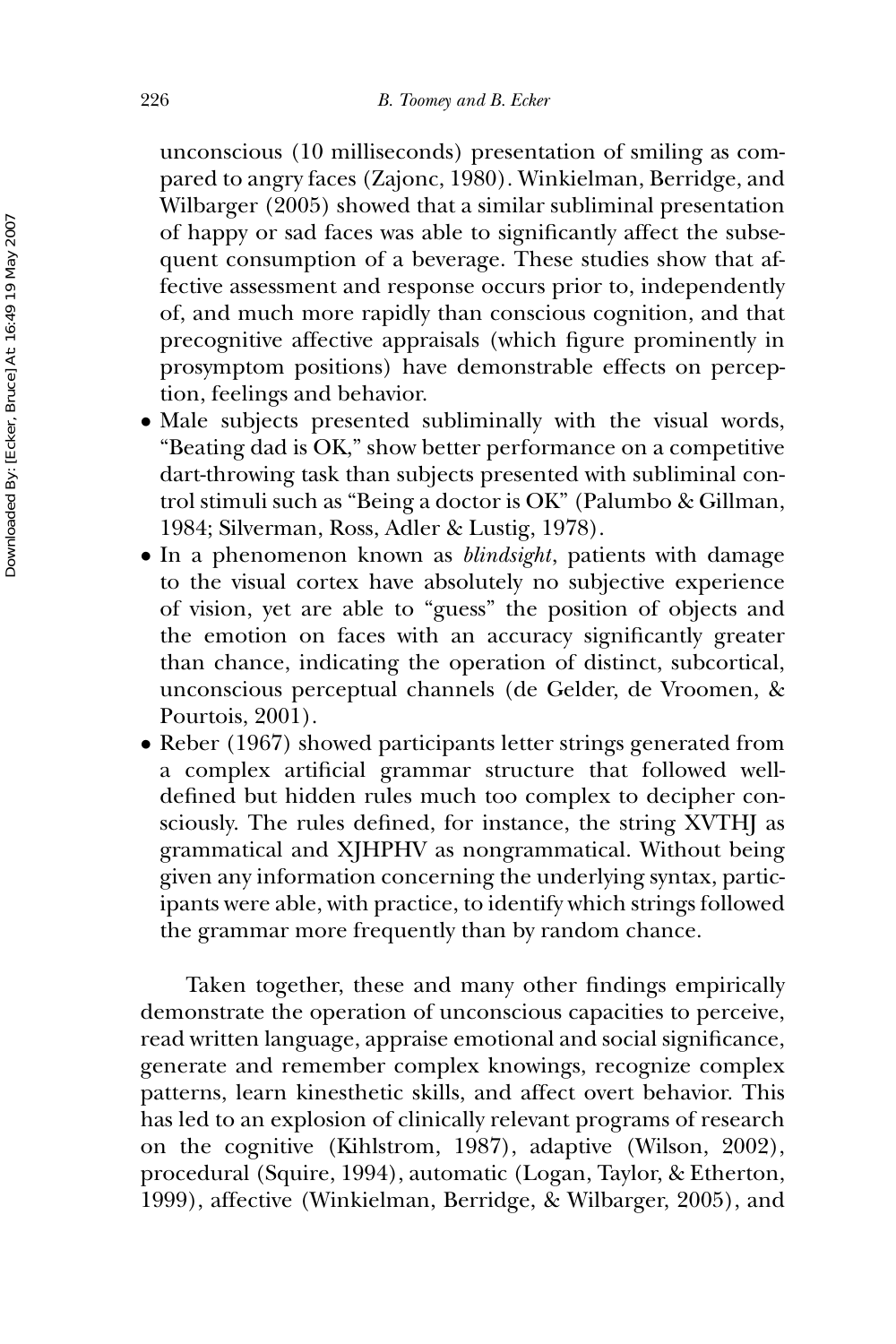social (Bargh, 2005) aspects of the unconscious. Within the scientific community, the existence of unconscious mental functioning is no longer a matter of discussion. The debate has progressed to investigating its scope and properties and its relationship to conscious awareness.

## *The Neuroscience of Prosymptom Positions*

Granted that the existence of complex, unconscious knowing and processing is no longer in question, what, then, does neuroscience have to say about the particular unconscious formations and processes detected and described as prosymptom positions by Ecker and Hulley?

The existence in the brain of autonomous, unconscious modules of knowing-and-responding was firmly established in the 1980s by cognitive neuroscientist Michael Gazzaniga (1985) in his split-brain research, which first discovered differences between the brain's right and left hemispheres. The subjects in Gazzaniga's experiments were patients whose corpus callosum, the main connection between right and left cerebral hemispheres, had been severed as treatment for severe epilepsy. This disconnection allowed the different functions of the two hemispheres to be made apparent in Gazzaniga's studies, including the autonomous operation of specific, unconscious/implicit knowings. Gazzaniga sums up much of his work in this way:

Interpreting our behaviors would be a trivial matter if all behaviors we engaged in were the product of verbal conscious action. In that case, the source of the behavior is known before the action occurs. If all our actions consisted of only these kinds of events, there would be nothing to explain ... .*[T]he normal person does not possess a unitary conscious mechanism in which the conscious system is privy to the sources of all his or her actions* ... [T]he normal brain is organized into modules and ... *most of these modules are capable of actions, moods, and responses. All except one work in nonverbal ways* such that their modes of expression are solely through overt behaviors or more covert actions. (Gazzaniga, 1985, p.74; italics ours.)

The many nonverbal, unconscious modules to which Gazzaniga refers "can compute, remember, feel emotion, and act" (1985, p. 86)—exactly the phenomenology of unconscious, prosymptom positions. Gazzaniga emphasized: "Brain modularity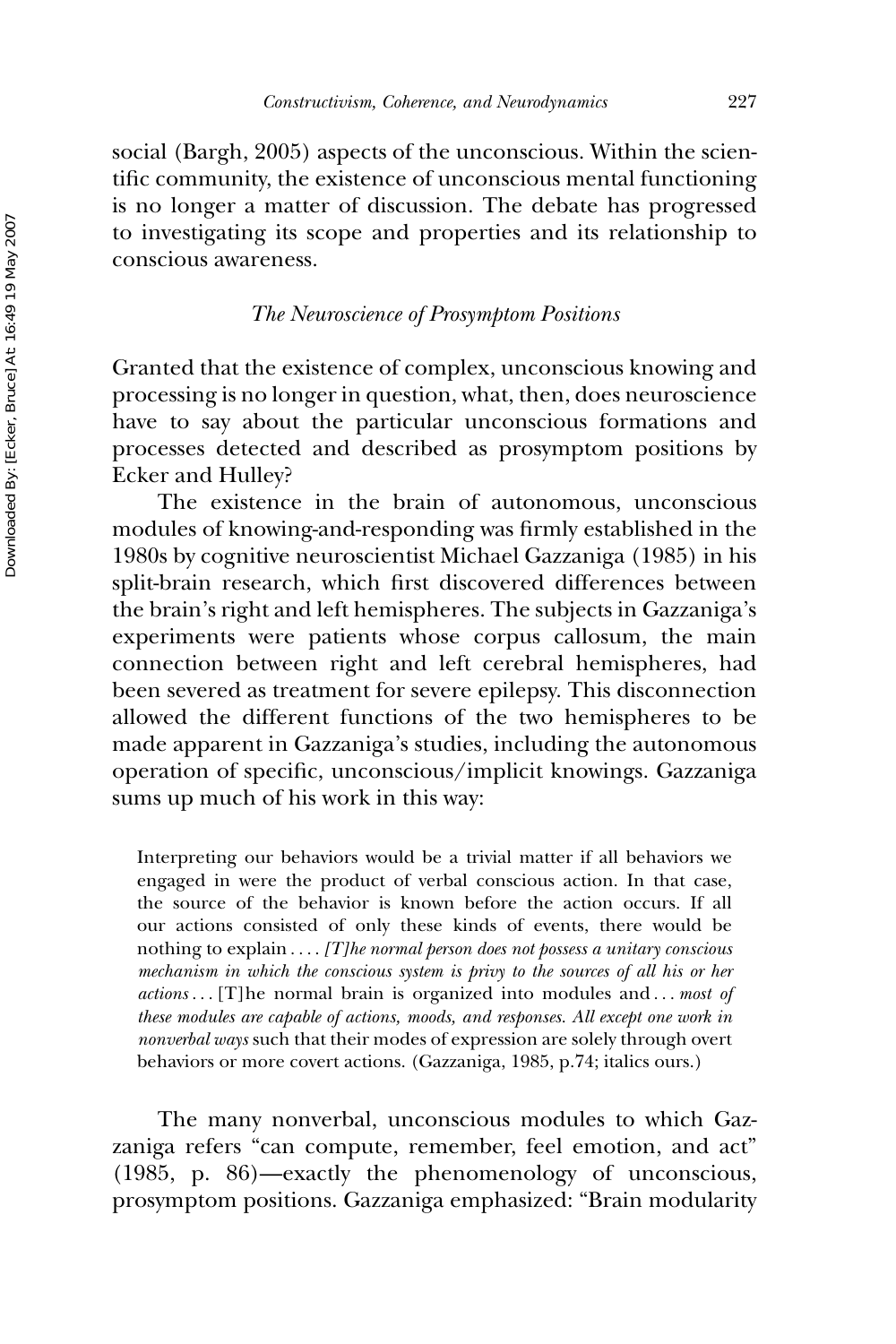is not just a psychological concept ... . Through [experimental] studies... it becomes clear that modularity has a real anatomical basis" (1985, p. 128).

Neuroimaging researchers have more recently documented that the performance of specific psychological tasks involves highly localized regions of the brain, further corroborating Gazzaniga's findings (Dougherty, Rausch, & Rosenbaum, 2004; Posner & Raichle, 1994). It is now widely recognized among neuroscientists and evolutionary biologists that *parallel distributed processing*—the organization of the brain into a large number of unconscious modules or networks operating in parallel—is necessary to carry out the enormous quantity of information processing required for living and surviving (Rumelhart & Mc-Clelland, 1986). The brain's conscious attentional capacity is utterly inadequate for this computational task, as was noted over a century ago by James (1890). At any given moment while awake, a person carries out numerous tasks simultaneously—such as object recognition, physical balance, homeostatic regulation, coordination of all five senses, and natural language production—each of which entails a computational capacity far greater than most computers can handle. Yet individual neurons are estimated to process information nearly a billion times slower than do presentday computers. Parallel distributed processing is what allows the brain to function with such richness and complexity, despite its relative slowness of signal processing. It is clear that unconscious processing is not primarily a matter of repression or deficit, but an absolute necessity with adaptive evolutionary value.

The study of patients with localized brain damage also provided extensive, compelling evidence not only that brain modules operate autonomously and in parallel, but also that each brain module consists of and operationalizes an extremely specific, well-defined knowledge. Patients with localized brain damage lose the damaged module's highly specific abilities while retaining normal functioning in other areas. Examples include the inability to remember verbs (averbia) and the inability to differentiate between written words that are categorically similar, such as apricot and peach or parrot and raven ("deep" or "semantic" dyslexia; Denes, Cipolotti, & Zorzi, 1999). This is strong evidence that specific locations in the brain can correspond to highly specific, well-defined knowings.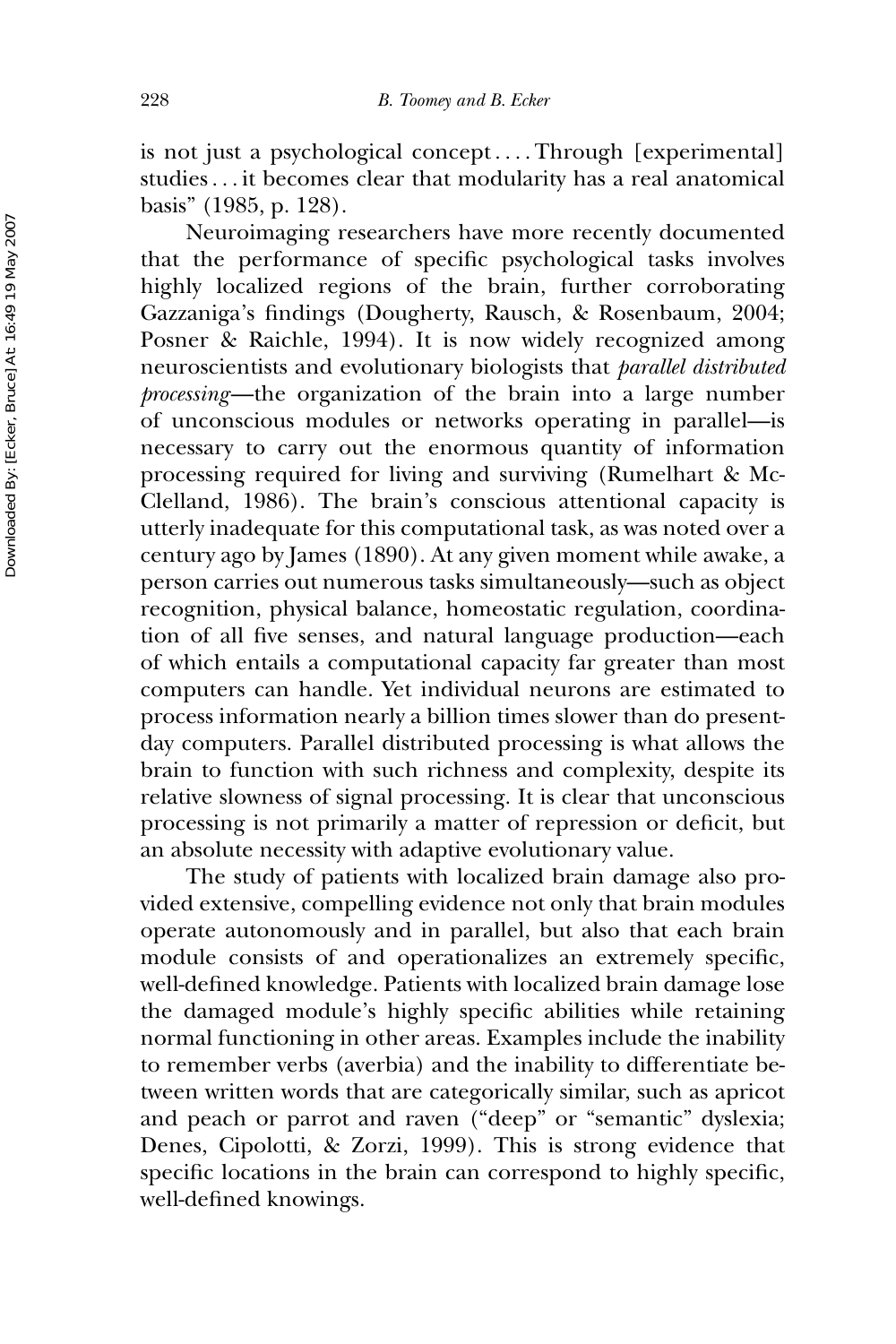The same degree of specificity and well-definedness of knowledge and function is found to characterize prosymptom positions, as illustrated in our example of Carol. The specificity of the nonverbal, unconscious constructs forming prosymptom positions, at all four levels of their construct hierarchy, is readily and routinely apparent in the normal course of coherence therapy (Ecker & Hulley, 1996, 2000b). The training of coherence therapists emphasizes the necessity of creating experiences and verbalizations in which the finer details of the constructs are rendered fully explicit. The unconscious emotional themes and purposes of a lifetime are not only available to be directly experienced in welldefined detail, but also are readily amenable to being expressed in words that capture them richly and accurately according to the person experiencing them. The inherent specificity of the implicit constructs is especially apparent in the frequent observation during therapy that even a subtle misattunement of the verbalization from the felt meaning is immediately sensed by, and disturbing to, the person—just as the true fit of a suitable wording, once found, is immediately recognized and satisfying. To verbalize adequately a previously unconscious construction is to put visible, well-tailored clothing on an invisible man or woman; it makes apparent a form that was already present and most definite.

In contrast, the view held by most depth-oriented clinicians is that unconscious, nonverbal material is inherently blurry and indistinct. The constructivist psychology literature in particular contains many assertions that tacit, higher-order, emotionally laden constructs and "abstract ordering rules" are inherently fuzzy and not susceptible to clear, decisive knowing (Guidano 1995; Mahoney, 1991; Weimer, 1982b). However, to regard "nonverbal" and "tacit" as necessarily meaning "blurry" proves to be something of a rationalist, neocortex-centric bias, as if definiteness of knowing is the property only of the verbal–conceptual faculty.

Proof to the contrary comes also from neurologist Oliver Sachs (2005, p. 47), who reported a case of aphasia (loss of capacity for understanding words, spoken or written, due to localized brain damage) experienced by Jacques Lordat, an eminent early-nineteenth-century French physiologist, following a stroke. Upon recovery, Lordat wrote an account of his experience that makes the specificity of nonverbal knowing strikingly clear: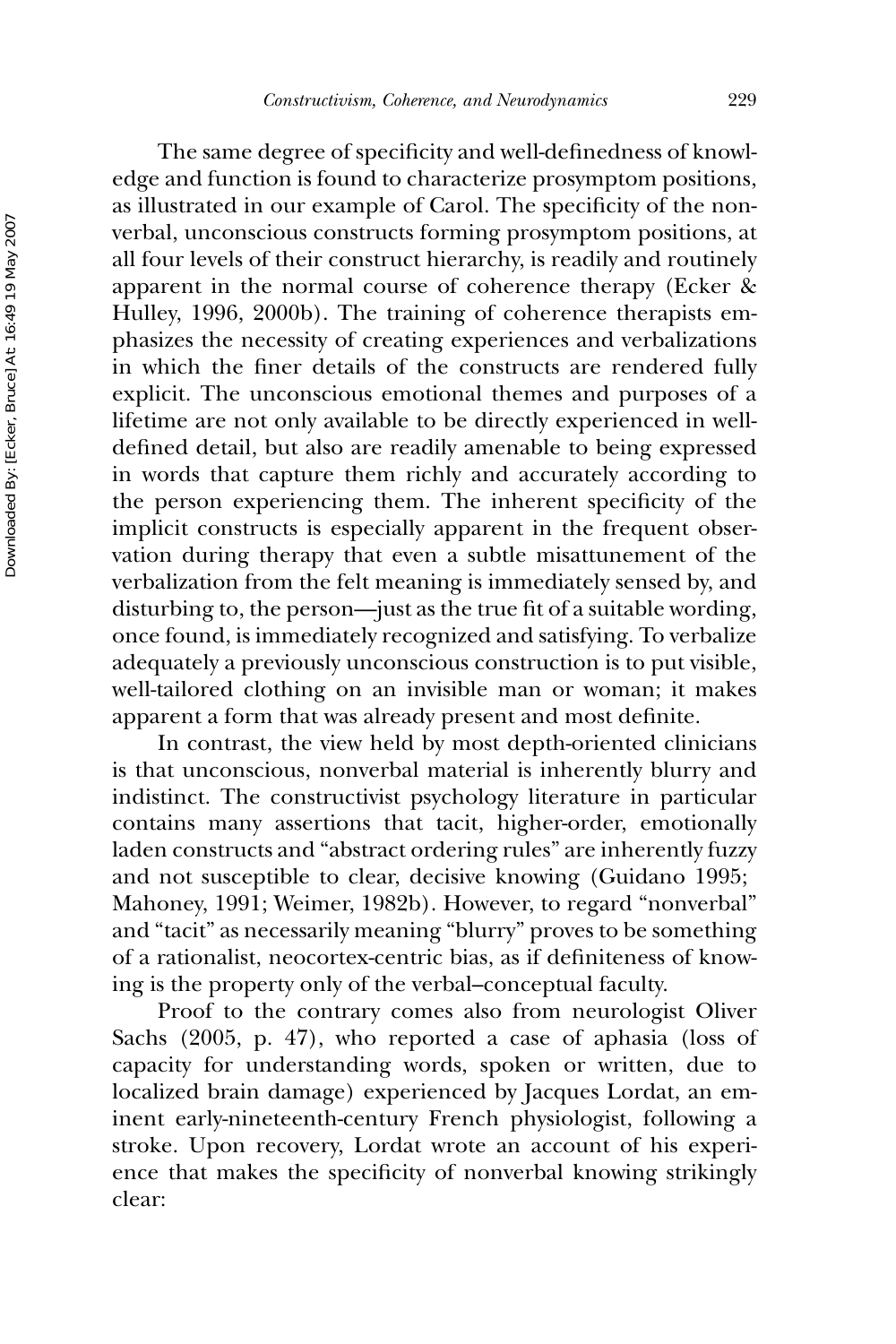Within twenty-four hours all but a few words eluded my grasp. Those that did remain proved to be nearly useless, for I could no longer recall the way in which they had to be coordinated for the communication of ideas. ... I was no longer able to grasp the ideas of others, for the very amnesia that prevented me from speaking made me incapable of understanding the sounds I heard quickly enough to grasp their meaning . ...Inwardly, I felt the same as ever. This mental isolation I mention, my sadness, my impediment and the appearance of stupidity which it gave rise to, led many to believe that my intellectual capacities were weakened . ... [But] I used to discuss within myself my life work and the studies I loved. Thinking caused me no difficulty whatever . ... My memory for facts, principles, dogmas, abstract ideas, was the same as when I enjoyed good health . ...I had to realize that the inner workings of the mind could dispense with words.

In the realm of personal constructs, it is not because of any intrinsic blurriness that knowings and meanings are unconscious and tacit, but because of being unattended. It is because specificity and definiteness are built into the material and are part of the native process phenomenology that coherence therapy can be as accurate and effective as the many published case examples illustrate (Ecker, 2003, 2005; Ecker & Hulley, 1996, 2000a, 2002b; Martignetti & Jordan, 2001; Neimeyer, 2000; Neimeyer & Bridges, 2003; Neimeyer & Raskin, 2001; Thomson & Jordan, 2002). Because they believe that unconscious emotional meaning is inherently blurry and elusive, therapists often do not work to elicit the actual specificity of felt meaning and instead impose interpretations or generalizations. The therapeutic use of metaphor, which can help bring about a potent, direct encounter with well-defined meaning, can also serve to maintain a distance from edgy material. For example, a man in therapy might say, "Around my father, I guess I was always walking on eggshells." His therapy benefits greatly if he is prompted to attend to the concrete specifics of experience hinted at by his metaphor, soon verbalized as, "I was always scared and tense around him because he might beat me again at any moment over the smallest thing, and I could never tell what would trigger that."

The case example of Carol and our description of her four-level hierarchy of constructs illustrate the rich detail of unconscious personal constructs and their accurate retrieval. Such accurate, empirical mapping of constructs confirms the constructivist principle that an individual's tacit, nonlinguistic,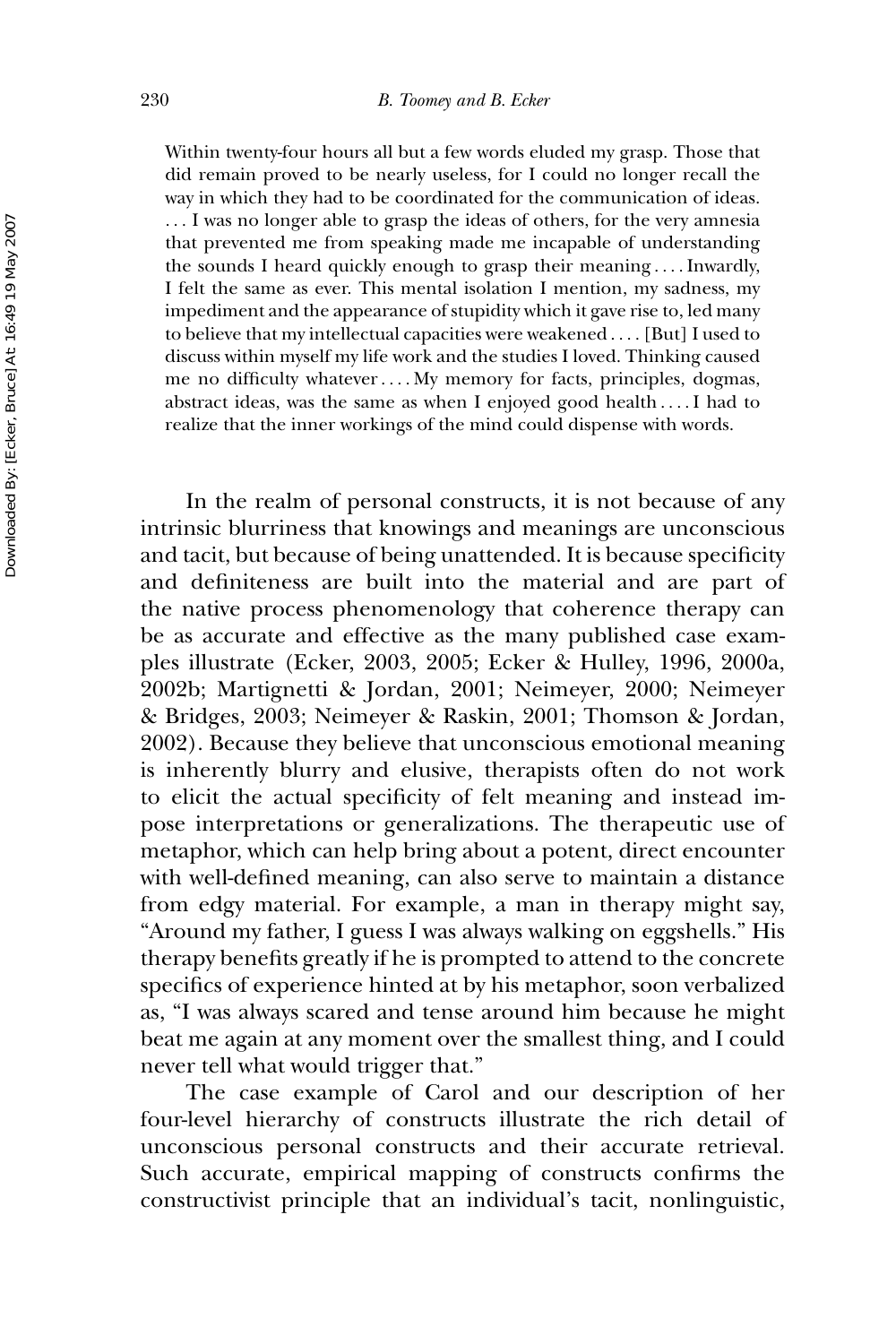abstract ordering rules (higher-order constructs) shape and dictate conscious, overt thoughts, feelings, and behaviors without appearing in them (Guidano, 1995; Mahoney, 1988b). However, this "primacy of the abstract" (Hayek, 1978) by no means denotes lack of specificity in higher-order constructs. Carol's symptoms of suppressed sexuality were caused in the present not by the memory of what she suffered as a girl per se, but by the specific constructs she formed in response to that suffering and still used—the abstract, high-order modeling and the attributions of meaning as well as the more concrete, anticipatory, self-protective tactics that she added to the memory of the suffering.

The coactivation of the several component constructs of a prosymptom position exemplifies the "content addressable" character of neural networks. The following four, well-established features of how memory operates in the brain corroborate the coherence psychology model (Baev, 1997; Eichenbaum, 2004; Rumelhart & McClelland, 1986):

- 1. *Schema formation.* A memory is stored modularly and comprises a model of a specific aspect of the world and how it is expected to operate, such as if X happens, then Y happens; meanings or values attributed to percepts; and so on. Only if current perceptions match these templates or schemas can meaning be attributed to them and responses launched, consciously or unconsciously.
- 2. *Modularity of response.* Whole schemas are activated when current percepts match or approximate any one component.
- 3. *Abstraction.* Schemas consist most centrally of the essentialized form or abstracted nature of what is perceived, not the minute details. This allows them to be recallable by similar, but not identical, novel situations, and is achieved through the operation of inhibitory synapses and receptive field formation.
- 4. *Hierarchy.* Knowings (constructs) are held in memory in an architecture of layers of information, along a spectrum from the most essentialized, general and abstract features to the most detailed. Information flows through this hierarchy in both directions, but the abstract side governs in that it determines the meaning of an experience and the type of response enacted, tailored to account for the details to a greater or lesser extent.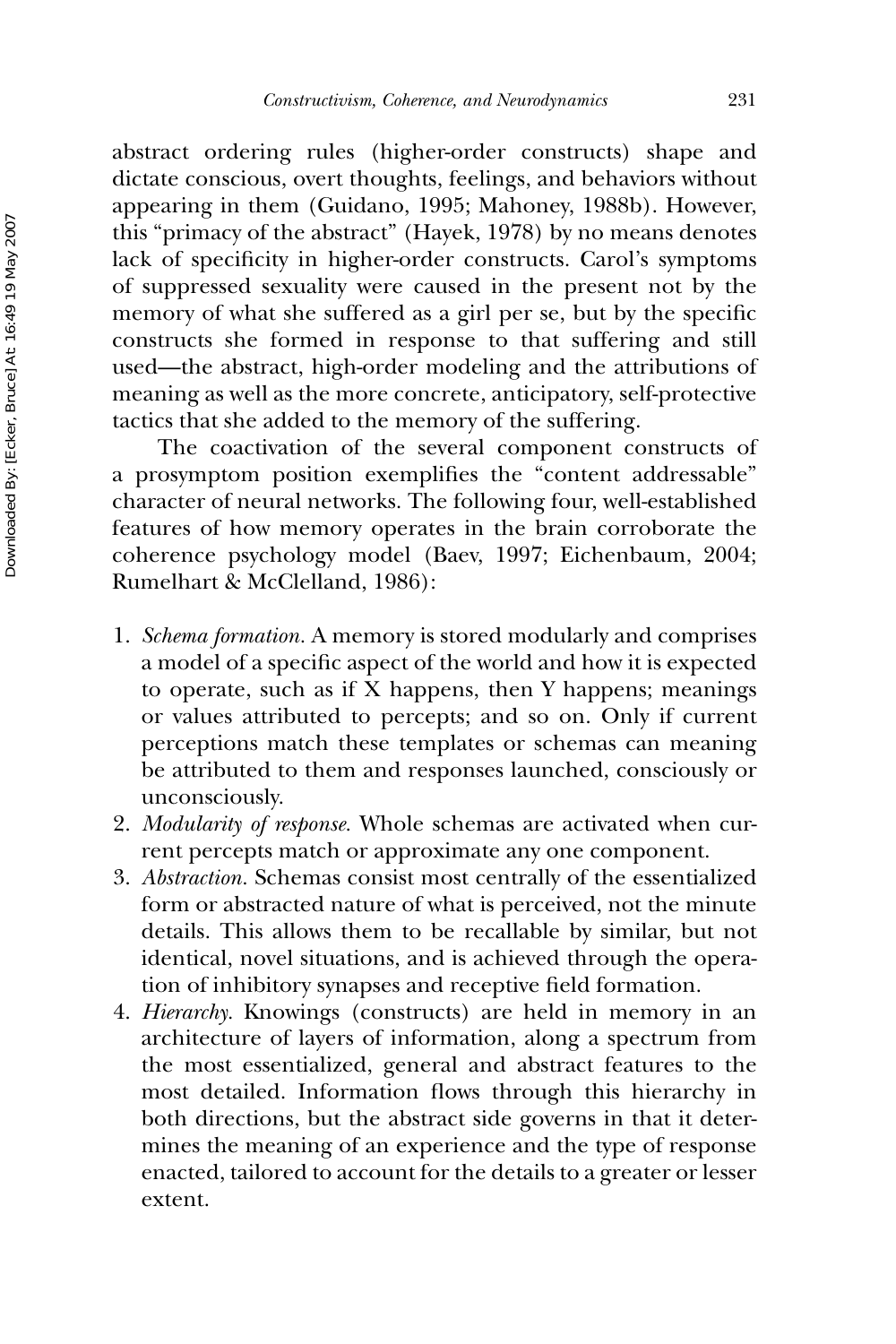Viewed in the context of these four properties, prosymptom positions are seen as being fundamentally no different than all of the brain's other reality-modeling schemas. Prosymptom positions are the unconscious schemas generating consciously unwanted experiences and behaviors that people cannot stop, prompting them to seek help from psychotherapists.

The response of the conscious personality to symptom production is a matter worthy of consideration in itself. The single verbal module, in the left hemisphere's neocortex, is the source of our conscious, conceptual reasoning and sense making. Because, as Gazzaniga found, the verbal–conscious module is not privy to the coherent, implicit knowings (such as prosymptom positions) that determine so many of our responses, it invokes notions and narratives available from neocortical explicit memory to explain them. Some of Gazzaniga's split-brain experiments studied exactly this phenomenology. He described an experiment (2005, p. 149) in which the word *walk* was presented only to the right side of a split-brain patient's brain, by being shown only to the left eye, so that the conscious, verbal module in the left hemisphere was unaware of it. In response the patient "got up and started walking. When he was asked why he did this, the left brain [where language is primarily processed and where the word walk was not presented] quickly created a reason for the action: 'I wanted to go get a Coke.'"

In a variation of this experiment, the response unconsciously induced was an emotional state rather than a physical action. Gazzaniga reported (p. 224) that here too the verbal module stepped in "to construct a theory as to why there is a felt state since the brain systems triggering the emotional state do not have direct neural access to cortical [conscious] processes."

Gazzaniga also studied stroke patients with damage to the right parietal cortex that made it impossible for them to recognize their paralyzed left arm as their own arm. Normally the verbal sense-making module in the left brain would account for inability to move the limb as paralysis, but in this case precisely the area of the brain that would signal this has been damaged. As a result, the left brain simply invented explanations to account for the fact that there was an immobile limb attached to the body. When asked about the arm and why they could not move it, patients replied, "It's not mine" or, "I just don't feel like moving it" (Gazzaniga,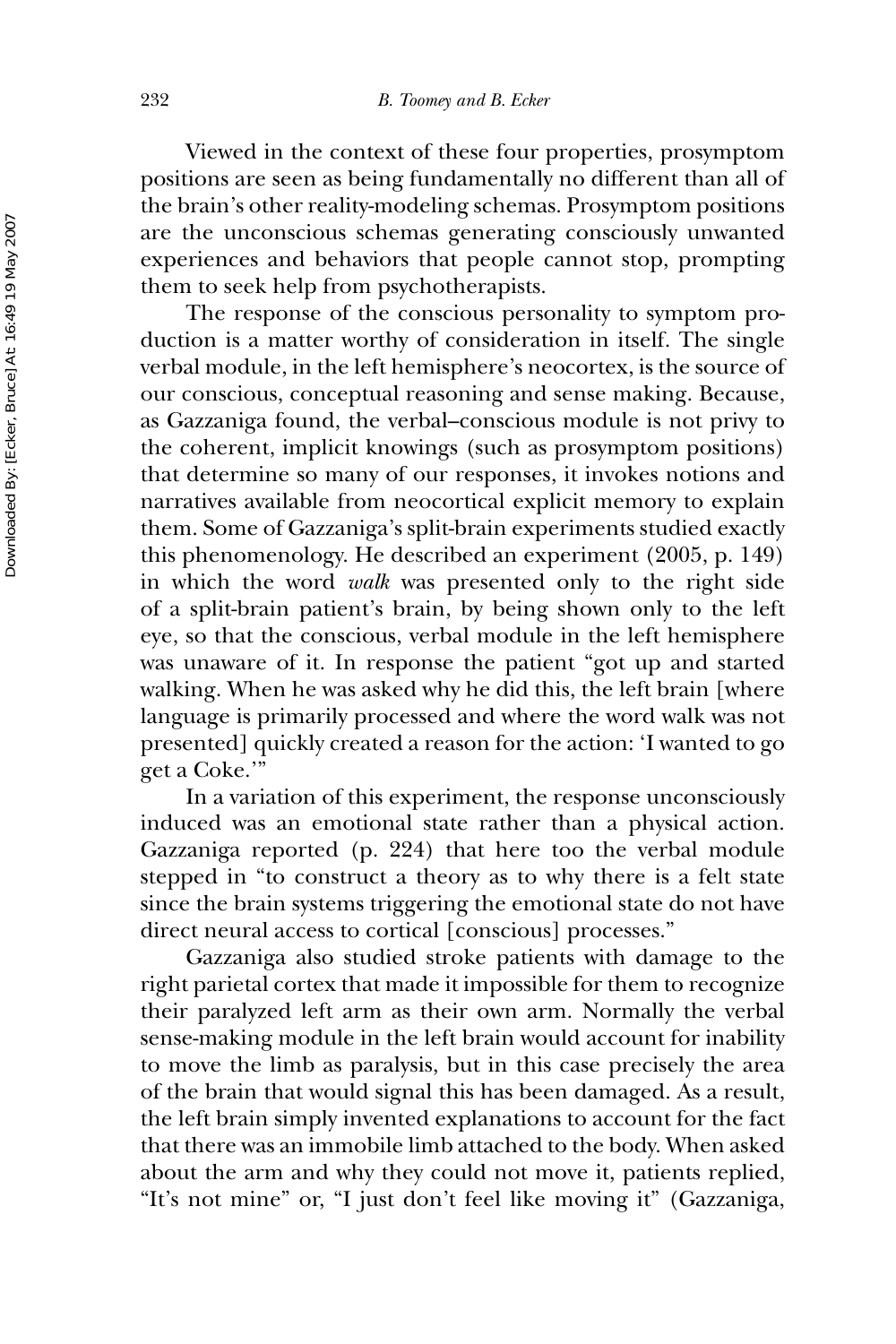2005, p. 149). If Carol, in our case example, had explained her coldness toward marital sex by saying, for example, that it meant there was something genetically wrong with her, it would have been the same kind of arbitrary sense making.

An observation of the same phenomenology from the early history of clinical neuropsychology is provided by Vallar (1999, p. 336). In 1911, the Swiss psychiatrist Claparede was treating an alcoholic with Korsakoff's syndrome, the inability to generate new explicit memories. Claparede had to reintroduce himself upon entering the room, even if he had been gone only several minutes. Upon entering one morning he concealed a pin and pricked the patient's hand as he shook it. He then left the room and returned several minutes later. The patient reported no memory of who he was but refused to shake his hand and felt uncomfortable. When asked, she was initially unable to report why she felt uncomfortable and replied, "Isn't one allowed to withdraw one's hand?" Upon closer questioning as to her motives she replied, "Perhaps there is a pin hidden in your hand." When Claparede then asked, "What can make you suspect that I would like to prick you?" she replied, "It is an idea which came into my head, sometimes pins are hidden in hands." This anecdote shows not only the autonomous operation of unconscious, implicit knowings relative to conscious knowings, but also that implicit memory is not autobiographical or episodic and does not refer to the past, but only to how the world is expected to behave in the present: Hands sometimes hide pins.

These observations illustrate the arbitrariness of the conscious, verbal module in creating a sensible narrative that accounts for the manifestations of autonomous, implicit/ unconscious knowings. This is precisely the phenomenology of symptom coherence: An unconscious module (prosymptom position) cogently generates a visible response (the presenting symptom or problem) to which the conscious module attributes its own familiar meanings and assessments (antisymptom position) with no inkling of the true source and reason for the production of the symptom. A person's antisymptom position is produced by the brain's single verbal module, which, Gazzaniga (1985, p. 80) determined, "is committed to the task of interpreting our overt behaviors as well as the more covert emotional responses produced by these separate mental modules of our brain. It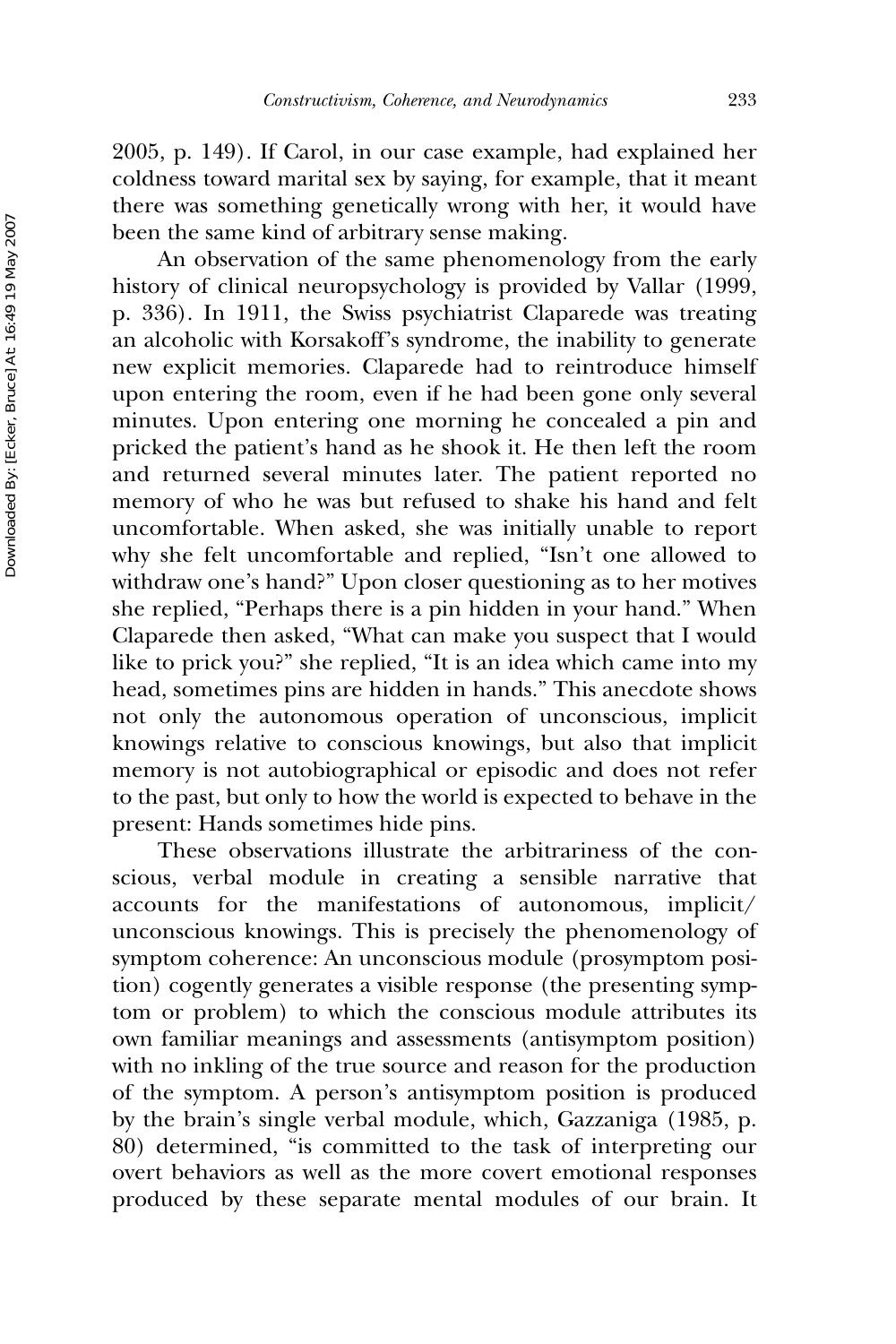constructs theories of why these behaviors occurred and does so because of that brain system's need to maintain a sense of consistency for all of our behaviors."

It is the brain's parallel distributed processing that allows the *simultaneous* existence and activity of a conscious, antisymptom position and an unconscious, prosymptom position, two schemas that make sense of the same perceptions and experiences in very different ways.

In addition, for the same symptom any number of prosymptom positions can also exist and operate simultaneously. Each prosymptom position construes a different meaning that necessitates producing the same symptom in response to the same situation. For example, in response to a particular situation, sharp anger can be necessary to feel and manifest for several different, unconscious purposes: in order to avoid feeling powerless (which is the purpose in one prosymptom position); to protest forcefully a perceived injustice (which is a different prosymptom position operating simultaneously); or to create a favorable social image (yet another prosymptom position). At the same time, the person's antisymptom position could construe the same anger as meaning "I am crude, frightening, and unacceptable," with corresponding feelings of shame.

Prosymptom positions often contain knowings and purposes that patently contradict consciously held knowings and purposes. The brain's capacity for forming and holding incompatible models of the same area of reality is well established. It is documented extensively in animal studies of extinction learning. In such studies, the animal learns a conditioned response when, for example, a neutral tone is repeatedly followed by a second, unpleasantly sharp sound. The animal's brain forms a memory and expectation of the second, aversive sound upon hearing the first. This training is then followed by the learned extinction of the response: The first tone is presented repeatedly without the second sound occurring, creating a memory (knowing) of the first tone as neutral and not being followed by anything. These two knowings, which are logically incompatible, have been shown to be held in anatomically separate, coexistent memories—a knowing that the first tone is followed by a second, aversive sound, and the knowing that it is followed by nothing. The extinction learning can *override* the aversive conditioned response formed previously, but it does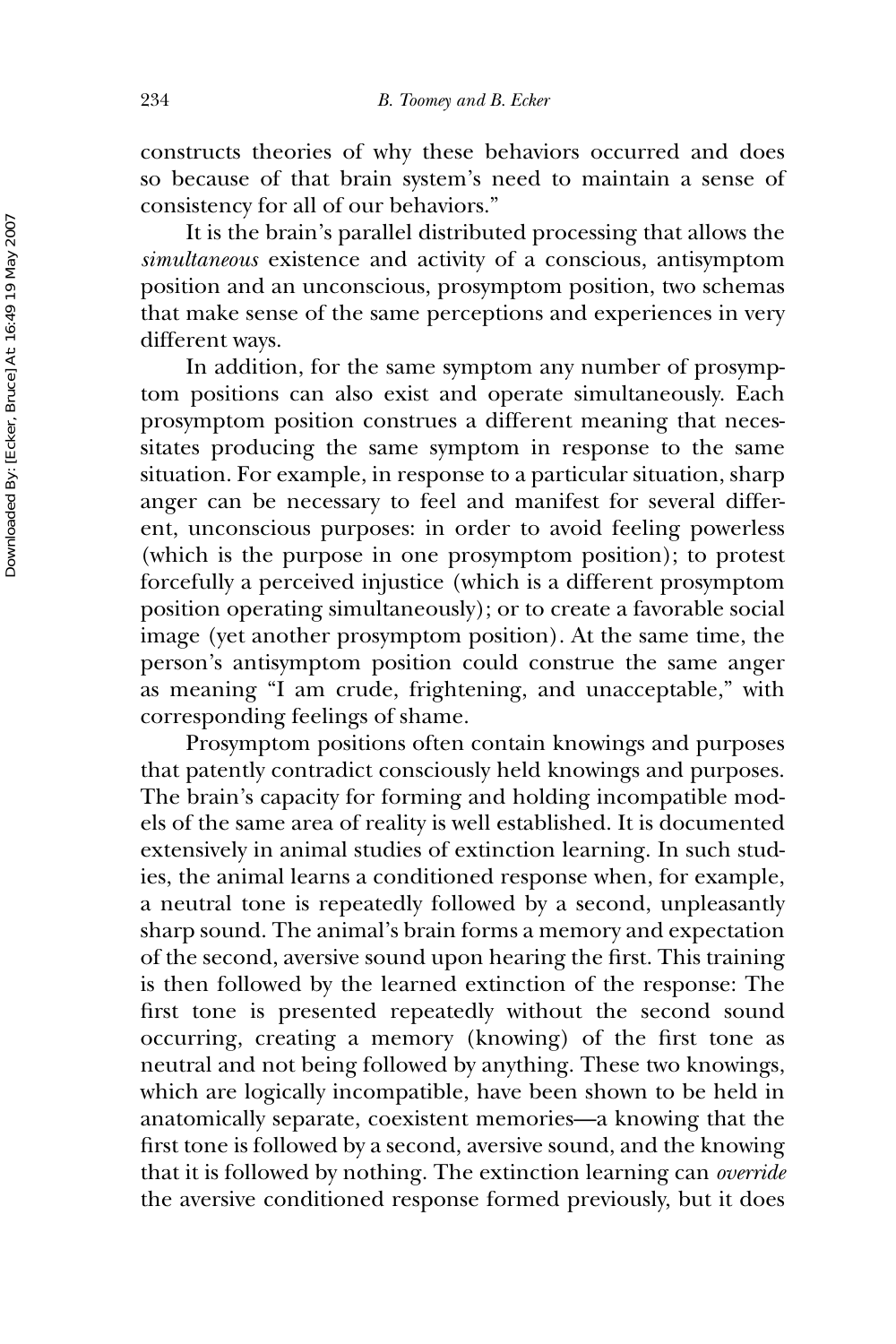not erase the conditioned response memory; the animal's brain stores the two opposite, separate knowings and remains capable of retrieving either one (Bouton, 2004). This capacity for harboring diverse models of the same entity is basic to the design of the brain.

To our knowledge, in the constructivist psychology literature there is little if any explicit consideration of such simultaneous, parallel attributions of entirely different, even contradictory meanings. As we noted earlier and will examine in detail in the next article in this series (Ecker & Toomey, 2007), coherence therapy identifies the *simultaneous* experience of two incompatible knowings as being the critical condition for bringing about a nullifying transformation (as distinct from extinction) of one of them. Kelly (1955) allowed for incompatible constructs to exist in succession, but his model never addressed simultaneity.

As also noted earlier, coherence therapy phenomenologically reveals a well-defined, hierarchical relationship among a prosymptom position's component constructs. The actuality of the operation of this hierarchy of constructs is particularly apparent when a therapy client becomes conscious, experientially, of the most superordinate (fourth-order) construct and then transforms or dissolves it, so that it no longer has any felt realness as a model of reality. It is immediately found that the subordinate third-, second-, and first-order constructs, including the presenting symptom, completely cease to arise, as they should if their very existence rests upon and derives from the subjective realness of the fourthorder construct. This hierarchical functioning of constructs has an obvious neural correlate in the hierarchical neural networks described earlier. However, to our knowledge, the invariant four tiers in the construct hierarchy identified by Ecker and Hulley (1996, 2000b) has not yet become apparent in brain studies. This may be an area where the clinical phenomenology could guide the neuropsychological research.

#### **Conclusion**

We have argued that neuropsychological evidence aligns strongly with coherence therapy's constructivist conceptual foundations and its model of symptom causation by coherent, adaptively intended, prosymptom positions—modules of multimodal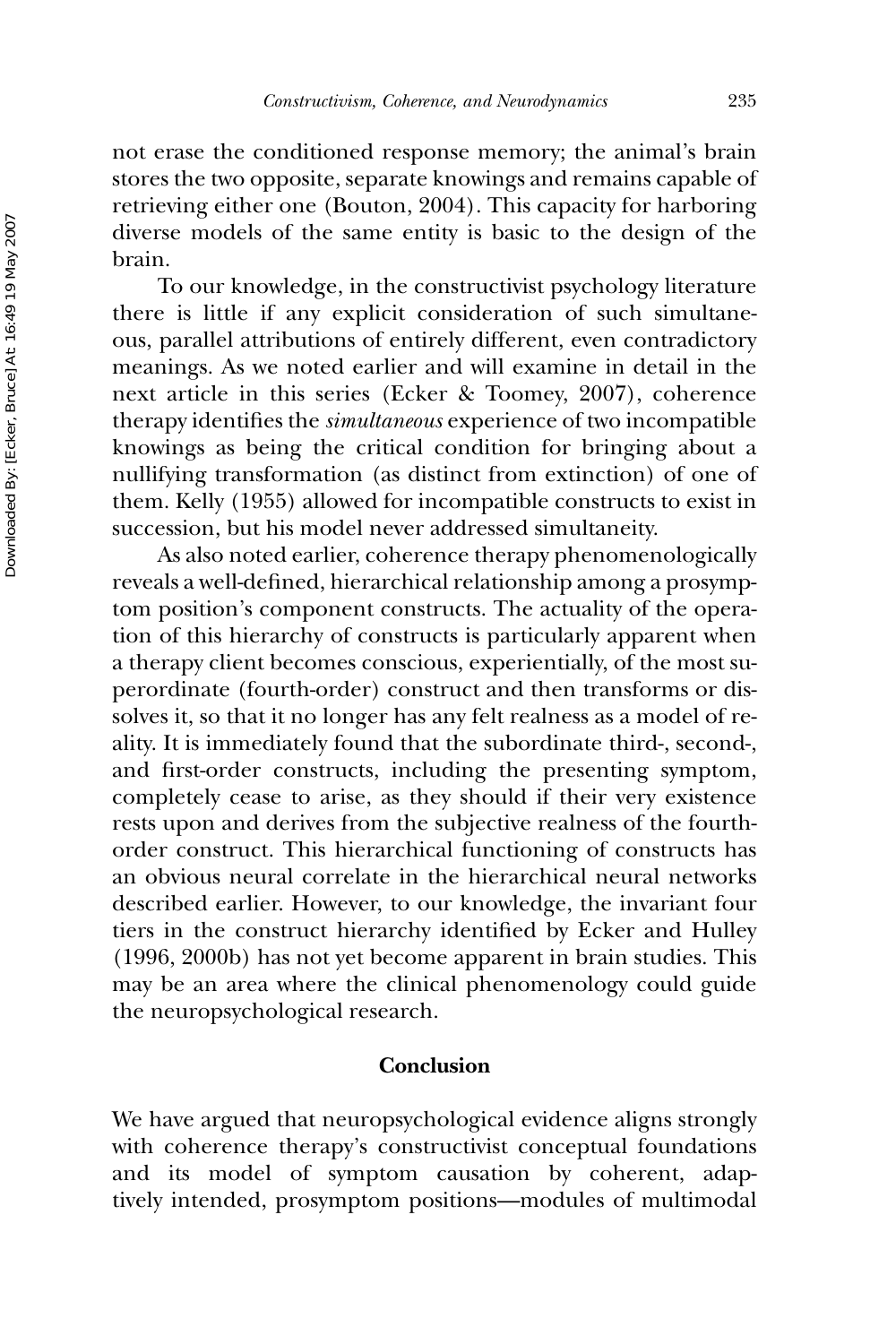personal constructs unconsciously held in implicit memory. The specific characteristics of prosymptom positions observed phenomenologically—unconsciousness, coherence, modularity, autonomy, agency—also have solid neuropsychological support.

Translated into neuropsychological terms, symptom coherence means that if a symptom is produced, there exists a neural network generating the symptom as a response that is cogent, adaptive, and necessary according to the constructs encoded in that network. Symptoms that have been dispelled by coherence therapy include depression, anxiety, panic, agoraphobia, low selfworth, attachment problems, sequelae of childhood abuse, sexual problems, food/eating/weight problems, rage, attention deficit, disorganization, complicated bereavement, fidgeting, codependency, underachievement, procrastination, and a wide range of interpersonal, couple and family problems.

Coherence therapy and psychology were developed on the basis of systematic, sustained clinical experimentation and observation in a spirit of scientific inquiry (Ecker had previously done experimental physics research for well over a decade), but they have not yet been the subjects of controlled research. We have striven not to ignore any evidence contrary to the coherence model, and we welcome critique and correspondence concerning perceived theoretical weaknesses or vulnerabilities. Several areas addressed in this article require controlled research for confirmation:

1. *Verification of symptom coherence and of the effects of coherence therapy methodology.* If the symptom coherence model of symptom production is correct, then (1) experiential evocation of a prosymptom position should manifest in the brain as the activation of localized subcortical regions observable through fMRI brain imaging; (2) symptom cessation should occur if and only if this local neural activation can no longer be evoked; and (3) the transition from activation to nonactivation should occur in precise synchrony with the subject's report that the prosymptom theme and purpose has lost the subjective, emotional realness it formerly had. Such studies on subjects undergoing coherence therapy would presumably require only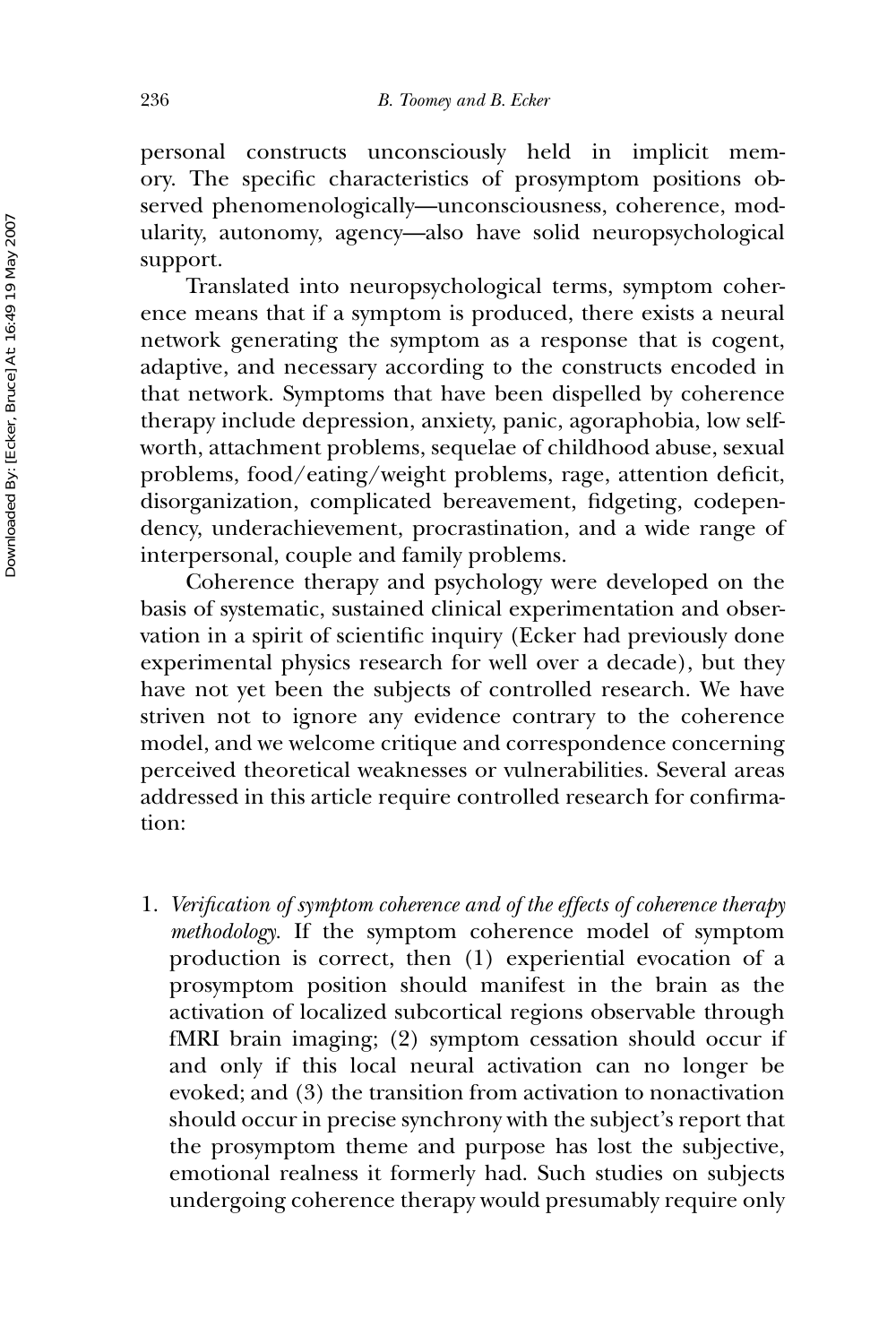minor modification of brain imaging procedures already in use for studying cognitive regulation strategies.

- 2. *Identification of the implicit memory systems storing the pro-symptom positions driving symptom production.* The locations in the brain of the implicit memory circuits that store prosymptom positions could occur through fMRI images of subjects undergoing coherence therapy in the discovery and integration stages. As noted, it is likely that fear-based, aversive prosymptom positions are stored in the (basolateral) amygdala. It is less obvious, based on current knowledge, where the brain stores nonfearbased prosymptom positions, such as those that maintain depression in many cases and those in which the central theme and purpose is a determined seeking of personal justice or a striving for the satisfaction of an unmet, fundamental need (an example of which is the often-encountered prosymptom position typically verbalized as, "I want the experience of being taken care of that I didn't have and *should* have had!")
- 3. *The clinical efficacy of coherence therapy.* The clinical utility of the symptom coherence model and of coherence therapy's methodology based on that model requires confirmation through suitably designed controlled trials. A design for such a trial is proposed at the conclusion of our next article in this series (Ecker & Toomey, 2007).
- 4. *The internal structure of symptom-requiring implicit memory.* The phenomenological finding that prosymptom positions always have a distinct, hierarchical, four-level structure is an important feature of coherence psychology and plays an active role in the pragmatics of coherence therapy. Neurological confirmation of this structure would both firm up the coherence framework and illuminate the architecture of the neural networks harboring prosymptom positions. One strategy focuses on images of brain activation at moments when different subsets of the four construct levels are activated and being experienced subjectively.

Pending such studies, we invite clinicians to experiment with the coherence-focused approach in their own therapeutic work. First-hand experiences of observing a client become conscious of previously unrecognized purpose and agency maintaining a symptom, and of witnessing a decades-old, life-organizing prosymptom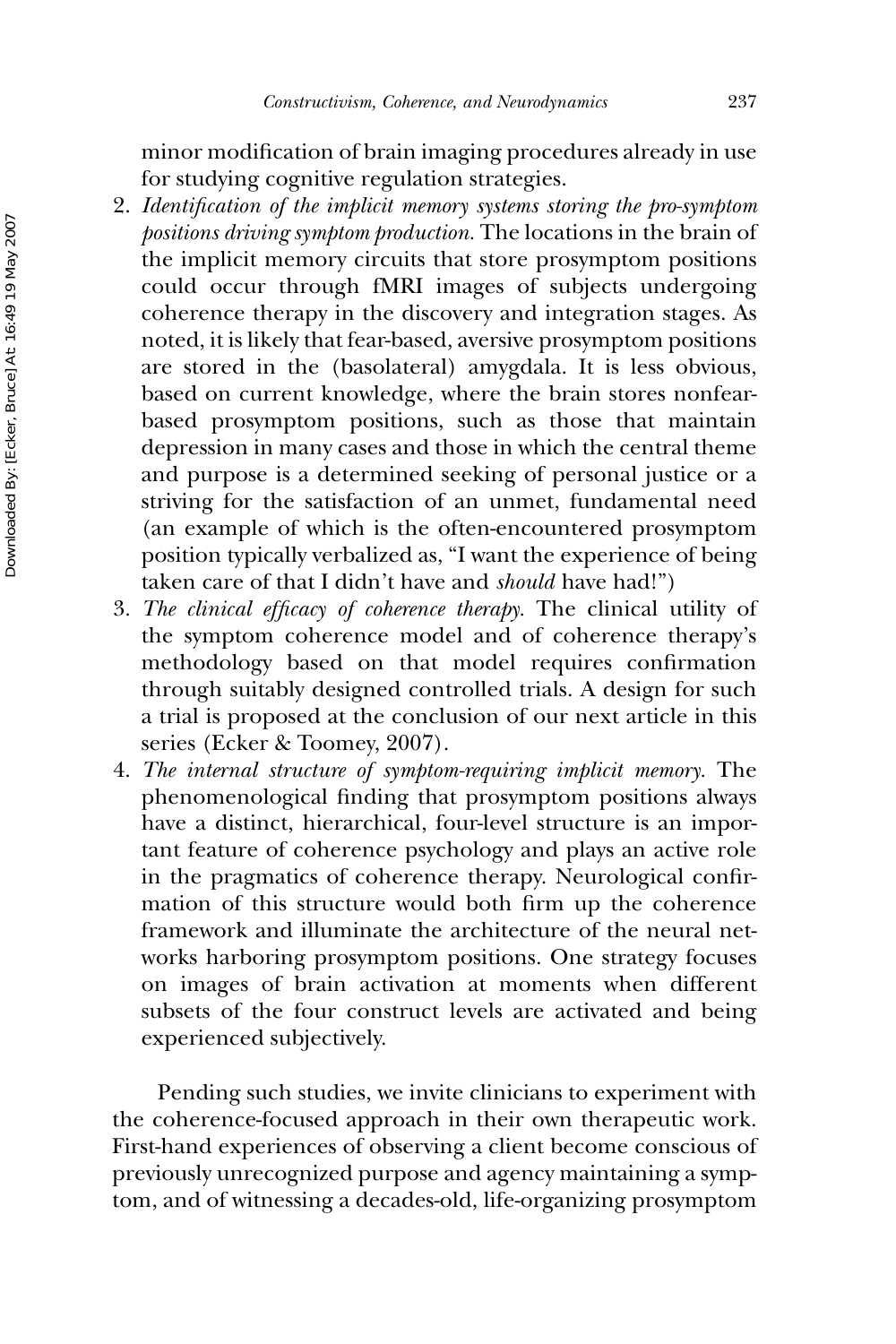position dissolve through juxtaposition with other living knowledge, are invaluable adjuncts to any theoretical or empirical adjudication of the coherence paradigm.

The broad neuropsychological support for the existence of prosymptom positions and for their causal role in symptom production, as described in this article, sets the stage for the next article in this series, which provides a closer examination of the methodology of coherence therapy and of the mechanisms of synaptic plasticity that it recruits.

## **Notes**

- 1. In this article, as in neuroscience, the meaning of *memory* is the formation, storage and retrieval of knowings of all kinds, such as knowing how to tell a story suspensefully or knowing to stop talking when the boss enters the room. This differs from the vernacular meaning of *memory*, which is the explicit recall of a past personal experience (*episodic* memory) or of facts, such as  $2 + 2 = 4$  (*semantic* memory).
- 2. The original moniker, used from 1993 through 2005, was "depth-oriented brief therapy," or DOBT. The change to "coherence therapy" or "coherence psychology" was intended to reflect the central principle of the approach.
- 3. The major distinctions between types of memory are explicit (declarative) memory versus implicit (procedural) memory, each of which can have two forms, long-term and short-term. These four types of memory differ anatomically, synaptically, and molecularly. There are further subtypes within them. Explicit memory, which consists of factual knowings of the world (semantic memory) and of one's personal past (episodic memory), is recollected in consciousness and undergoes longterm encoding by the hippocampus, a structure in the limbic system. Implicit memory stores motor and language skills, tasks, habits, and emotion-driven behavioral responses. Its expression is through performance and does not involve consciousness awareness. Its long-term encoding is carried out through the amygdala, cerebellum, or basal ganglia.
- 4. The neocortex is 1 to 4 mm thick (0.04 to 0.16 inch). It has about 30 billion neurons interconnected through 30 trillion synapses, which are either excitatory or inhibitory. The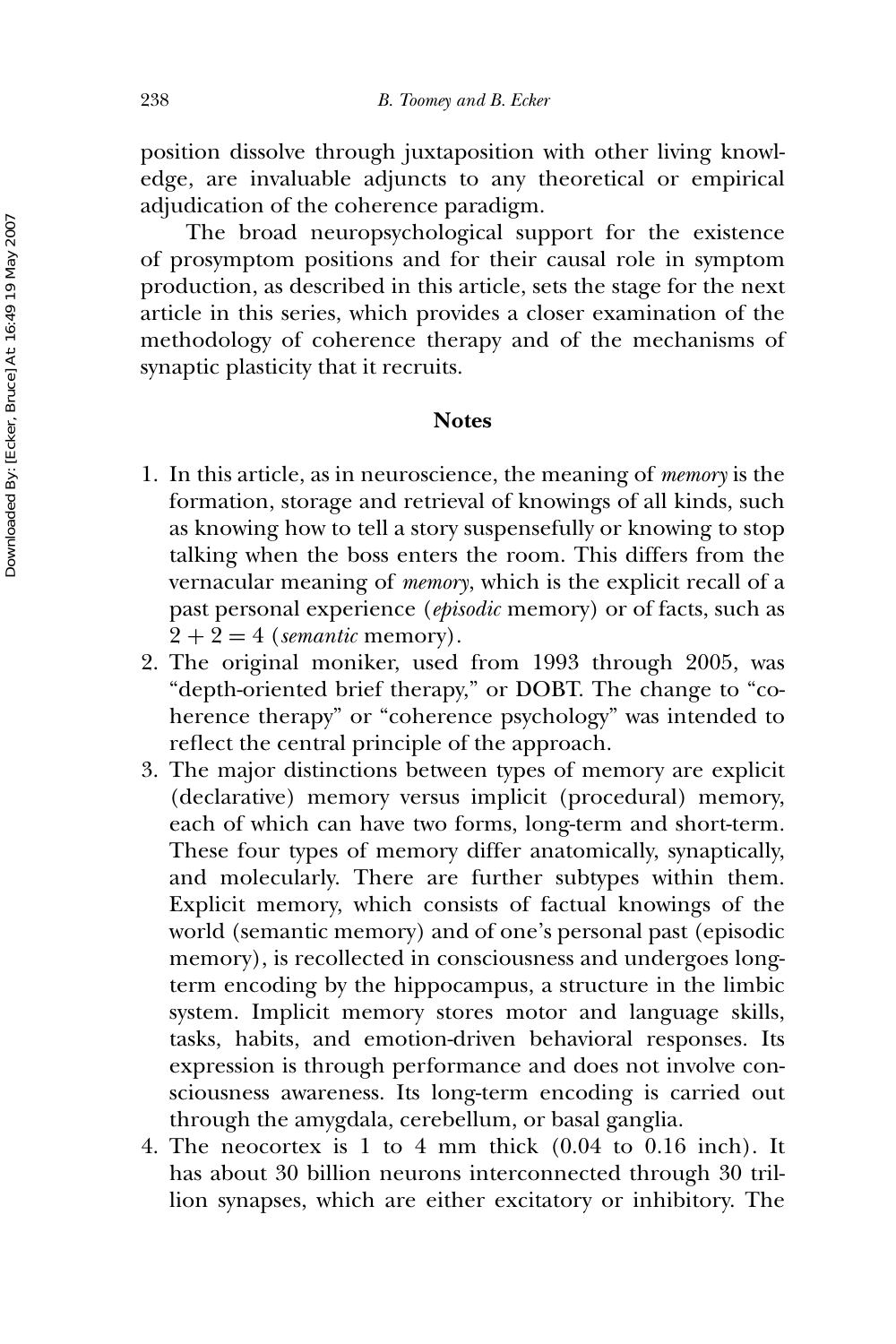architecture of the neocortex consists of six layers, each consisting of a different type of neuron. Transversely the neocortex is subdivided into several hundred million six-layer columns, each of which processes information hierarchically, with lateral interconnections between columns. Storing, retrieving, and revising memory—models of reality at various levels of detail and abstraction—is the chief neocortical activity.

#### **References**

- Adolphs, R. (2002). Neural systems for recognizing emotion. *Current Opinion in Neurobiology*, *12*, 169–177.
- Adolphs, R. (2004). Emotion, social cognition, and the human brain. In J. T. Cacioppo & G. G. Berntson (Eds.), *Essays in social neuroscience* (pp. 121–133). Cambridge, MA: MIT Press.
- Adolphs, R., & Tranel, D. (2004). Impaired judgments of sadness but not happiness following bilateral amygdala damage. *Journal of Cognitive Neuroscience*, *16*, 453–462.
- Adolphs, R., Tranel, D., & Damasio, A. R. (1998). The human amygdala in social judgment. *Nature*, *393*, 470–474.
- Baev, K. (1997). *Biological neural networks*. Berlin: Birkauser.
- Bandler, R., & Grinder, J. (1979). *Frogs into princes: Neuro linguistic programming.*. Moab, UT: Real People Press.
- Bargh, J. A. (2005). Bypassing the will: Towards demystifying the nonconscious control of social behavior. In R. Hassin, J. S. Uleman, & J. A. Bargh (Eds.), *The new unconscious* (pp. 37–58). New York: Oxford University Press.
- Bargh, J. A., & Chartrand, T. L. (1999). The unbearable automaticity of being. *American Psychologist*, *54*, 462–479.
- Baskin, T. W., Tierney, S. C., Minami, T., & Wampold, B. E. (2003). Establishing specificity in psychotherapy: A meta-analysis of structural equivalence of placebo controls. *Journal of Consulting and Clinical Psycholology*, *71*, 973–979.
- Bateson, G. (1951). Information and codification: A philosophical approach. In J. Ruesch & G. Bateson (Eds.), *Communication: The social matrix of psychiatry* (pp. 168–211). New York: Norton.

Bateson, G. (1972). *Steps to an ecology of mind*. New York: Ballantine.

- Bouton, M. E. (2004). Context and behavioral processes in extinction. *Learning and Memory*, *11*, 485–494.
- Canli, T., Sivers, H., Thomason, M., Whitfield-Gabrieli, S., Gabrieli, J., & Gotlib, I. (2004, December 3). Brain activation to emotional words in depressed vs. healthy subjects. *Neuroreport*, *15*, 2585–2588.
- Cozolino, L. (2002). *The Neuroscience of psychotherapy: Building and rebuilding the human brain*. New York and London: Norton.
- Crits-Christoph, P. (1992). The efficacy of brief dynamic psychotherapy: A metaanalysis. *American Journal of Psychiatry*, *149*, 151–158.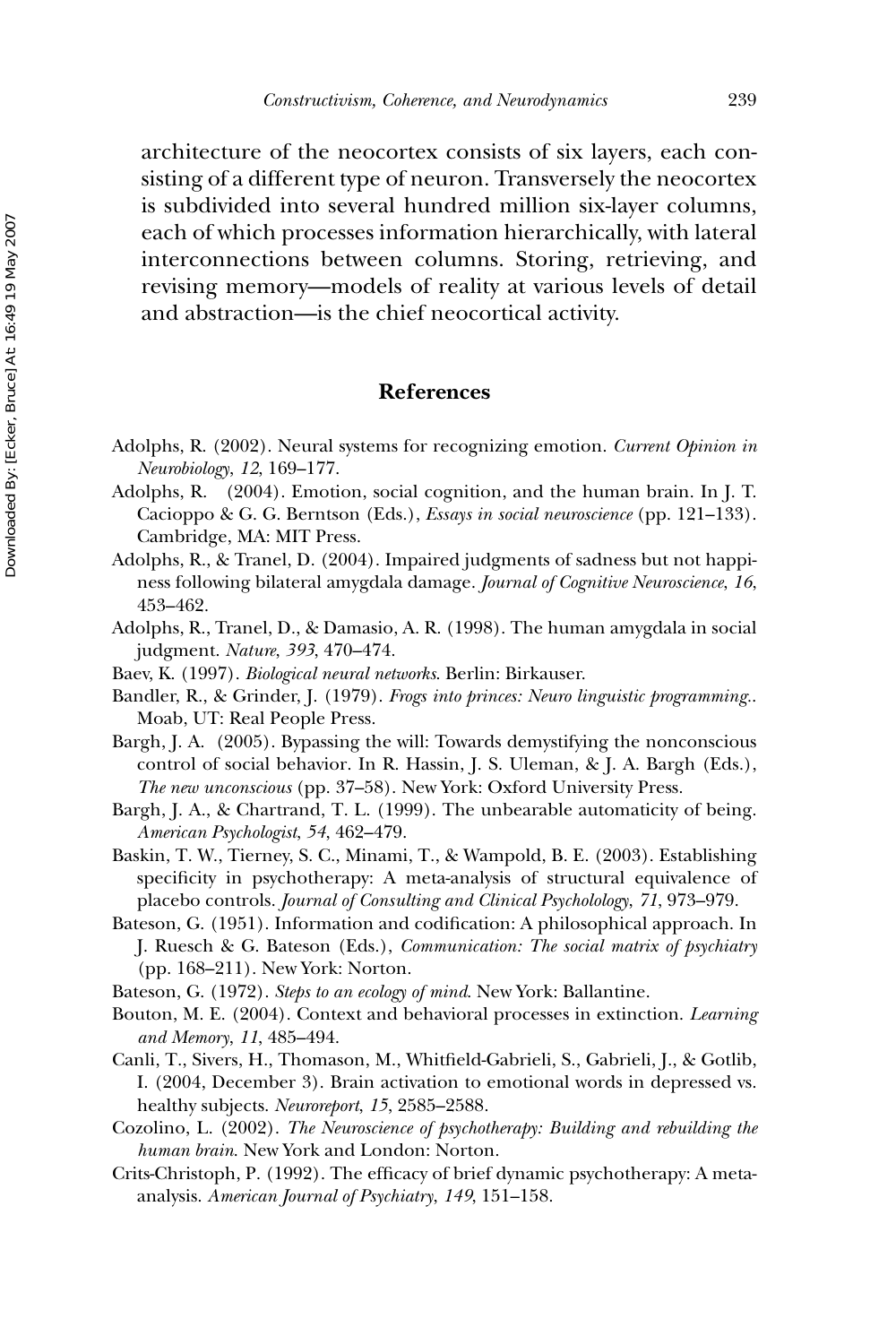- Dayan, P., & Abbott, L. (2001). *Theoretical neuroscience: Computational and mathematical modeling of neural systems*. Cambridge: MIT Press.
- Denes, F., Cipolotti, L., & Zorzi, M. (1999). Acquired dyslexias and dysgraphias. In G. Denes & L. Pizzamiglio (Eds.), *Handbook of clinical and experimental neuropsychology* (pp. 289–317). London: Psychology Press.
- de Gelder, B., de Haan, E., & Heywood, C. (2001). *Out of mind: Varieties of unconscious process*. Oxford, UK: Oxford University Press.
- de Gelder, B., de Vroomen, J., & Pourtois, G. R. C. (2001). Covert affective cognition and affective blindsight. In B. L. M. F. de Gelder, E. de Haan, & C. Heywood (Eds.), *Out of Mind* (pp. 205–221). Oxford, UK: Oxford University Press.
- Dell, P. (1982). Beyond homeostasis: Toward a concept of coherence. *Family Process*, *21*, 21–41.
- Dodes, L. (2002). *The heart of addiction*. New York: Harper Collins.
- Dougherty, D. D., Rauch, S. L., & Rosenbaum, J. F. (2004). *Essentials of neuroimaging for clinical practice*. Washington, DC: American Psychiatric Association.
- Ecker, B. (2003). The hidden logic of anxiety: Look for the emotional truth behind the symptom. *Psychotherapy Networker*, *27*, 38–43, 58.
- Ecker, B. (2005). Utilizing the brain's hidden rules for change. *Psychotherapy Networker Symposium*. Washington, DC. [Audio CD, item #715–506]. Available from www.playbacknow. com.
- Ecker, B. (2006). *The effectiveness of psychotherapy: Constructivism to the rescue!* Keynote address presented at the 12th Biennial Conference of the Constructivist Psychology Network, San Marcos, California
- Ecker, B., & Hulley, L. (1996). *Depth oriented brief therapy: How to be brief when you were trained to be deep, and vice versa.* San Francisco, CA: Jossey-Bass.
- Ecker, B., Hulley, L. (2000a). Depth-oriented brief therapy: Accelerated accessing of the coherent unconscious. In J. Carlson & L. Sperry (Eds.), *Brief therapy with individuals and couples* (pp. 161–190). Phoenix, AZ: Zeig, Tucker & Theisen.
- Ecker, B., Hulley, L. 2000b). The order in clinical "disorder": Symptom coherence in depth oriented brief therapy. In R. A. Neimeyer & J. Raskin (Eds.), *Constructions of disorder* (pp. 63–89). Washington, DC: American Psychological Association.
- Ecker, B., & Hulley, L. (2002a). Deep from the start: Profound change in brief therapy. *Psychotherapy Networker, 26* (1), 46–51, 64. Available at www.findarticles.com/p/articles/mi qa4016/is 200201/ai n9033893.
- Ecker, B., & Hulley, L. (2002b). DOBT toolkit for in-depth effectiveness: Methods and concepts of depth-oriented brief therapy. *New Therapist*, *20*, 24– 29.
- Ecker, B., & Hulley, L. (2004). *Depth-oriented brief therapy practice manual and training guide.* Oakland, CA: Pacific Seminars. Available at www.dobt.com/manual.htm.
- Ecker, B., & Toomey, B. (2007, in press). Depotentiation of symptomproducing implicit memory in coherence therapy. *Journal of Constructivist Psychology.*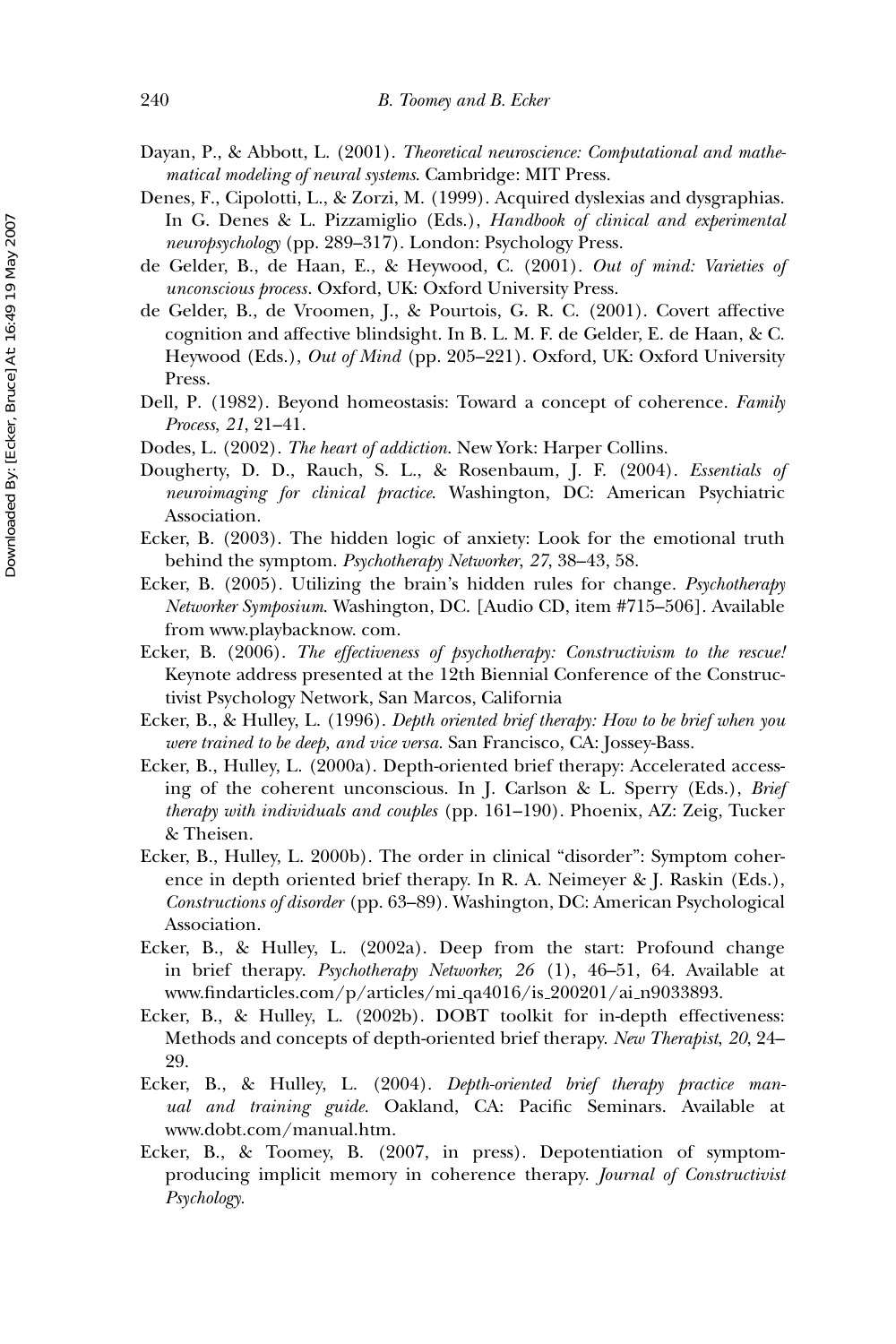- Eichenbaum, H. (2004). An information processing framework for memory representation by the hippocampus: The cognitive neuroscience of knowing one's self. In M. S. Gazzaniga (Ed.), *The Cognitive Neurosciences III* (pp. 1077–1089). Cambridge: MIT Press.
- English, H. B., & English, H. C. (1958). *A comprehensive dictionary of psychological and psychoanalytical terms: A guide to usage.* New York: McKay Publishing.
- Enright, J. B. (1980). Change versus enlightenment. In S. Boorstein (Ed.), *Transpersonal psychology* (pp. 217–231). Palo Alto, CA: Science & Behavior Books.
- Freud, S. (1916/1966). The sense of symptoms (Lecture 17 in *Introductory lectures on psychoanalysis,* James Strachey, Ed. & Trans.). New York and London: W. W. Norton.
- Freud, S. (1923/1962). *The ego and the id*. (*The standard edition of the complete psychological works of Sigmund Freud,* James Strachey, Ed. & Trans.) New York and London: W. W. Norton.
- Gazzaniga, M. S. (1985). *The social brain: Discovering the networks of the mind*. New York: Basic Books.
- Gazzaniga, M. S. (1992). Brain modules and belief formation. In F. S. Kessel, P. M. Cole, & D. L. Johnson (Eds.), *Self and consciousness: Multiple perspectives* (pp. 88–102). Hillsdale, NJ: Lawrence Erlbaum. (Ed.)...
- Gazzaniga, M. S. (2005). *The ethical brain*. New York: Dana Press.
- Glasersfeld, E. (1979). Radical constructivism and Piaget's concept of knowledge. In F. B. Murray (Ed.), *The impact of Piagetian theory on education, philosophy, psychiatry, and psychology* (pp. 109–122). Baltimore, MD: University Park Press.
- Glasersfeld, E. von. (1988). The reluctance to change a way of thinking. *Irish Journal of Psychology*, *9*, 83–90.
- Goldapple, K., Segal, Z., Garson, C., Lau, M., Bieling, P., Kennedy, S., & Mayberg, H. (2004). Modulation of cortical-limbic pathways in major depression: Treatment-specific effects of cognitive behavior therapy. *Archives of General Psychiatry*, *61*, 34–41.
- Guidano, V. F. (1995). A constructivist outline of human knowing processes. In M. J. Mahoney (Ed.), *Cognitive and constructive psychotherapies* (pp. 89–102). New York: Springer.
- Güzeldere, G. (1995). Consciousness: What it is, how to study it, what to learn from its history. *Journal of Consciousness Studies*, *2*, 30–51.
- Hassin, R., Uleman, J. S., & Bargh, J. A. (2004). *The new unconscious*. New York: Oxford University Press.
- Hayek, F. A. (1952). *The sensory order*. Chicago, IL: University of Chicago Press..
- Hayek, F. A. (1978). *New studies in philosophy, politics, economics, and the history of ideas*. Chicago, IL: University of Chicago Press.
- James, W. (1950/1890). *The principles of psychology.* New York: Dover.
- Jung, C. G. (1964). *Man and his symbols*. Garden City, NY: Doubleday.
- Kegan, R., & Lahey, L. L. (2001, November). The real reason people won't change. *Harvard Business Review*, 85–92.
- Kelly, G. A. (1955). *The psychology of personal constructs* (Vols. 1 & 2). New York: Norton.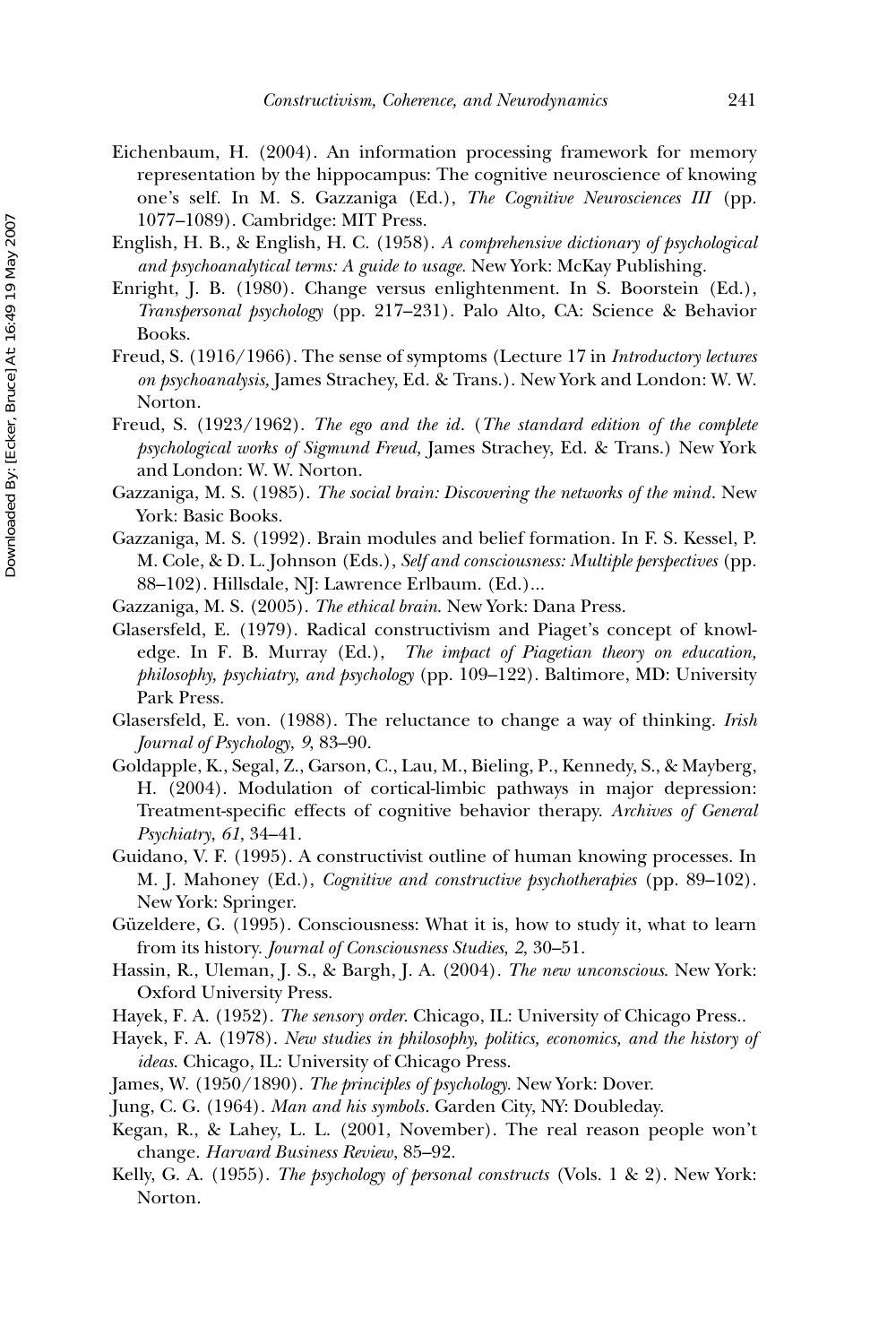- Kentros, C. G., Agnihotri, N. T., Streater, S., Hawkins, R. D., & Kandel, E. R. (2004). Increased attention to spatial context increases both place field stability and spatial memory. *Neuron*, *42*, 283–295.
- Kihlstrom, J. F. (1987). The cognitive unconscious. *Science*, *237*, 1445–1452.
- Koch, C., & Segev, I. (2000). The role of single neurons in information processing. *Nature Neuroscience* (Suppl. 3), 1171–1177. Retrieved March 3, 2006, from http://www.nature.com/neuro/journal/v3/n11 s/pdf/nn1100\_1171.pdf
- Laing, R. D. (1967). *The politics of experience*. New York: Pantheon.
- LeDoux, J. E. (1994). Emotional processing but not emotions can occur unconsciously. In R. J. Davidson & P. Eckman (Eds.), *The nature of emotion: Fundamental questions*. New York: Oxford University Press.
- LeDoux, J. E. (1996). *The emotional brain*. New York: Simon & Schuster.
- LeDoux, J. E. (2002). *The synaptic self.*. New York: Viking.
- Logan, G. D., Taylor, S. E., & Etherton, J. L. (1999). Attention and automaticity: Toward a theoretical integration. *Psychological Research*, *62*, 165–181.
- Luborsky, L., Rosenthal, R., Diguer, L., Andrusyna, T. P., Berman, J. S., Levitt, J. T., Seligman, D. A., & Krause, E. D. (2002). The Dodo bird verdict is alive and well—Mostly. *Clinical Psychology: Science and Practice*, *9*, 2–12.
- MacLean, P. D. (1990). *The triune brain in evolution: Role of paleocerebral functions.*. New York: Plenum Press.
- Mahoney, M. J. (1988a). Constructivist metatheory: I Basic features and historical foundations. *International Journal of Personal Construct Psychology*, *1*, 1–35.
- Mahoney, M. J. (1988b). Constructivist metatheory: II. Implications for psychotherapy. *International Journal of Personal Construct Psychology*, *1*, 299–315.
- Mahoney, M. J. (1991). *Human change processes: The scientific foundations of psychotherapy*. New York: Basic Books.
- Mahoney, M. J. (1995a). Theoretical developments in the cognitive and constructive psychotherapies. In M. J. Mahoney (Ed.), *Cognitive and constructive psychotherapies* (pp. 3–19). New York: Springer.
- Mahoney, M. J. (1995b). Continuing evolution of the cognitive sciences and psychotherapies. In R. A. Neimeyer & M. J. Mahoney (Eds.), *Constructivism in psychotherapy* (pp. 39–65). Washington, DC: American Psychological Association.
- Mahoney, M. J., Miller, H. M., & Arciero, G. (1995). Constructive metatheory and the nature of mental representations. In M. J. Mahoney (Ed.), *Cognitive and constructive psychotherapies* (pp. 103–120). New York: Springer.
- Malhi, G. S., Lagopoulos, J., Ward, P. B., Kumari, V., Mitchell, P. B., Parker, G. B., Ivanovski, P., & Sachdev, B. (2004). Cognitive generation of affect in bipolar depression: An fMRI study*. European Journal of Neuroscience, 19*, 742– 754.
- Martignetti, C. A., & Jordan, M. (2001). The use of DOBT in pastoral psychotherapy. *American Journal of Pastoral Counseling*, *4*, 37–51.
- McGaugh, J. L., & Roozendaal, B. (2002). Role of adrenal stress hormones in forming lasting memories in the brain. *Current Opinion in Neurobiology*, *12*, 205–210.
- Milner, B., Squire, L. R., & Kandel, E. R. (1998). Cognitive neuroscience and the study of memory. *Neuron*, *20*, 445–468.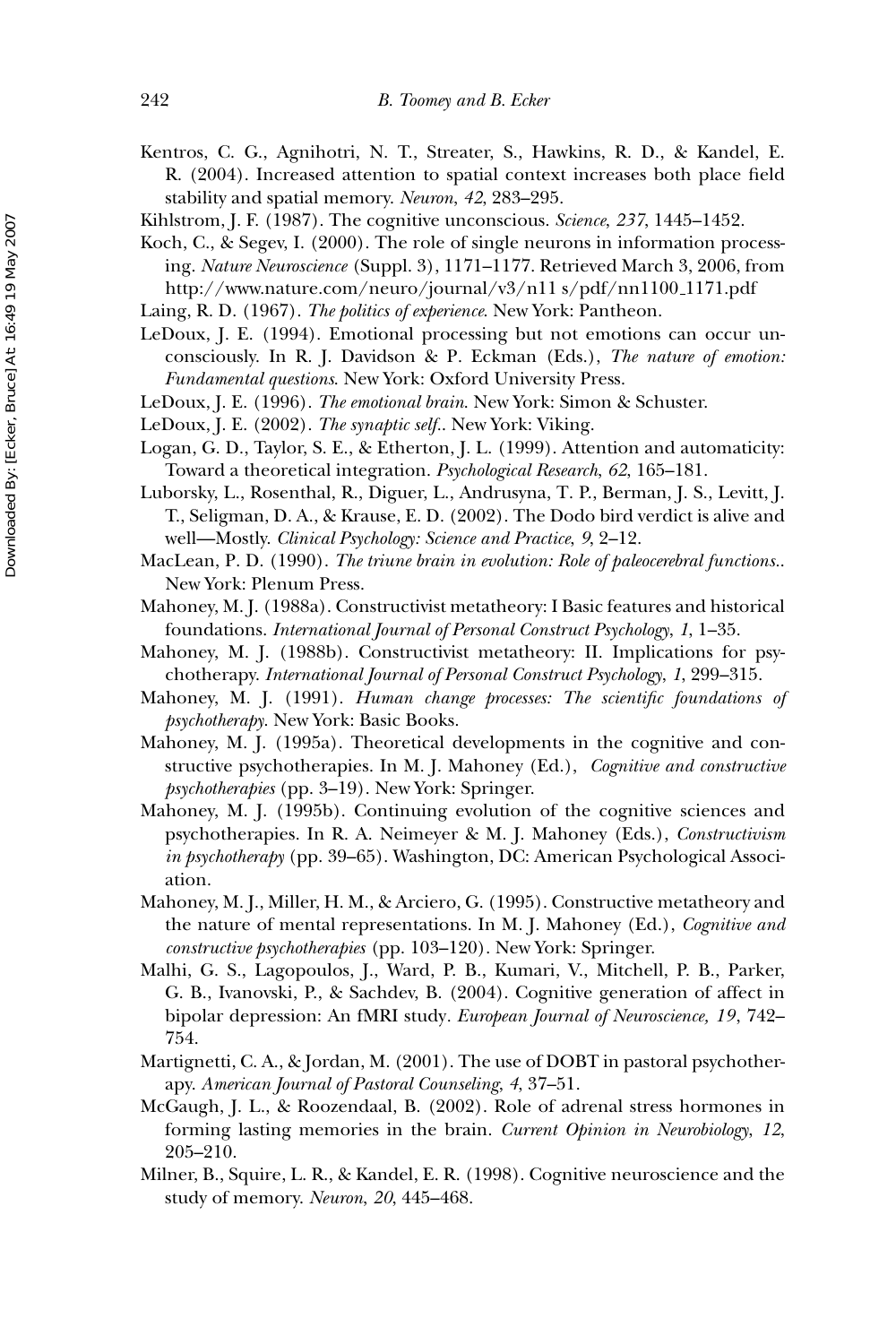- Neimeyer, R. A. (1997). Problems and prospects in constructivist psychotherapy. *Journal of Constructivist Psychology*, *10*, 51–74.
- Neimeyer, R. A. (2000). Narrative disruptions in the construction of the self. In R. A. Neimeyer & J. D. Raskin (Eds.), *Constructions of disorder* (pp. 207–242). Washington, DC: American Psychological Association.
- Neimeyer, R. A., Bridges, S. K. (2003). Postmodern approaches to psychotherapy. In A. S. Gurman & S. B. Messer (Eds.), *Essential psychotherapies,* 2 nd ed. (pp. 272–316). New York: Guilford.
- Neimeyer, R. A., & Raskin, J. D. (2001). Varieties of constructivism in psychotherapy. In K. Dobson (Ed.), *Handbook of cognitive behavioral psychotherapies*, 2 nd ed. (pp. 393–430). New York: Guilford.
- Palumbo, R., & Gillman, I. (1984). Effects of subliminal activation of Oedipal fantasies on competitive performance. *Journal of Nervous and Mental Disease*, *172*, 737–741.
- Panksepp, J. (1998). *Affective neuroscience: The foundations of human and animal emotions.* Oxford, UK: Oxford University Press.
- Papp, P., & Imber-Black, E. (1996). Family themes: Transmission and transformation. *Family Process, 35,* 5–20.
- Phelps, E. A., & LeDoux, J. E. (2005). Contributions of the amygdala to emotion processing: From animal models to human behavior. *Neuron*, *48*, 175–187.
- Piaget, J. (1937). *The construction of reality in the child.* New York: Ballantine.
- Piaget, J. (1985). *The equilibration of cognitive structures: The central problem of intellectual development*. Chicago, IL: University of Chicago Press.
- Posner, M. I., & Raichle, M. E. (1994*). Images of mind.* New York: Scientific American Library.
- Quartz, S. R. (1999). The constructivist brain. *Trends in Cognitive Science*, *3*, 48–57.
- Quartz, S. R., & Sejnowsky, T. J. (1997). A neural basis of cognitive development: A constructivist manifesto. *Behavioral Brain Sciences, 20*, 537–556.
- Quiroga, R. Q., Reddy, L., Kreiman, G., Koch, C., & Fried, I. (2005). Invariant visual representation by single neurons in the human brain. *Nature*, *435*, 1102–1107.
- Reber, A. S. (1967). Implicit learning of artificial grammars. *Journal of Verbal Learning and Verbal Behavior*, *6*, 855–863.
- Robinson, L. A., Berman, J. S., & Neimeyer, R. A. (1990). Psychotherapy for the treatment of depression: A comprehensive review of controlled outcome research. *Psychological Bulletin*, *108*, 30–49.
- Rosenberg, M. B. (1999). *Nonviolent communication: A language of compassion*. Encinitas, CA: Puddledancer Press.
- Rosenzweig, S. (1936). Some implicit common factors in diverse methods of psychotherapy. *American Journal of Orthopsychiatry*, *6*, 412–415.
- Rumelhart, D. E., & McClelland, J. L. (1986). *Parallel distributed processing: Explorations in the microstructure of cognition* (2 vols.). Cambridge, MA: MIT Press.
- Sachs, O. (2005, October 31). Recalled to life. *The New Yorker,* 46–53.

Satir, V. (1972). *Peoplemaking.* Palo Alto, CA: Science & Behavior Books.

Schore, A. (2003). *Affect dysregulation and disorders of the self* . New York: W. W. Norton.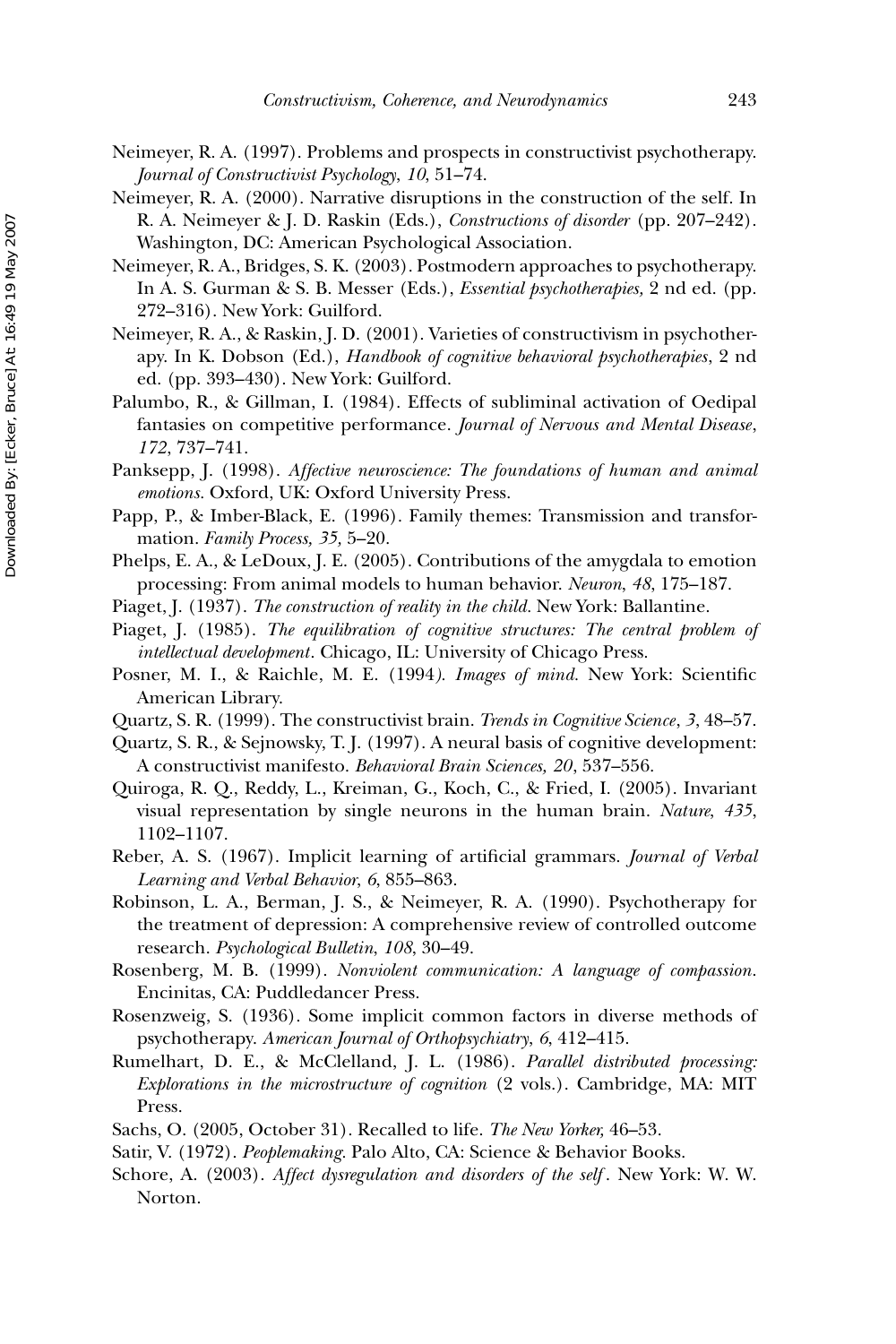- Schore, A. (2005). A neuropsychoanalytic commentary on "Body rhythms and the unconscious: Toward an expanding of clinical attention." Retrieved March 13, 2006, from www.psybc.com/pdfs/library/ Neuropsa BodyRythymsUcs Schore.pdf
- Schwartz, R. (1995). *Internal family systems therapy.* New York: Guilford.
- Scott, A. (2000). How smart is a neuron? A review of Christof Koch's "Biophysics of computation." *Journal of Consciousness Studies*, *7*. Retrieved March 3, 2006, from www.imprint. co.uk/Koch.pdf
- Siegel, D. (1999). *The developing mind: Toward a neurobiology of interpersonal experience*. New York: Guilford.
- Silverman, L. H., Ross, D. L., Adler, J. M., & Lustig, D. A. (1978). Simple research paradigm for demonstrating subliminal psychodynamic activation: Effects of Oedipal stimuli on dart-throwing accuracy in college males. *Journal of Abnormal Psychology*, *87*, 341–357.
- Squire, L. R. (1994). Declarative and nondeclarative memory: Multiple brain systems supporting learning and memory. In D. L. Schacter & E. Tulving (Eds.), *Memory systems* (pp. 203–231). London: MIT Press.
- Stiles, W. B., Barkham, M., Twigg, E., Mellor-Clark, J., & Cooper, M. (2006). Effectiveness of cognitive-behavioural, person-centred and psychodynamic therapies as practiced in UK National Health Service settings. *Psychological Medicine, 36*, 555–566.
- Stone, V. E., Cosmides, L., Tooby, J., Kroll, N., & Knight, R. T. (2002). Selective impairment of reasoning about social exchange in a patient with bilateral limbic system damage. *Proceedings of the National Academy of Sciences, 99*,11531– 11536.
- Sullivan, H. S. (1948). The meaning of anxiety in psychiatry and in life. *American Journal of Psychiatry*, *11*, 1–13.
- Thomson, J. E., & Jordan, M. R. (2002). Depth oriented brief therapy: An ideal technique as hospice lengths-of-stay continue to shorten. *Journal of Pastoral Care & Counseling*, *56*, 221–225.
- Toomey, B., & Ecker, B. (in press). Competing visions of the implications of neuroscience for psychotherapy. *Journal of Constructivist Psychology.*
- Uleman J. S. Bargh J. A. (Eds.) (1989). *Unintended thought*. New York: Guilford.
- Vallar, G. (1999). Neuropsychological disorders of memory. In G. Denes & L. Pizzamiglio (Eds.), *Handbook of clinical and experimental neuropsychology* (pp. 321–368). Hove, UK: Psychology Press.
- Wampold, B. E., Mondin, G. W., Moody, M., Stich, F., Benson, K., & Ahn, H. (1997). A meta-analysis of outcome studies comparing bona fide psychotherapies: Empirically, "All must have prizes." *Psychological Bulletin, 122,* 203– 215.
- Watzlawick, P., Weakland, J., & Fisch, R. (1974). *Change: Principles of problem formation and problem resolution.* New York: W. W. Norton.
- Weimer, W. B. (1977). A conceptual framework for cognitive psychology: Motor theories of the mind. In R. Shaw & J. Bransford (Eds.), *Perceiving, acting, and knowing: Toward an ecological psychology* (pp. 267–311). Hillsdale, NJ: Lawrence Erlbaum.